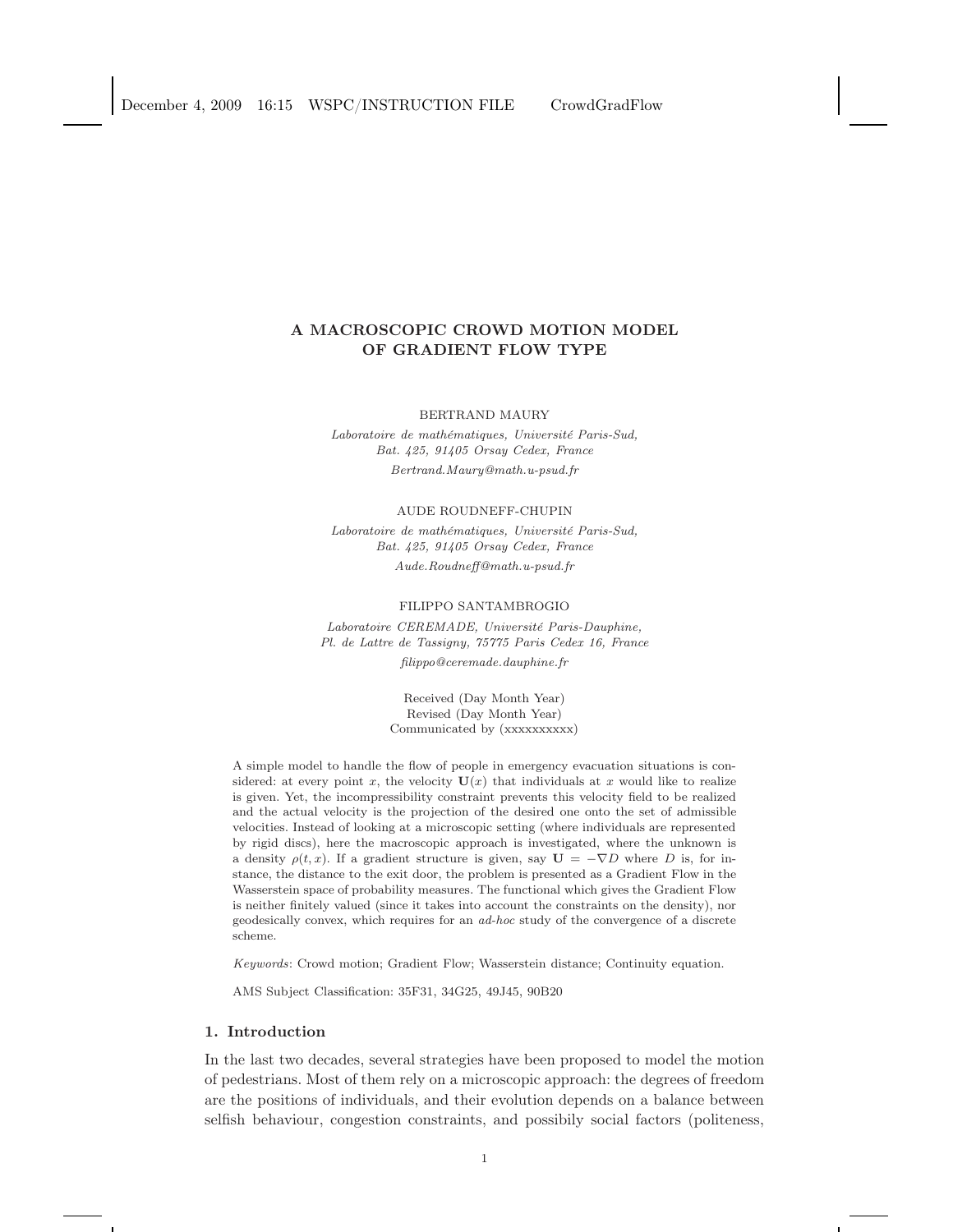gregariousness). Among those microscopic models, some are based on a stochastic description of the individual behaviour (see e.g. Ref. 27), whereas others are purely deterministic (see Refs. 24, 28, 29).

An essential ingredient in those models lies in the way interactions between individuals are handled, in particular in the case of high density (congestion phenomena). Following the classification which holds in the modelling of granular flows, one can differentiate the Molecular Dynamics (MD) approach (the non overlapping constraint between rigid grains is relaxed, and handled by a short range repulsive force) and the Contact Dynamics (CD) one (the collisions are explicitely taken into account). In the context of pedestrians, MD strategy has proved to be quite efficient to model congestion. In particular  $\text{Helbing}^{22,24,26}$  introduced the concept of social forces, which are designed in such a way that individuals tend to repel each other when their distance drops below a certain value. The model proposed in Ref. 34 relies on the alternative strategy: individuals do not interact with each other as soon as they are not in contact, and the non overlapping constraint is treated in a strong (non relaxed) way. Although it is natural to expect some link between the two approaches (MD models are likely to converge in some way to their CD counterparts as the repulsive force stiffness goes to infinity), it is to be noticed that the mathematical structures of the two classes of models are quite different. In the first case, Cauchy-Lipschitz theory for ODE's applies, whereas CD models present some analogies with the so-called sweeping process introduced by Moreau<sup>36</sup> in the 70', for which a dedicated framework has been developped (see Refs. 20, 21, 35).

In the case of macroscopic models, the first strategy (congestion is treated in a relaxed way) is favoured, as it allows to use classical methods for studying PDE. For example, crowd motion models inspired from traffic flow models have been developped (see Refs. 14, 12, 13). They take the form of hyperbolic conservation laws, and they are essentially monodimensional in space. In higher dimension, Bellomo and Dogbe<sup>4,19</sup> proposed second order models, where a phenomenological relation describes how the crowd modifies its own speed:

$$
\begin{cases} \partial_t \rho + \nabla_{\mathbf{x}} \cdot (\rho \mathbf{v}) = 0 \\ \partial_t \mathbf{v} + (\mathbf{v} \cdot \nabla_{\mathbf{x}}) \mathbf{v} = \mathbf{F}(\rho, \mathbf{v}). \end{cases}
$$

Typically, the motion is governed by  $\mathbf{F}$ , which has two parts: a relaxation term toward a definite speed, and a repulsive term to take into account that pedestrians tend to avoid high density areas. Degond<sup>18</sup> uses the same approach to model sheep herds. In this model, the term **F** depends on a pressure which blows up when the density approaches a given congestion density (barrier method). There also exist first order models, where the velocity field is directly defined as a function of the density (see e.g. Refs. 30, 31, 15). Another class of models is described by Piccoli and Tosin in Refs. 38, 39. They propose a time-evolving measures framework, where the velocity of the pedestrian is composed by two terms: a desired velocity and an interaction velocity. The last one models the reaction of the pedestrian to the other surrounding pedestrians (namely, people can deviate from their preferred path if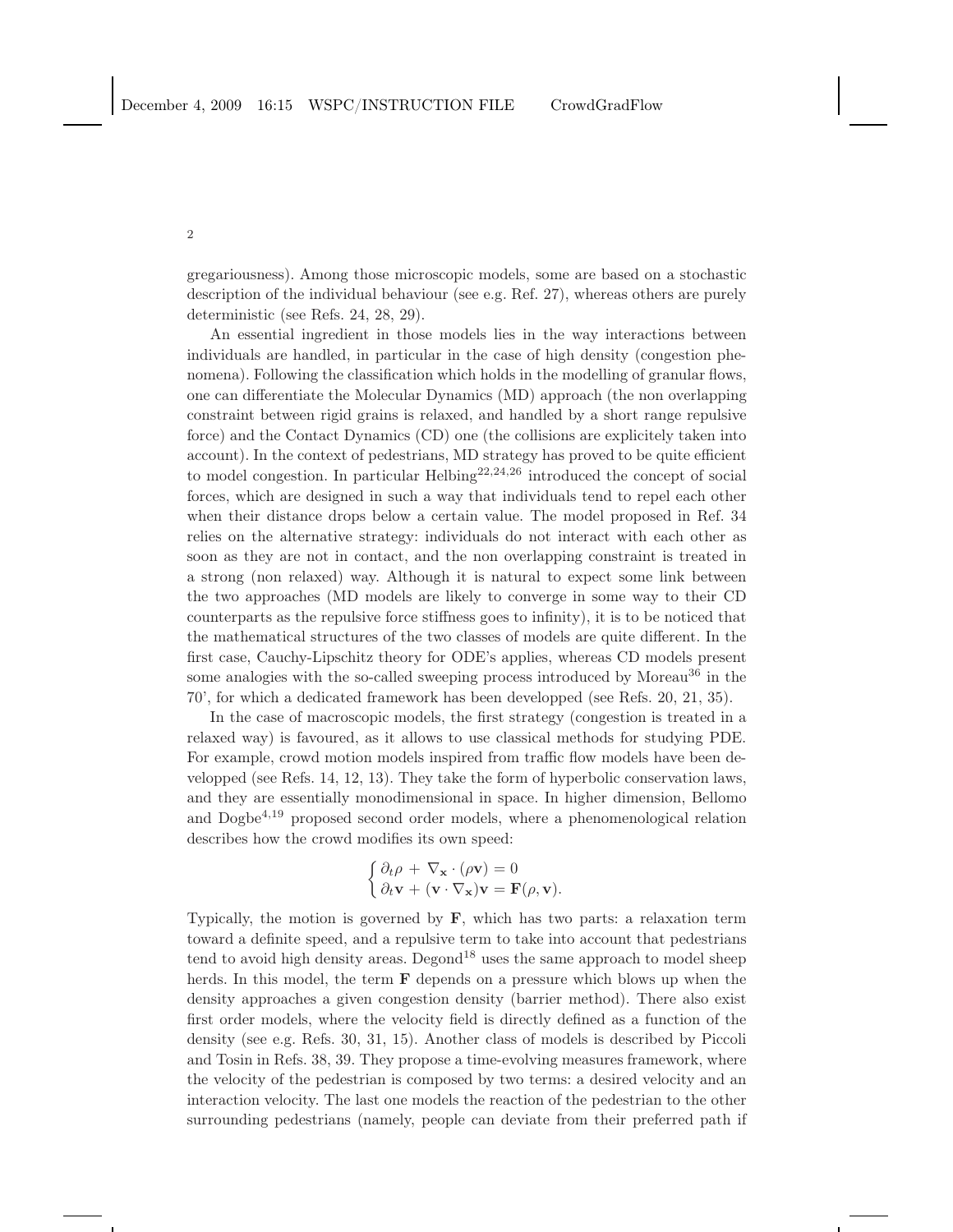they enter a crowded area).

To our knowledge, as the ones presented above, all macroscopic models rely on a relaxed expression of the congestion. Let us mention however the work of Buttazzo, Jimenez and Oudet in Ref. 9, where the optimal transportation between two given densities is computed under constraints (obstacles, congestion, ...) which can be strongly expressed. Yet, this approach is very different from the model we describe later, since its goal is to find an optimal transport between densities as in the work of Benamou and Brenier<sup>5</sup> (which is the classical reference for dynamical formulations of transport problems), whereas optimal transportation is in our case a very suitable tool. Moreover, we will mainly make use of the distance that optimal transport induces on probability measures rather than looking at the optimal maps themselves, as we will see after a brief description of the model we consider.

The macroscopic model we present here is based on a strong expression of the congestion constraint. It is a natural extension of the microscopic approach proposed in Refs. 34, 35, 41, which we describe here in its simpler form. The crowd configuration is represented by the position vector  $\mathbf{q} = (\mathbf{q}_1, \dots, \mathbf{q}_N)$ . Each of the N individuals whishes to have a velocity  $U_i$  which depends on its position only:  $U_i = U(q_i)$ , where  $U(\cdot)$  is some given velocity field over  $\mathbb{R}^2$  (typically  $U = -\nabla D$ , where  $D$  is the geodesic distance to the exit). To account for non-overlapping, it is assumed that the actual velocity  $\mathbf{u} = (\mathbf{u}_1, \dots, \mathbf{u}_N)$  is the  $\ell^2$ -projection of  $\tilde{\mathbf{U}} = (\mathbf{U}_1, \dots, \mathbf{U}_N) = (\mathbf{U}(\mathbf{q}_1), \dots, \mathbf{U}(\mathbf{q}_N))$  onto the cone of feasible velocities  $C_{\mathbf{q}}$ (i.e. the set of velocities which do not lead to a violation of the non-overlapping constraint). The model takes the form

$$
\begin{cases}\n\frac{d\mathbf{q}}{dt} = \mathbf{u} \\
\mathbf{u} = P_{C_{\mathbf{q}}}\tilde{\mathbf{U}}.\n\end{cases} (1.1)
$$

In the spirit of this microscopic approach, the model we propose here rests on the two following principles

- (1) the pedestrian population is described by a density  $\rho$  which is subject to remain below a certain maximal value (equal to 1 in what follows), this density follows an advection equation,
- (2) the advecting field u is the closest, among admissible fields (i.e. which do not lead to a violation of the constraint), to some spontaneous field U, which corresponds to the strategy people would follow in the absence of others.

If we denote by  $C_{\rho}$  the cone of admissible velocities (i.e. set of velocities which do not increase density in already saturated zones, see next section for a proper definition), the model takes the following form

$$
\begin{cases} \partial_t \rho + \nabla \cdot \rho \mathbf{u} = 0 \\ \mathbf{u} = P_{C_\rho} \mathbf{U}, \end{cases}
$$
 (1.2)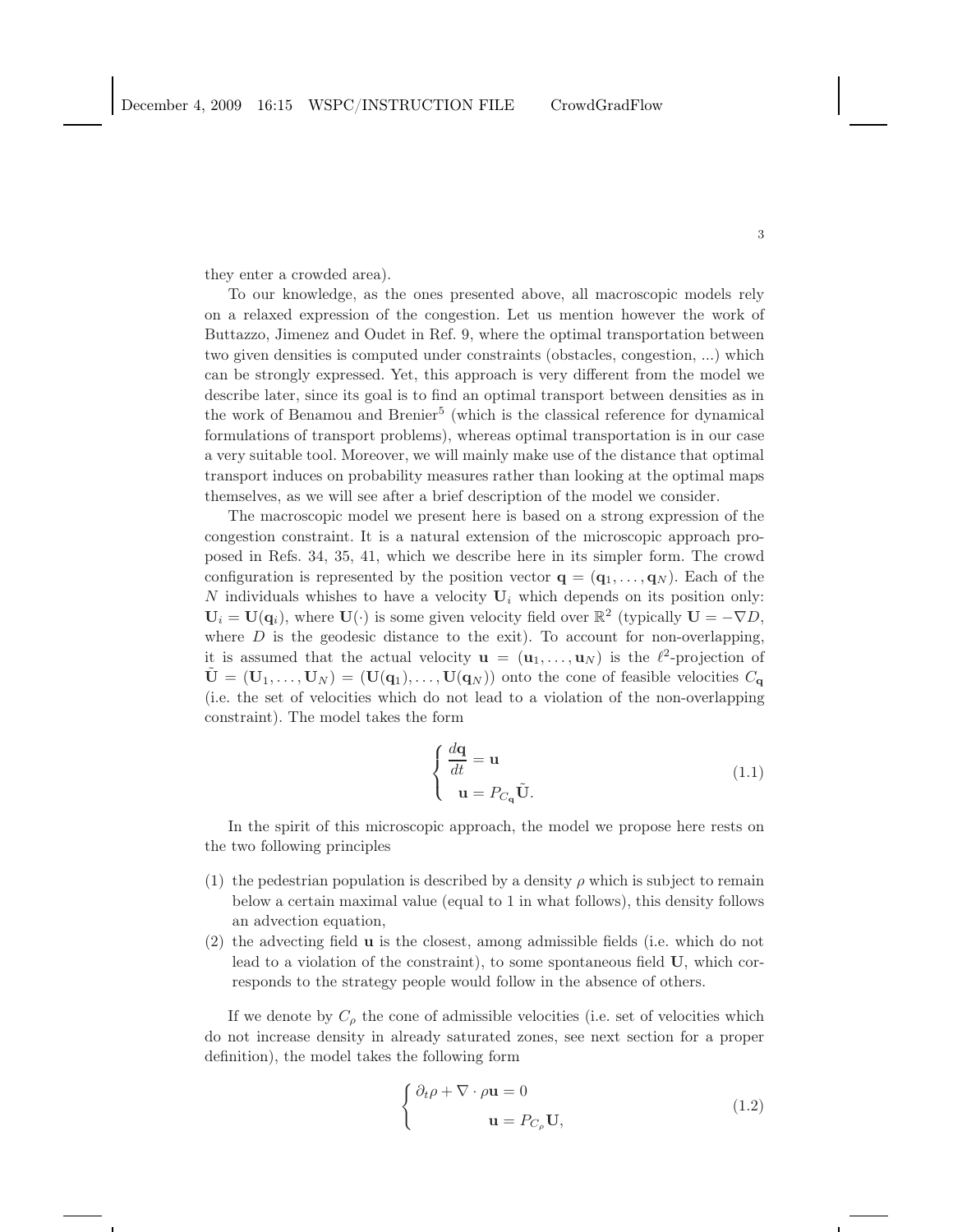where the projection is meant in the  $L^2$  sense. As a matter of fact, in the same way as Cauchy-Lipschitz theory for ODE's no longer applies for CD in the microscopic case, we cannot use classical methods to study Equation (1.2), as well as most of the PDE's we could encounter in the CD macroscopic models. This is due in particular to the lack of regularity of the velocity **u** (whose natural regularity is  $L^2$ ), which prevents us to apply the characteristic method or even DiPerna-Lions theory. The non-continuous dependence of the operator  $P_{C_{\rho}}$  with respect to  $\rho$  is another source of problems.

Instead, we will see that this PDE corresponds to a Gradient Flow in the Wasserstein space (i.e. the space of probability measures endowed with the distance  $W_2$ induced by the optimal transport under quadratric cost), provided that the spontaneous velocity field has a gradient structure:  $U = -\nabla D$ . This means that we consider the functional

$$
\Phi(\rho) = \begin{cases} \int_{\Omega} D(x)\rho(x)dx & \text{if } \rho \le 1\\ +\infty & \text{otherwise} \end{cases}
$$

and we look for the curve of measures  $\rho(t,.)$  which follows the steepest descent direction of  $\Phi$  starting from a given datum  $\rho^0$ . This curve will happen to solve equation (1.2). This is a general and very efficient method to find solutions to certain evolution PDE's which been made possible by the theory of optimal transportation. This theory owes its origin to Kantorovich<sup>33</sup>, but has been widely developped thereafter (see the books by Villani<sup>42,43</sup>). Several equations have been approached by this method, for instance the classical heat equation, as well as the Fokker-Planck or the porous media equations (see Refs. 32, 37, 11). Notice that, as the functional which is used to produce the porous media equation as a Gradient Flow is

$$
\rho \mapsto \int \rho(x)^m dx,
$$

our case can be considered as its formal limit when  $m$  tends to infinity. All the theory of Gradient Flow in Wasserstein Spaces is treated in the reference book by Ambrosio-Gigli-Savaré<sup>2</sup> and one of the key assumptions is the  $\lambda$ -convexity of the functional, which ensures better estimates. On the other hand, some existence results can be obtained without this assumption, but they have to be treated carefully by hand, as it happens in Ref. 7. In our case, even if we suppose  $D$  to be  $\lambda$ -convex, we face the same kind of difficulties if we want to add the presence of an exit door on the boundary of  $\Omega$  where the measure can concentrate (see Section 2).

The paper is organized as follows: In Section 2 we present the model in the Eulerian setting and a related discrete minimizing movement scheme (MMS). We explain how a straightforward use of a convergence theorem in Ref. 2 asserts a convergence of the trajectories for the discrete MMS to some continuous pathline. Identification of this limit with a solution to the initial problem can be done unformally. Yet some technical obstacles (in particular the handling of walls) prevent us from obtaining a fully rigorous proof based on this approach. The actual proof of convergence to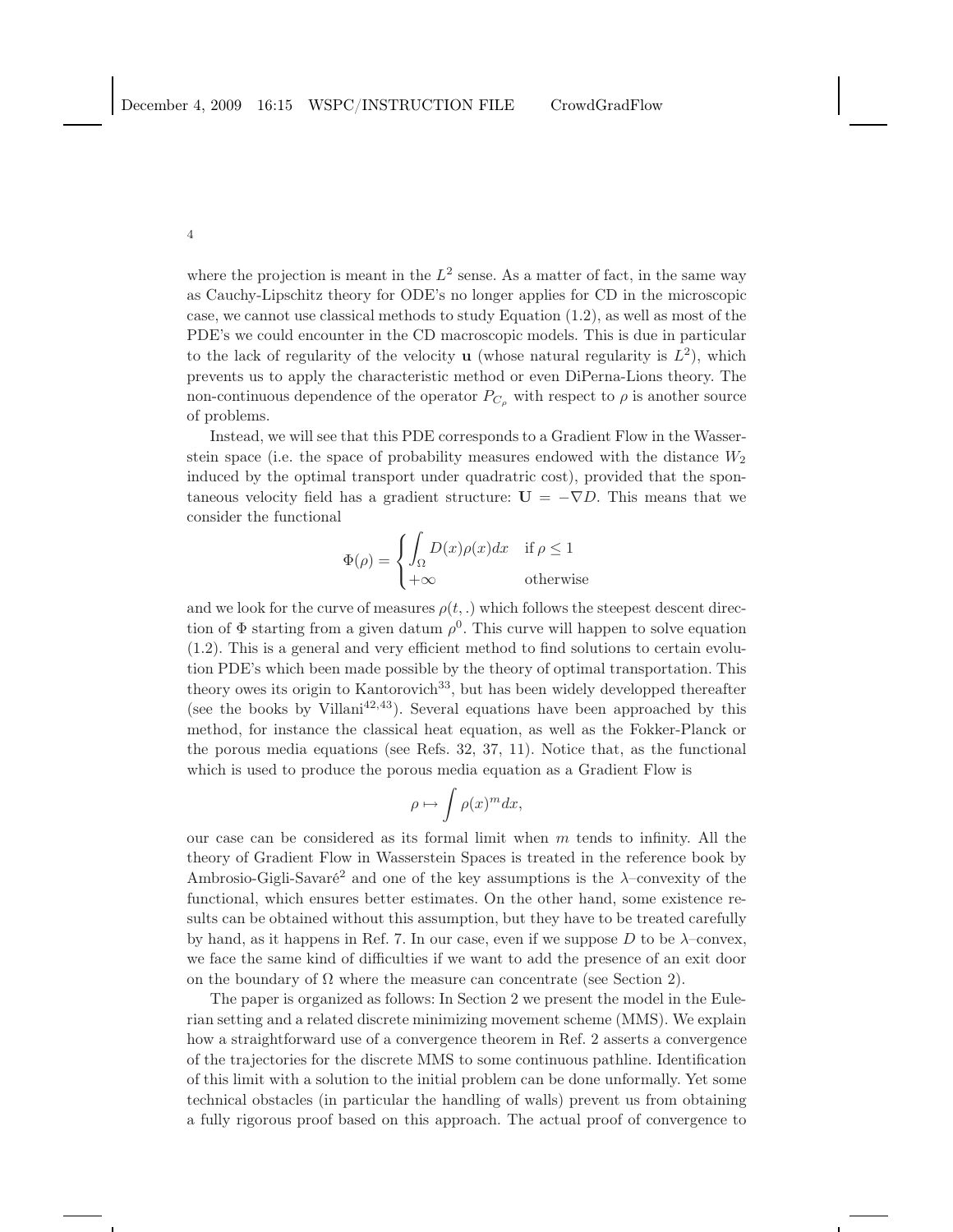a solution of the crowd motion model is based on alternative arguments. The end of this section describes this convergence results. As the presence of an exit raises some very specific technical difficulties, we propose in Section 3 a proof in the case there is no exit. The proof in the general case in given in Section 4. To illustrate the convergence theorem, we present in Section 5 an idealized (yet non trivial) situation where both eulerian solutions and discrete MMS trajectories can be described with accuracy. Finally, we discuss in Section 6 the limitations of this model and its possible extensions to other fields of natural sciences. In particular, we explain why we developped the theory in any dimension although dimensions greater than two do not make clear sense as far as crowd motion is concerned.

## 2. The eulerian model and its gradient flow formulation

### 2.1. Eulerian model

The model we propose is designed to handle emergency evacuation situations : the behaviour of individuals is based on optimizing their very own trajectory, regardless of others, but the fulfillment of individual strategies is made impossible because of congestion.

The model takes the following form: given a domain  $\Omega$  (the building), whose boundary Γ is composed of  $\Gamma_{out}$  (the exit) and  $\Gamma_w$  (the walls), we describe the current distribution of people by a measure  $\rho$  of given mass (say 1 without loss of generality) supported within  $\overline{\Omega}$ . To model the fact that people getting through the door are out of danger, yet keeping a constant total mass without having to model the exterior of the building, we shall assume that  $\rho$  may concentrate on  $\Gamma_{out}$ . In this spirit, we denote by K the set of all those probablity measures over  $\mathbb{R}^2$  that are supported in  $\overline{\Omega}$ , and that are the sum of a diffuse part, with density between 0 and 1, in  $\Omega$ , and a singular part carried by  $\Gamma_{out}$ .



Fig. 1. Geometry.

We shall denote by U the spontaneous velocity field:  $U(x)$  represents the velocity that an individual at x would have if he were alone. It is taken equal to 0 outside  $\Omega$ .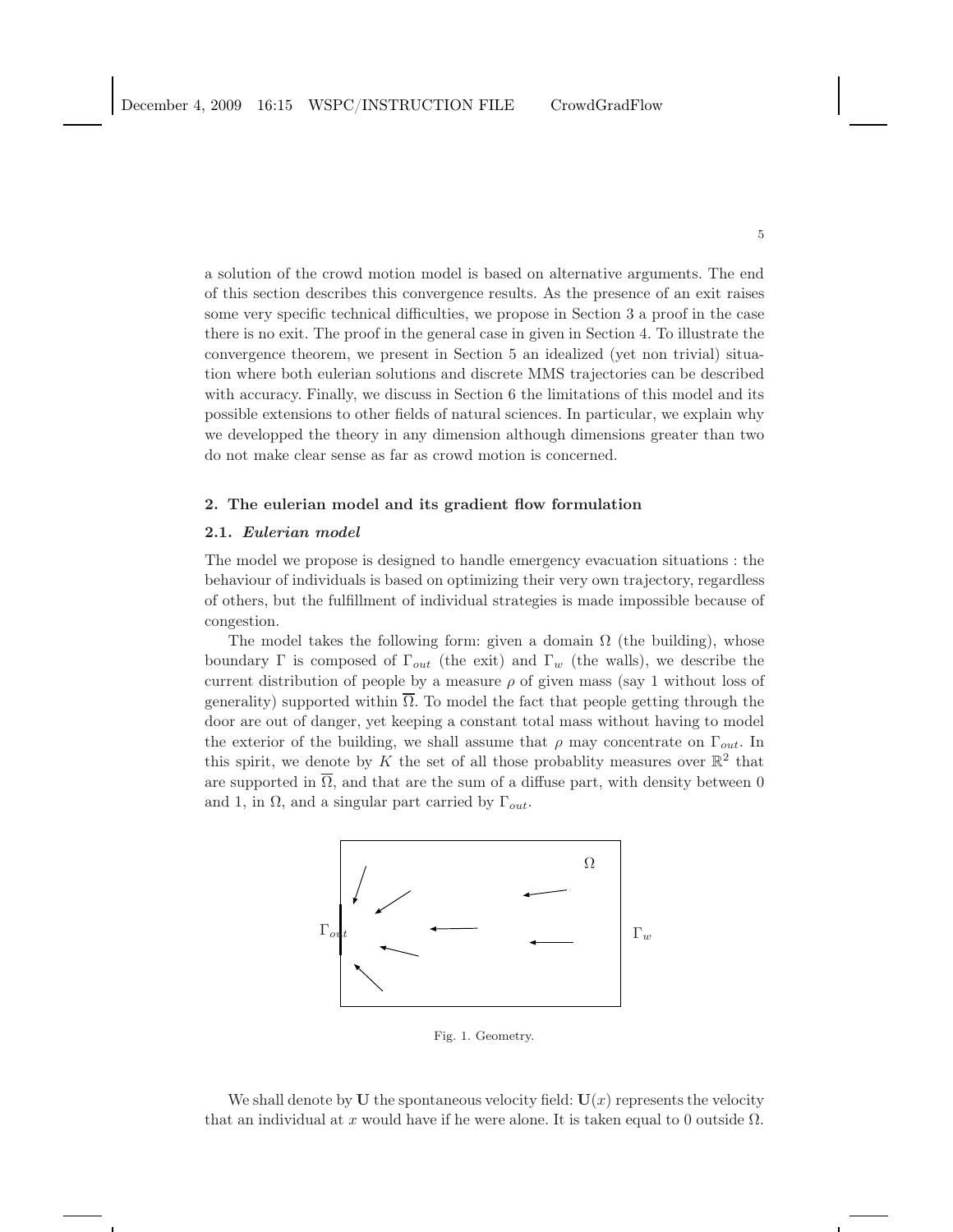The set  $C_{\rho}$  of feasible velocities corresponds to all those fields which do not increase  $\rho$  on the saturated zone (unformally,  $\nabla \cdot \mathbf{u} \geq 0$  in  $[\rho = 1]$ ), and which account for walls (people do not walk through them). As we plan to define  $C_{\rho}$  as a closed convex set in  $L^2(\Omega)$ , those constraints do not make sense as they are, and we shall favor a dual definition of this set. Let us introduce the "pressure" space

$$
H_{\rho}^1=\{q\in H^1(\Omega)\,,\,\,q\geq 0\,\,{\rm a.e.}\,\,{\rm in}\,\,\Omega\,,\,\,q(x)=0\,\,{\rm a.e.}\,\,{\rm on}\,\,[\rho<1]\,,\,\,q_{|\Gamma_{out}}=0\}.
$$

The proper definition of  $C_{\rho}$  reads

6

$$
C_{\rho} = \{ \mathbf{v} \in L^2(\Omega)^2, \int_{\Omega} \mathbf{v} \cdot \nabla q \le 0 \quad \forall q \in H^1_{\rho} \}. \tag{2.1}
$$

The model is based on the assumption that the actual instantaneous velocity field is the feasible field which is the closest to U in the least-square sense, i.e. it is defined as the  $L^2$ -projection of U onto the closed convex cone  $C_\rho$ . Finally the problem consists in finding a trajectory  $t \mapsto \rho(t) \in K$  which is advected by u, i.e. such that  $(\rho, \mathbf{u})$  is a (weak) solution of the transport equation in  $\mathbb{R}^2$ 

$$
\partial_t \rho + \nabla \cdot (\rho \mathbf{u}) = 0,\tag{2.2}
$$

where  $\bf{u}$  verifies, for almost every t,

$$
\mathbf{u} = P_{C_{\rho}} \mathbf{U}.\tag{2.3}
$$

**Remark 2.1.** The fact that  $\Gamma_{out}$  is likely to carry some mass calls for some proper definition of the velocity on this zero-measure set. As the exit plays the role of a reservoir in our model, we shall actually consider that all feasible fields vanish on  $\Gamma_{out}$ , so that velocity **u** given by (2.3) will be considered as defined Lebesgue-a.e. in  $\Omega$  and vanishing on  $\Gamma_{out}$ .

## Remark 2.2. *Boundary conditions (walls and exit)*.

The unilateral divergence constraint and the behaviour at walls and exit are implicitly contained in the dual expression of  $C_{\rho}$ , as illustrated by the following considerations. We assume in this remark that  $[\rho = 1] = \overline{\omega}$  where  $\omega \subset \Omega$  is a smooth subdomain, and that all fields are smooth. First of all, by taking tests pressures which are smooth and compactly supported in  $\omega$ , we obtain  $\nabla \cdot \mathbf{u} \geq 0$  in the saturated zone. As the pressure vanishes on  $\Gamma_{out}$ , the velocity is free on that part of the boundary (free outlet condition, as in Darcy flows). Consider now a situation where the saturated zone covers the wall  $\Gamma_w$ . For any smooth function  $\varphi$  defined on  $\Gamma_w$  consider a sequence of extensions  $\varphi_\varepsilon$  supported within  $\omega \cup \Gamma_w$ , which converges to 0 in  $L^2(\Omega)$ . Then

$$
\int_{\Omega} \mathbf{u} \cdot \nabla \varphi_{\varepsilon} \le 0 \quad \forall \varepsilon > 0
$$

implies

$$
-\int_{\Omega}\varphi_{\varepsilon}\nabla\cdot\mathbf{u}+\int_{\Gamma_w}\varphi_{\varepsilon}\mathbf{u}\cdot\mathbf{n}\leq 0\quad\forall \varepsilon>0.
$$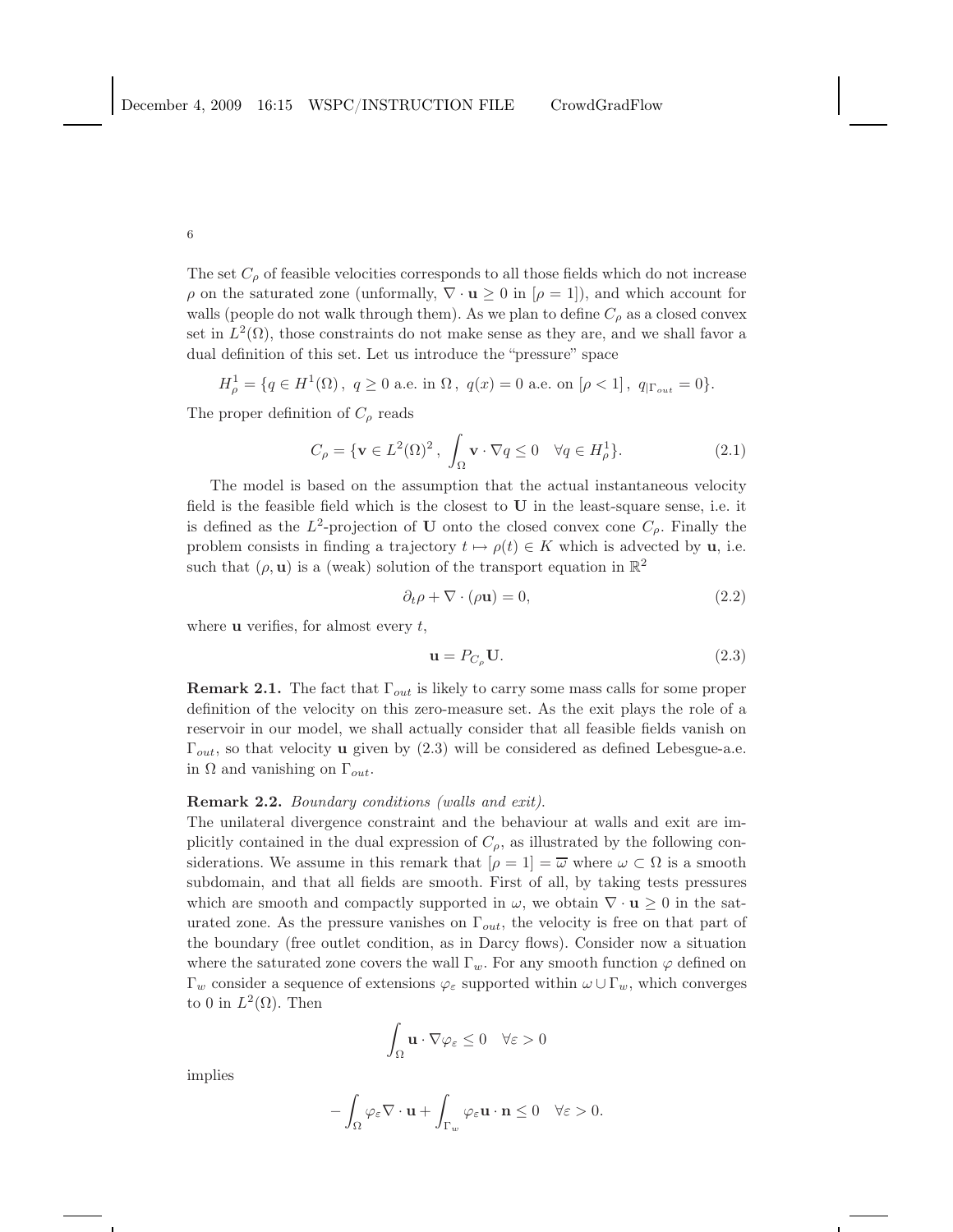As the first term goes to 0 with  $\varepsilon$  we obtain that the velocity necessarily enters the domain on the saturated wall (what we adressed before as "people do not walk through walls").

### 2.2. Gradient flow formulation

In this section we introduce a discrete evolution problem in the Wasserstein space, whose limit will be the gradient flow of a suitable functional, and we establish unformally the link between this new problem and the crowd motion model. The formal equivalence, which will be proved rigorously in the following sections, will be satisfied in the case where  $U = -\nabla D$  is the opposite of a gradient.

Let us denote by  $\mathcal{P}_2$  the set of probablity measures over  $\mathbb{R}^2$  endowed with the Wasserstein distance, and by

$$
K = \{ \rho \in \mathcal{P}_2, \text{ supp}(\rho) \subset \overline{\Omega}, \ \rho = \rho_{out} + \rho_{\Omega}, \ \rho_{\Omega}(x) \le 1 \text{ a.e., } \text{supp}(\rho_{out}) \subset \Gamma_{out} \}
$$
\n(2.4)

the set of feasible densities. Let an initial density  $\rho^0$  be given, and  $\tau > 0$  a time step. We build  $\rho_{\tau}^0 = \rho^0, \rho_{\tau}^1, \ldots$  as follows

$$
\rho_{\tau}^{k} = \underset{\mathcal{P}_{2}(\mathbb{R}^{d})}{\text{argmin}} \left\{ J(\rho) + \mathbf{I}_{K}(\rho) + \frac{1}{2\tau} W_{2}^{2}(\rho, \rho_{\tau}^{k-1}) \right\},
$$
\n(2.5)

where  $W_2$  is the Wasserstein distance,  $J$  is the dissatisfaction functional defined as

$$
J(\rho) := \int_{\Omega} D(x)\rho(x) dx,
$$
\n(2.6)

and  $\mathbf{I}_K$  is the indicatrix of  $K$ :

$$
\mathbf{I}_K(\rho) = \begin{vmatrix} 0 & \text{if } \rho \in K \\ +\infty & \text{if } \rho \notin K. \end{vmatrix}
$$

The function D is typically the distance to the door  $\Gamma_{out}$ , and to D we associate a vector field  $U = -\nabla D$ . It is important in order to have vanishing velocities on the door that D is minimal and constant on  $\Gamma_{out}$ .

We admit here that under reasonable assumptions this process is indeed an algorithm (i.e.  $\rho_{\tau}^{k+1}$  is uniquely defined as the minimizer of the function above), and we denote by  $\rho_{\tau}$  the piecewise constant interpolate of  $\rho_{\tau}^0$ ,  $\rho_{\tau}^1$ , ...

As  $\tau$  goes to 0, by Prop. 2.2.3, Th. 2.3.1, and Th. 11.1.3 in Ref. 2,  $\rho_{\tau}$  converges to some trajectory  $t \mapsto \rho$  in K, which is a (weak) solution to

$$
\partial_t \rho + \nabla \cdot (\rho \mathbf{u}) = 0,
$$

where  $\bf{u}$  is such that, for almost every  $t$ ,

$$
\mathbf{u}\in-\partial\left( J+I_{K}\right) (\rho),
$$

where  $\partial \Psi$  denotes the strong subdifferential of  $\Psi$ . Furthermore u minimizes the  $L^2$ norm among all those fields in the subdifferential above.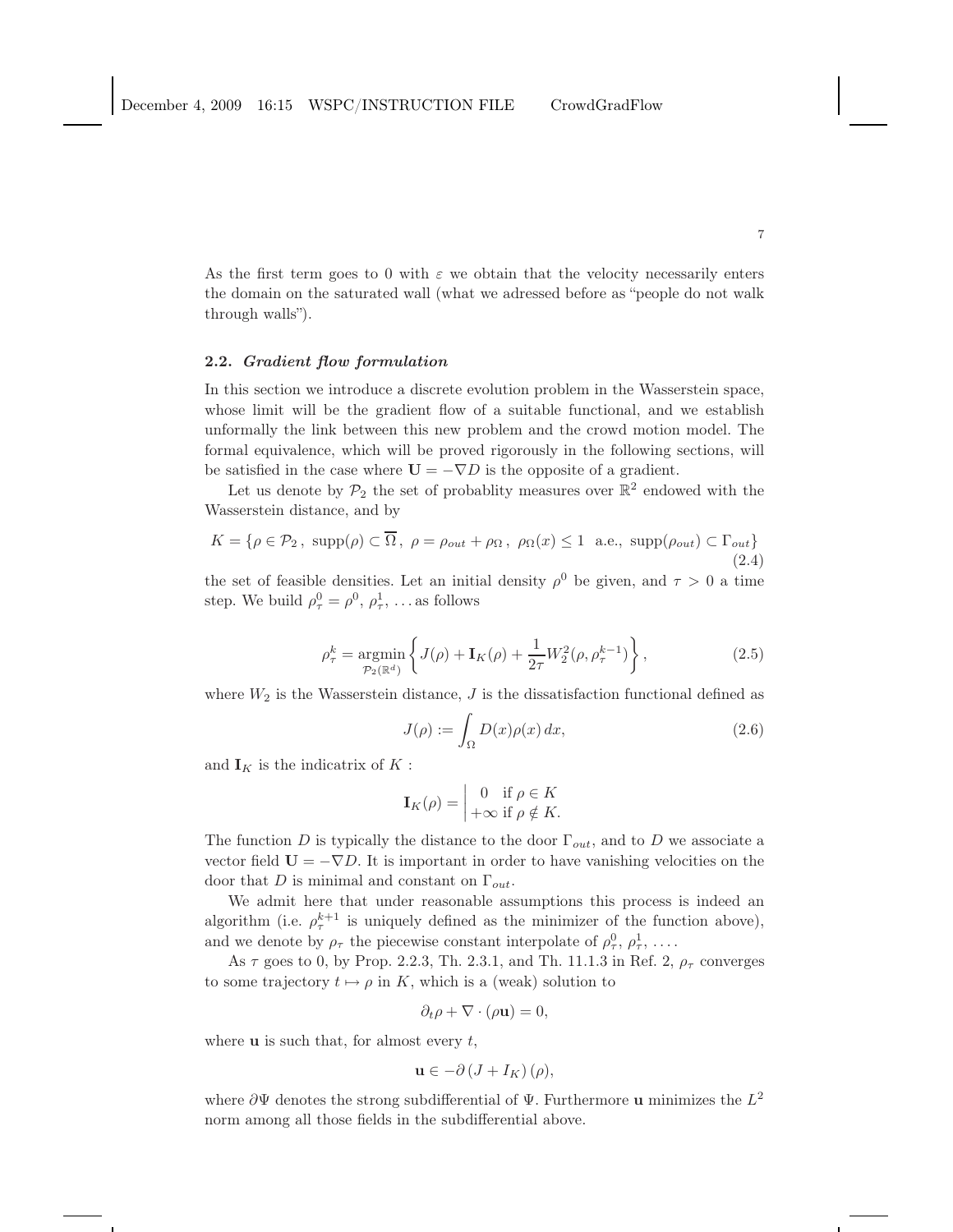Let us now prove unformally that this characterizes the instantaneous velocity as the projection of  $U = -\nabla D$  onto  $C_{\rho}$ . The subdifferential of a function  $\Psi$  at  $\rho$  in the Wasserstein setting is defined as the set of fields u such that

$$
\Psi(\rho) + \int_{\Omega} \langle \mathbf{u}, \mathbf{t}(x) - x \rangle d\rho(x) \leq \Psi(\mathbf{t}_{\#}\rho) + o(||\mathbf{t} - \mathbf{i}||),
$$

where t denotes a transport map acting on  $\rho$ . Note that the previous inequality does not provide any information as soon as  $t_{\#}\rho$  is not feasible (in that case the righthand side is  $+\infty$ ). Let us consider a feasible field  $\mathbf{v} \in C_{\rho}$ , and let us assume that, for  $\varepsilon$  small enough,  $\mathbf{t}_{\varepsilon} = \mathbf{i} + \varepsilon \mathbf{v}$  pushes forward  $\rho$  onto a measure in K (this is not true in general, see Remark 2.3). Note that  $\mathbf{t}_{\varepsilon}$  is defined  $\rho$ -almost everywhere, with  $\Gamma_{out}$  carrying some mass, but as it vanishes on  $\Gamma_{out}$  (see Remark 2.1), the singular part of  $\rho$  remains unchanged. Having  $\varepsilon$  go to 0 in the subdifferential inequality, we obtain

$$
\int \nabla D \cdot \mathbf{v} \, d\rho(x) + \int \mathbf{u} \cdot \mathbf{v} \, d\rho(x) \le 0,
$$

so that  $\mathbf{u} + \nabla D = \mathbf{u} - \mathbf{U}$  belongs to  $C_{\rho}^{\circ}$ , the polar cone to  $C_{\rho}$ . As  $\mathbf{u}$  minimizes the  $L^2$  norm over  $U + C_\rho$ , u identifies with the projection of U onto  $C_\rho$ , which ends this unformal proof.

**Remark 2.3.** In general, there exist feasible densities  $\rho \in K$  (defined by (2.4)) and fields  $\mathbf{v} \in C_{\rho}$  (defined by (2.1)) such that  $(\mathbf{i} + \varepsilon \mathbf{v})_{\#} \rho$  exits K for any  $\varepsilon > 0$ , this is why the considerations above do not make a rigorous proof. Consider for example  $\omega$ a dense open subset in  $\Omega$ , with a small measure, and define  $\rho$  as  $\mathbf{1}_{\omega^c}$ . The pressure space is  $\{0\}$ , and  $C_{\rho}$  is  $L^2(\Omega)$ : any field is feasible. If one considers now a strictly contractant field (with negative divergence), it is clear that  $(i + \varepsilon v)_\# \rho \notin K$  for any  $\varepsilon > 0$ . Notice also that this kind of paradox does not depend on the fact that we chose a "linear" perturbation  $(i + \varepsilon v)$ , since the same would happen if one, instead, perturbs the identity by following the flow of the vector field  $\bf{v}$  for a time  $\varepsilon$  (which is classically a better choice in order to satisfy the density constraint).

As explained in the previous remark, the approach carried out in this section is not a rigorous proof that the advecting field is actually the projection of U onto  $C_{\rho}$ . We conjecture that projecting  $(i+\varepsilon v)_{\#} \rho$  onto K (for the Wasserstein distance) introduces a perturbation which is negligible compared to  $\varepsilon$ , so that **v** may actually be used as a test-function, but this conjecture raises some technical issues which we were not able to solve. In what follows we give an alternate proof which circumvents the necessity to characterize  $\partial(J + I_K)$ .

## 2.3. Notations and statement of the main result

We first recall some results on the continuity equation: let  $(\rho(t,.)_{t>0}$  be a family of density measures on  $\mathbb{R}^d$ , and  $\mathbf{v} : (t, x) \in \mathbb{R}^+ \times \mathbb{R}^d \mapsto \mathbf{v}(t, x) \in \mathbb{R}^d$  be a Borel

8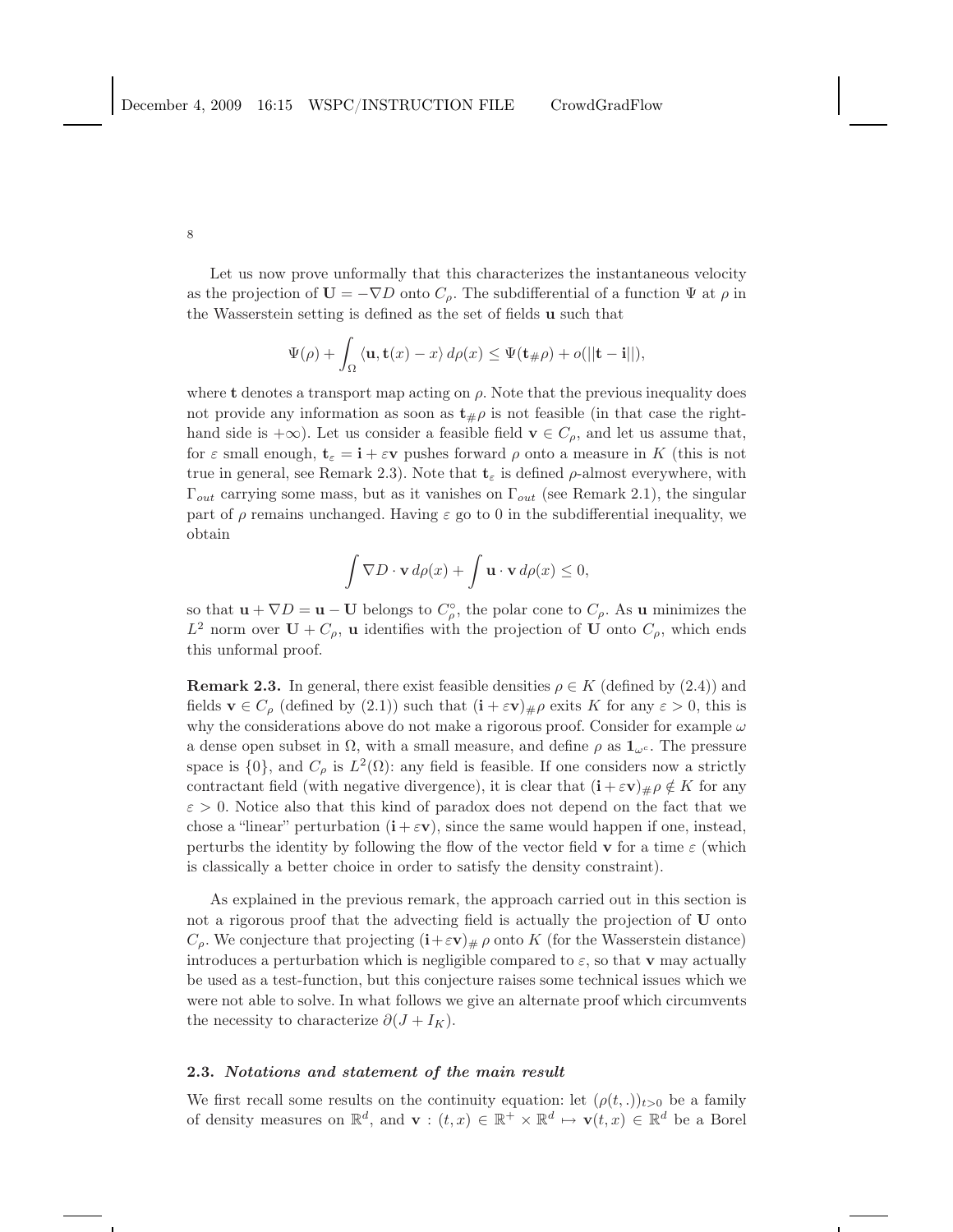velocity field such that

$$
\int_0^T \int_{\mathbb{R}^d} |\mathbf{v}(t,x)| \rho(t,x) dx < +\infty.
$$
 (2.7)

We say that  $(\rho, \mathbf{v})$  satisfies the continuity equation with initial condition  $\rho^0$ 

$$
\begin{cases} \partial_t \rho + \nabla \cdot (\rho \mathbf{v}) = 0 \\ \rho(0,.) = \rho^0 \end{cases}
$$
 (2.8)

if for all  $\varphi \in \mathcal{C}_c^{\infty}([0,T[ \times \mathbb{R}^d])$  we have

$$
\int_0^T \int_{\mathbb{R}^d} (\partial_t \varphi(t, x) + \nabla \varphi(t, x) \cdot \mathbf{v}(t, x)) \, \rho(t, x) \, dx + \int_{\mathbb{R}^d} \varphi(0, x) \rho^0(x) \, dx = 0. \tag{2.9}
$$

Let us recall that if  $\rho(t,.)$  is a solution of the continuity equation, there exists a narrowly continuous curve  $\tilde{\rho}(t,.)$  such that  $\rho(t,.) = \tilde{\rho}(t,.)$  for a.e. t. In general, we will always focus on this continuous representation.

We now detail the construction of a discrete family of densities  $(\rho_{\tau}^k)$  that approches in a sense we will precise later the solution of the continuity equation we are interested with. For a fixed time step  $\tau > 0$ , we define the sequence  $(\rho^k_{\tau})$  of density measures on  $\Omega$  using the recursive scheme:

$$
\begin{cases}\n\rho_{\tau}^{0} = \rho^{0} \\
\rho_{\tau}^{k} \in \underset{\mathcal{P}_{2}(\mathbb{R}^{d})}{\text{argmin}}\left\{J(\rho) + \mathbf{I}_{K}(\rho) + \frac{1}{2\tau}W_{2}^{2}(\rho, \rho_{\tau}^{k-1})\right\},\n\end{cases}
$$
\n(2.10)

where  $W_2$  is the Wasserstein distance, and J is the dissatisfaction functional defined in (2.6).

This construction is a minimizing movement scheme as described by DeGiorgi and Ambrosio in Refs. 17, 1 and then - in the framework of probability measures in Refs. 2, 3 with functional  $\Phi(\rho) = J(\rho) + \mathbf{I}_K(\rho)$ .

We define on  $\mathring{\Omega}$  the discrete velocities:  $\mathbf{v}_{\tau}^{k} = \frac{\mathbf{i} - \mathbf{t}_{\tau}^{k}}{\tau}$  $\frac{\mathbf{c}_{\tau}}{\tau}$ , where  $\mathbf{t}_{\tau}^{k}$  is the unique optimal transport function from  $\rho_{\tau}^{k}$  to  $\rho_{\tau}^{k-1}$ , which is well defined on  $\mathring{\Omega}$  (but not necessarely on  $\Gamma_{out}$ , due to the singular part of  $\rho_{\tau}^k$ ). We also define  $\mathbf{E}_{\tau}^k = \rho_{\tau}^k \mathbf{v}_{\tau}^k$ on  $\tilde{\Omega}$  (by abuse of notation, we will write  $\tilde{\Omega}$  instead of  $\Omega$  when we want to stress that we are not considering the boundary). We can interpolate these discrete values  $(\rho_{\tau}^k, \mathbf{v}_{\tau}^k, \mathbf{E}_{\tau}^k)_{k \geq 0}$  by the piecewise constant functions defined by:

$$
\begin{cases}\n\rho_{\tau}(t,.) = \rho_{\tau}^{k} \\
\mathbf{v}_{\tau}(t,.) = \mathbf{v}_{\tau}^{k} \\
\mathbf{E}_{\tau}(t,.) = \mathbf{E}_{\tau}^{k}\n\end{cases} \quad \text{if } t \in [(k-1)\tau, k\tau].
$$
\n(2.11)

Our goal is to prove that  $\rho_{\tau}$  converges when  $\tau \to 0$  to a solution of the continuity equation (2.8). Here is our main result: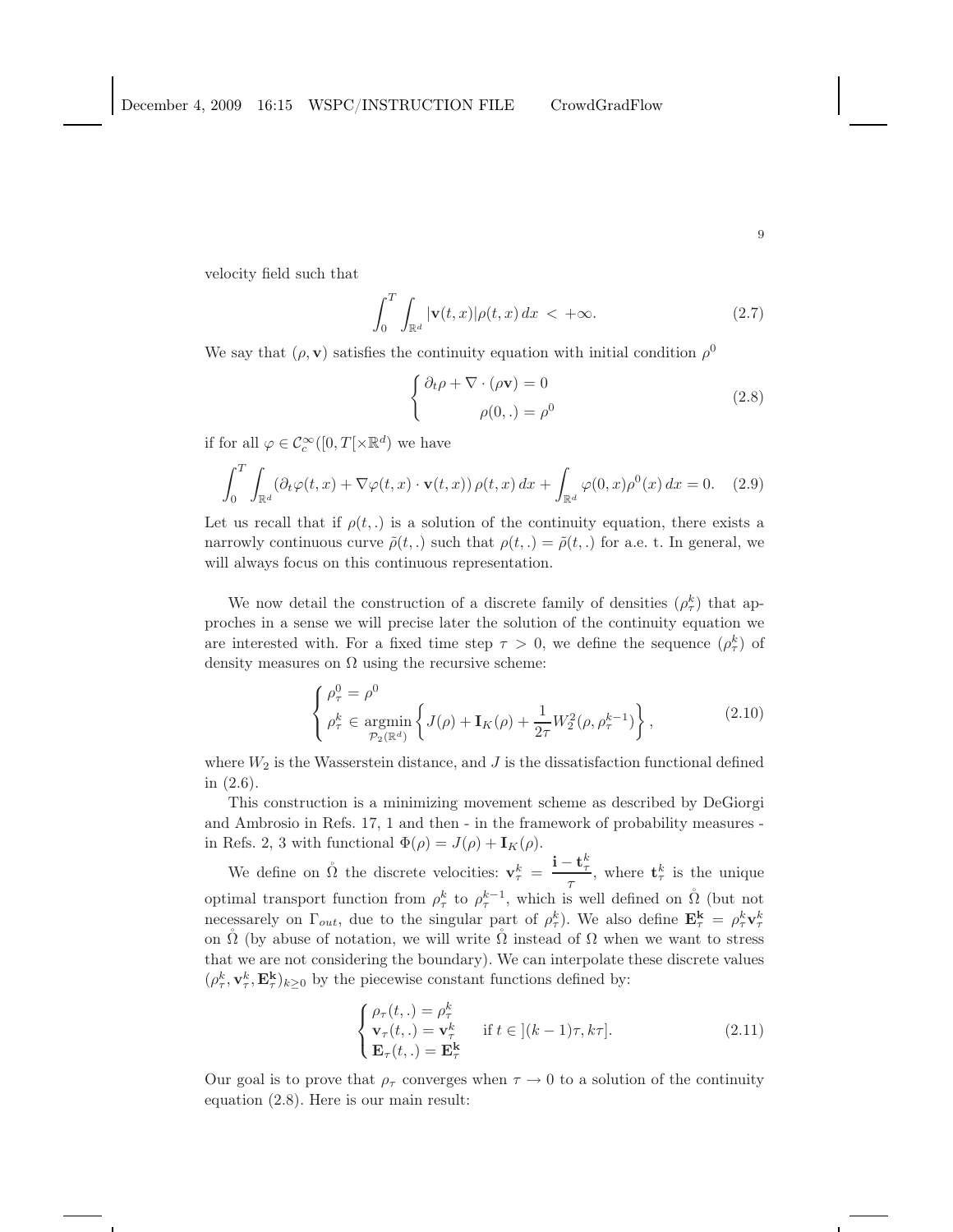**Theorem 2.1.** Let  $\Omega$  be a convex bounded set of  $\mathbb{R}^d$ ,  $D : \mathbb{R}^d \to \mathbb{R}$  a continuous  $\lambda$ -convex function,  $\rho^0$  *a* probability density, and  $(\rho^k_\tau)$  constructed following the re*cursive scheme (2.10).*

*Then there exists a family of probability densities*  $(\rho(t, .))_{t>0}$ *, and a family of velocities*  $(\mathbf{u}(t, .))_{t>0}$  *such that*  $(\rho_\tau(t, .), \mathbf{E}_\tau(t, .))$  *narrowly converges to*  $(\rho(t,.) , \rho(t,.) , u(t,.) )$  *for a.e. t. Moreover,*  $(\rho, \mathbf{u})$  *satisfies the continuity equation:* 

$$
\begin{cases} \partial_t \rho + \nabla \cdot (\rho \mathbf{u}) = 0 \\ \mathbf{u}(t,.) = P_{\mathcal{C}_{\rho(t,.)}} \mathbf{U} & \text{for a.e. } t \\ \rho(0,.) = \rho^0 \end{cases}
$$
 (2.12)

where  $\mathbf{U} = -\nabla D$ , and  $\mathcal{C}_{\rho(t,.)}$  is defined in (2.1).

We will first prove this theorem in the particular case where there is no exit. In the following section, we thus assume that  $\Gamma_{out} = \emptyset$ , which will imply that all the measures are absolutely continuous with respect to the Lebesgue measure. Then we will extend the proof to the general case.

**Remark 2.4.** We chose to assume here a  $\lambda$ -convexity hypothesis on D both in order to clarify some statements, which are easier to state and prove under this assumption (see for instance Lemma 3.1 and the subsequent Remark 3.1) and because the typical case we think of is  $D = d(\cdot, \Gamma_{out})$ , where  $\Gamma_{out}$  is a flat part of the boundary of the convex set  $\Omega$ . This implies that D is convex as well. It would be interesting to study the case of non-convex domains  $\Omega$  (for instance with obstacles), and use the geodesic distance for computing  $D$ , which would lead to a non- $\lambda$ -convex function, but this is not yet possible by means of our techniques, since one should work with the Wasserstein distance  $W_2$  computed w.r.t. the geodesic distance itself, which is not much studied.

Anyway, it can be checked that the only point throughout the paper where  $\lambda$ −convexity is used is the proof of Lemma 3.1, but Remark 3.1 explains how to get rid of this assumption: this means that, for existence purposes, this assumption may be withdrawn. On the other hand, the  $\lambda$ −convexity assumption is typical in this gradient flow problems, because it allows for uniqueness and stability results, and we think that similar results could be achieved in our case as well.

### 3. Existence result in a domain with no exit

## 3.1. Technical lemmas

Since we will make a strong use of optimality conditions in terms of the dual problem in Monge-Kantorovitch theory, let us briefly recall what we need.

Given the two probabilities  $\mu$  and  $\nu$  on  $\overline{\Omega}$  we always have

$$
\frac{1}{2}W_2^2(\mu,\nu)=\max\left\{\int_\Omega\varphi\,d\mu+\int_\Omega\psi\,d\nu,\,\phi,\psi\in C^0(\overline\Omega):\,\phi(x)+\psi(y)\le\frac{1}{2}|x-y|^2\right\},
$$

the maximum being always realized by a pair of c−concave conjugate functions  $(\varphi, \psi)$  with  $\varphi = \psi^c$  and  $\psi = \varphi^c$ , where the *c*−transform of a function  $\chi$  is defined

10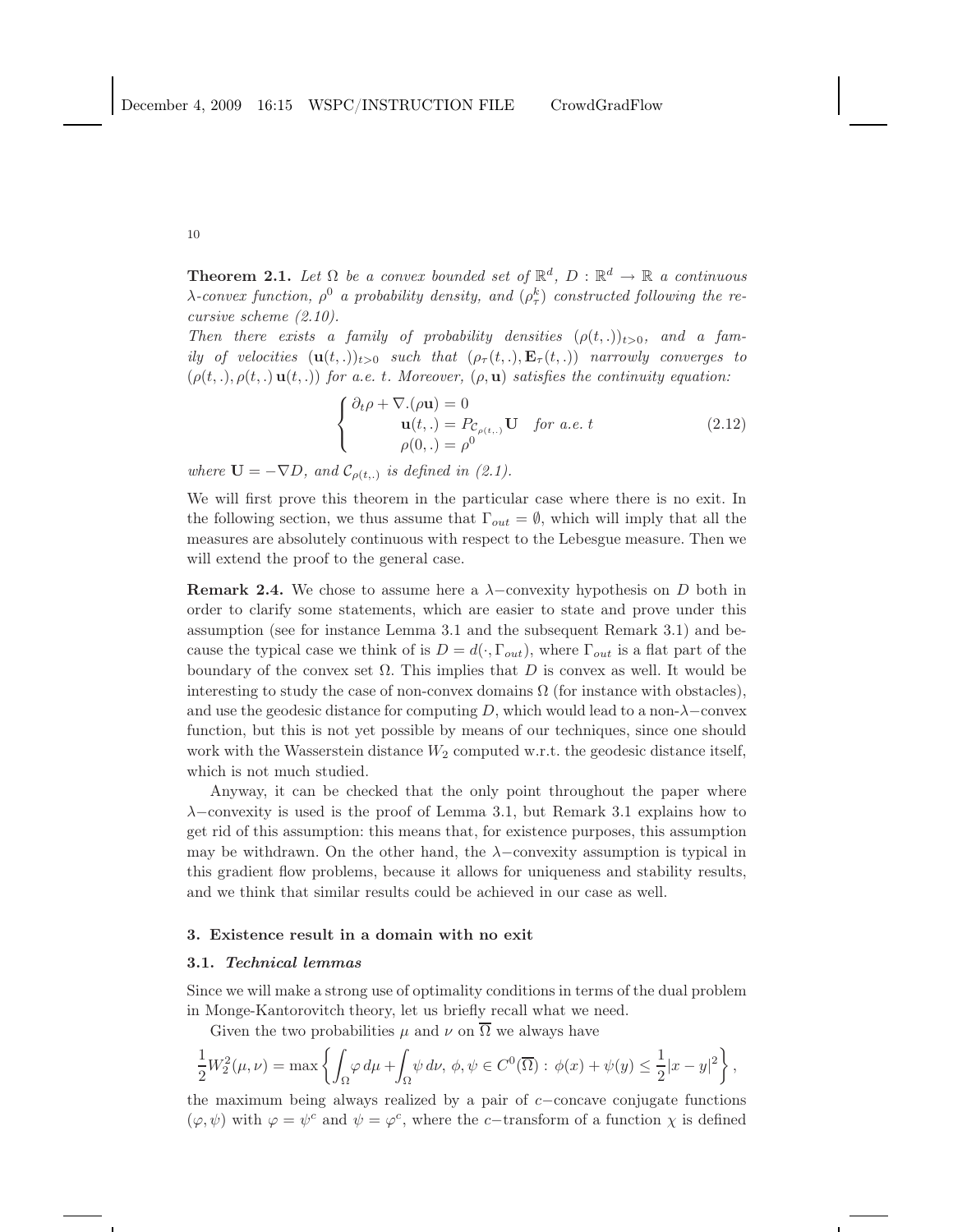through

$$
\chi^{c}(y) = \inf_{x \in \Omega} \frac{1}{2}|x - y|^{2} - \chi(x)
$$

(with generalizations to other costs  $c$  rather than the square of the distance). We will call Kantorovitch potential from  $\mu$  to  $\nu$  (resp., from  $\nu$  to  $\mu$ ) any c−concave function  $\varphi$  (resp.,  $\psi$ ) such that  $(\varphi, \varphi^c)$  (resp.,  $(\psi^c, \psi)$ ) realizes such a maximum. We have uniqueness of the optimal pair as soon as one of the support of one of the two measures is the whole domain  $\overline{\Omega}$ .

**Lemma 3.1.** Let  $D : \mathbb{R}^d \mapsto \mathbb{R}$   $\lambda$ -convex, and  $\bar{\rho} \in K$ . Then, there exists  $\tau^*$  such *that for all*  $\tau < \tau^*$ *:* 

(*i*) The functional  $\phi(\rho) = \Phi(\rho) + \frac{1}{2\tau} W_2^2(\rho, \bar{\rho})$  *admits a unique minimizer*  $\rho_m$ . *(ii)* There exists a Kantorovitch potential  $\bar{\varphi}$  from  $\rho_m$  to  $\bar{\rho}$ , such that:

$$
\int_{\Omega} \left( D + \frac{\overline{\varphi}}{\tau} \right) \rho \ge \int_{\Omega} \left( D + \frac{\overline{\varphi}}{\tau} \right) \rho_m \quad \text{for all } \rho \le 1 \text{ a.e.}. \tag{3.1}
$$

**Proof.** (i) The existence of a minimizer can easily be proved using a minimizing sequence of  $\phi(\rho)$ . Let  $\rho_1, \rho_2$  be two different minimizers, and  $\mathbf{r_i}$  the optimal transport between  $\bar{\rho}$  and  $\rho_i$ . We define  $\mathbf{r_t} := (1 - t)\mathbf{r_1} + t\mathbf{r_2}$  and  $\rho_t := \mathbf{r_t} + \rho_1$ , for  $t \in [0, 1]$ . We know that  $\rho_t = \frac{\rho}{|\det V|}$  $\frac{\rho}{|\det \nabla_{\mathbf{r_t}}|} \circ (\mathbf{r_t})^{-1}$ . As  $M \mapsto (\det M)^{-1}$  is convex on the set of positive definite matrices  $S_d^{++}$ , and  $\nabla \mathbf{r_i} \in S_d^{++}$ , we have :

$$
\rho_t(x) \le \left(\frac{1-t}{\det \nabla \mathbf{r_1}} + \frac{t}{\det \nabla \mathbf{r_2}}\right) \bar{\rho} \circ (\mathbf{r_t})^{-1}(x).
$$

We also know that  $\rho_1$  and  $\rho_2$  are admissible, therefore:  $\frac{\overline{\rho}}{\overline{\rho}$  $\frac{\rho}{\det \nabla \mathbf{r_i}} \leq 1$  a.e., and we obtain:  $\rho_t \leq 1$ . We have then

$$
\phi(\rho_t) = \int_{\Omega} D((1-t)\mathbf{r_1}(x) + t\mathbf{r_2}(x))\overline{\rho}(x) dx + \frac{1}{2\tau} W_2^2(\rho_t, \overline{\rho}).
$$

Since  $D$  is  $\lambda$ -convex

$$
D((1-t)\mathbf{r_1}(x)+t\mathbf{r_2}(x)) \le (1-t)D(\mathbf{r_1}(x))+tD(\mathbf{r_2}(x)) - \frac{\lambda}{2}t(1-t)|\mathbf{r_1}(x)-\mathbf{r_2}(x)|^2.
$$

Moreover,  $W_2^2(.,\bar{\rho})$  is 1-convex along the interpolation  $\rho_t$  (see lemma 9.2.1 p. 206) in Ref 2), therefore, for  $\tau$  small enough, we have

$$
\phi(\rho_t) < (1-t)\phi(\rho_1) + t\phi(\rho_2) = \inf_K \phi(\rho),
$$

which is absurd.

(ii) We first assume that  $\bar{\rho} > 0$  a.e., which implies that the Kantorovich potential  $\bar{\varphi}$  from  $\rho_m$  to  $\bar{\rho}$ , satisfying  $\bar{\varphi}(x_0) = 0$  (with  $x_0$  any fixed point in  $\Omega$ ), is unique. Let

11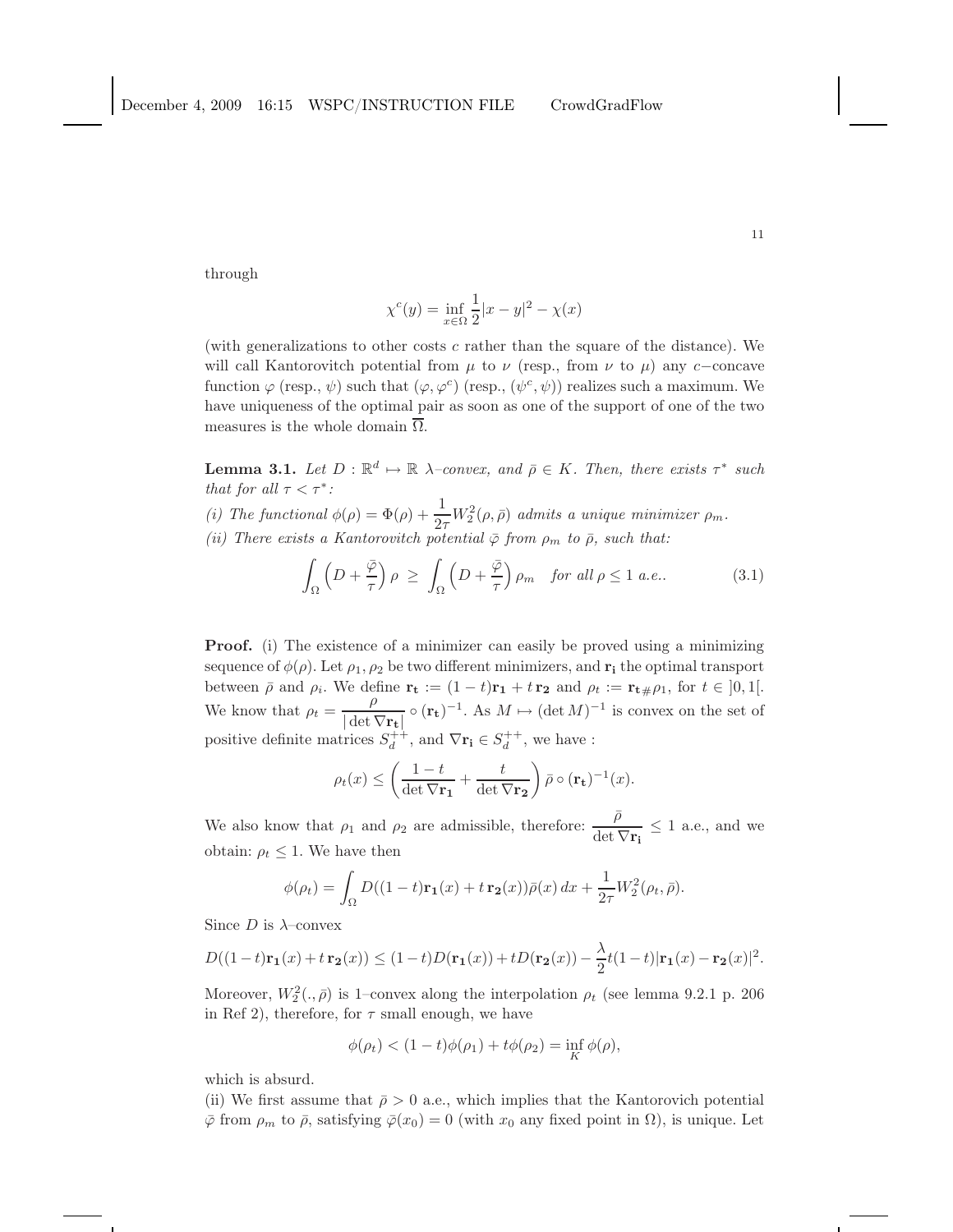us define a small perturbation of  $\rho_m$ : let  $\rho \leq 1$  be a probability density,  $\varepsilon > 0$  and  $\rho_{\varepsilon} := \rho_m + \varepsilon (\rho - \rho_m)$ . As  $\rho_m$  minimizes  $\phi(\rho)$ , we have:

$$
J(\rho_{\varepsilon}) - J(\rho_m) + \frac{1}{2\tau} (W_2^2(\rho_{\varepsilon}, \bar{\rho}) - W_2^2(\rho_m, \bar{\rho})) \ge 0.
$$
 (3.2)

The first part of the left side of the inequality can easily be calculated:

$$
J(\rho_{\varepsilon}) - J(\rho_m) = \int_{\Omega} D(x)(\rho_{\varepsilon} - \rho_m)(x) dx = \varepsilon \int_{\Omega} D(x)(\rho - \rho_m)(x) dx.
$$

Let us estimate the second part: we denote by  $(\varphi_{\varepsilon}, \psi_{\varepsilon})$  some Kantorovich potentials associated to  $\bar{\rho}$  and  $\rho_{\varepsilon}$ . We have

$$
\begin{cases} \frac{1}{2}W_2^2(\rho_{\varepsilon}, \bar{\rho}) = \int_{\Omega} \varphi_{\varepsilon}(x)\rho_{\varepsilon}(x) dx + \int_{\Omega} \psi_{\varepsilon}(y)\bar{\rho}(y) dy \\ \frac{1}{2}W_2^2(\rho_m, \bar{\rho}) \ge \int_{\Omega} \varphi_{\varepsilon}(x)\rho_m(x) dx + \int_{\Omega} \psi_{\varepsilon}(y)\bar{\rho}(y) dy, \end{cases}
$$

where  $\phi_{\varepsilon}$  is a Kantorovitch potential from  $\rho_{\varepsilon}$  to  $\bar{\rho}$ . Thus:

$$
\frac{1}{2}(W_2^2(\rho_{\varepsilon}, \bar{\rho}) - W_2^2(\rho_m, \bar{\rho})) \leq \int_{\Omega} \varphi_{\varepsilon}(x) (\rho_{\varepsilon} - \rho_m)(x) dx = \varepsilon \int_{\Omega} \varphi_{\varepsilon}(x) (\rho - \rho_m)(x) dx,
$$

and we can deduce from inequality (3.2) that:

$$
\int_{\Omega} D(x)(\rho - \rho_m)(x) dx + \frac{1}{\tau} \int_{\Omega} \varphi_{\varepsilon}(x)(\rho - \rho_m)(x) dx \ge 0 \quad \text{for all admissible } \rho.
$$

Let  $\varepsilon$  tend to 0:  $\varphi_{\varepsilon}$  converges to the unique Kantorovich potential  $\bar{\varphi}$  from  $\rho_m$  to  $\bar{\rho}$ . This gives

$$
\int_{\Omega} D(x)(\rho - \rho_m)(x) dx + \frac{1}{\tau} \int_{\Omega} \psi^c(x)(\rho - \rho_m)(x) dx \ge 0 \text{ for all admissible } \rho.
$$

We now prove the general case: let  $\bar{\rho}_{\delta} > 0$  a.e.,  $\bar{\rho}_{\delta} \leq 1$  a.e., such that  $\bar{\rho}_{\delta}$ converges to  $\bar{\rho}$  when  $\delta$  tends to 0. Using (i), there exists a unique minimizer  $\rho_{m,\delta}$ of  $\phi_{\delta}(\rho) := \int_{\Omega} D\rho + I_K + \frac{1}{2\pi}$  $\frac{1}{2\tau}W_2^2(\rho,\bar{\rho}_\delta)$ , and it converges to  $\rho_m$  as  $\delta$  tends to 0. Moreover, we have proved that:

$$
\int_{\Omega} D(x)(\rho - \rho_{m,\delta})(x) dx + \frac{1}{\tau} \int_{\Omega} \bar{\varphi}_{\delta}(x)(\rho - \rho_{m,\delta})(x) dx \ge 0 \text{ for all admissible } \rho,
$$

with  $\bar{\varphi}_{\delta}$  that converges to a Kantorovitch potential  $\bar{\varphi}$ . Taking the limit  $\delta \to 0$ , we obtain the desired inequality. For this kind of arguments concerning optimality for transport costs and other functionals, see for instance Ref. 10.  $\Box$ 

**Remark 3.1.** if D is not  $\lambda$ -convex, we can't prove uniqueness of the minimizer of  $\phi$ . However, if  $\rho_m$  is a minimizer, it still satisfies inequality (ii). Indeed, in the second part of the proof of (ii), we can define  $\rho_{m,\delta}$  as a minimizer of  $\phi_{\delta}(\rho) + c_{\delta}W_2^2(\rho, \rho_m)$ , where  $c_{\delta} \to 0$  (so that the optimality condition that we see at the limit  $\delta \to 0$ disregards this term), but slowly (so that it makes  $\rho_{m,\delta}$  converge to  $\rho_m$ ). Obviously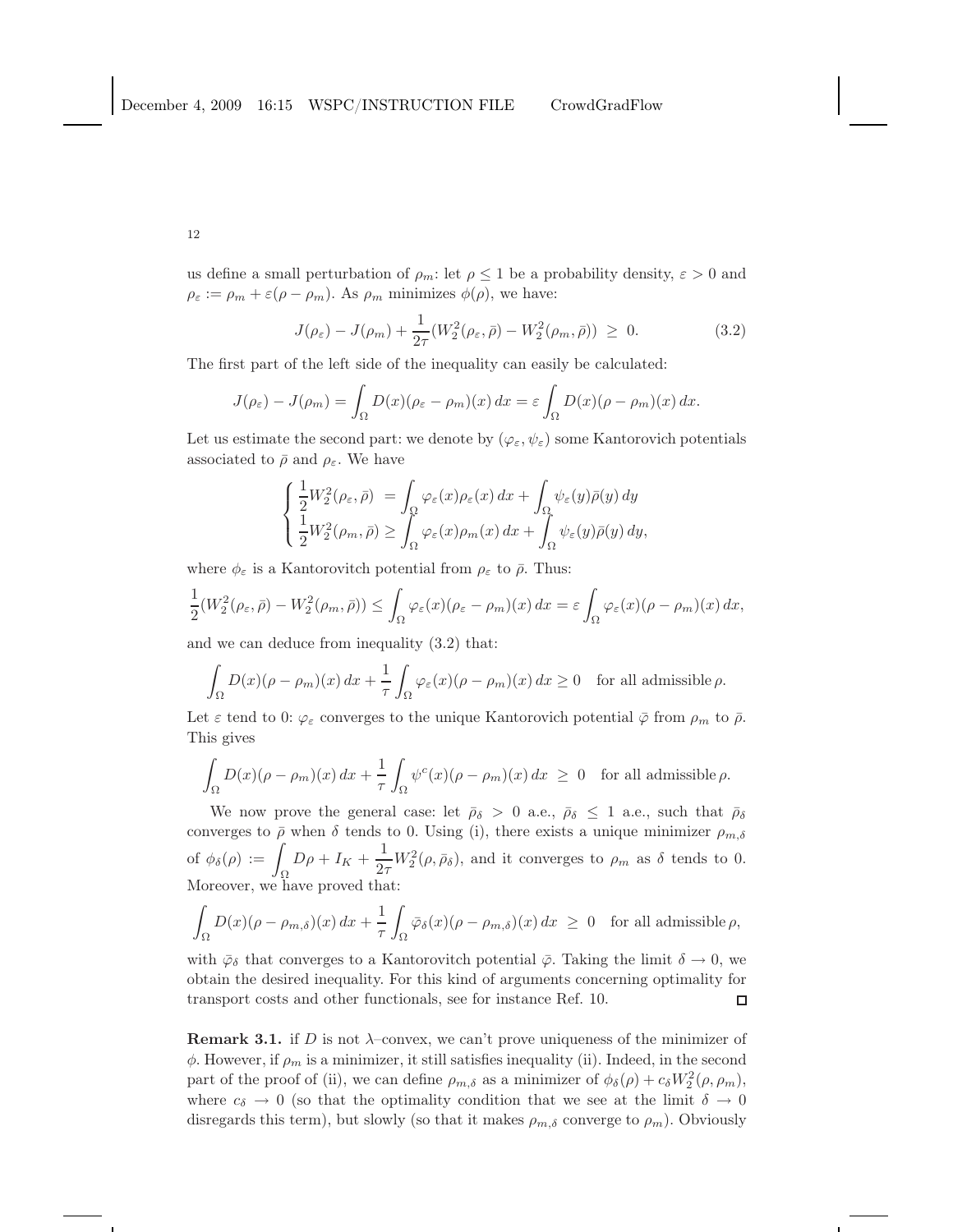this kind of argument was not necessary if one only wanted to prove this optimality condition for one minimizer  $\rho_m$ , and not for every minimizer.

Lemma 3.2. *(Decomposition of the spontaneous velocity): The spontaneous velocity*  $U = -\nabla D$  *can be written as follows:* 

$$
\mathbf{U} = \mathbf{v}_{\tau}^{k} + \nabla p_{\tau}^{k} \quad \text{with } p_{\tau}^{k} \in H_{\rho_{\tau}^{k}}^{1}.\tag{3.3}
$$

**Proof.** Using the previous lemma, we know that there exists a Kantorovich potential  $\bar{\varphi}$  from  $\rho_{\tau}^{k}$  to  $\rho_{\tau}^{k-1}$  such that  $\rho_{\tau}^{k}$  is a solution of the minimizing problem:

$$
\rho_{\tau}^{k} \in \underset{\rho \in K}{\text{argmin}} \left\{ \int_{\Omega} D(x) \rho(x) \, dx + \frac{1}{\tau} \int_{\Omega} \bar{\varphi}(x) \rho(x) \, dx \right\},\,
$$

which imposes:

$$
\begin{cases}\n\rho_{\tau}^{k} = 1 \text{ on } [F < l] \\
\rho_{\tau}^{k} \leq 1 \text{ on } [F = l] \\
\rho_{\tau}^{k} = 0 \text{ on } [F > l],\n\end{cases} \quad \text{with} \quad F : \begin{array}{l} \Omega \to \mathbb{R} \\
x \mapsto D(x) + \frac{\overline{\varphi}(x)}{\tau},\n\end{array}
$$

and  $l \in \mathbb{R}$  chosen such that  $\rho_{\tau}^{k}$  satisfies:  $\int_{\mathbb{R}} \rho_{\tau}^{k} dx = 1$ . We can then define a pressure like function:

$$
p_{\tau}^{k}(x) := (l - F(x))_{+} = \left( l - D(x) - \frac{\overline{\varphi}(x)}{\tau} \right)_{+}
$$
\n(3.4)

which satisfies:  $p_{\tau}^{k} \geq 0$ , and  $p_{\tau}^{k} = 0$  on  $[\rho_{\tau}^{k} < 1]$ , therefore  $p_{\tau}^{k} \in H_{\rho_{\tau}^{k}}^{1}$ .

Moreover, on  $[\rho^k_\tau > 0]$ , we have:  $\nabla p^k_\tau = -\nabla D - \frac{\nabla \overline{\varphi}}{\tau}$  $\frac{1}{\tau}$  (where the density vanishes  $\mathbf{v}_{\tau}^k$ may be modified at will, so that we can keep the same formula). Since we have

$$
\mathbf{v}_{\tau}^{k} = \frac{\mathbf{i} - \mathbf{t}_{\tau}^{k}}{\tau} = \frac{\nabla \bar{\varphi}}{\tau},
$$

we get the desired decomposition for the spontaneous velocity :  $\mathbf{U} = \mathbf{v}_{\tau}^k + \nabla p_{\tau}^k$ .

Let us now define the densities  $\tilde{\rho}_{\tau}(t)$  that interpolate the discrete values  $(\rho_{\tau}^k)$ along geodesics:

$$
\tilde{\rho}_{\tau}(t) = \left(\frac{t - (k-1)\tau}{\tau} (\mathbf{id} - \mathbf{t}_{\tau}^k) + \mathbf{t}_{\tau}^k\right)_{\#} \rho_{\tau}^k. \tag{3.5}
$$

We also define  $\tilde{\mathbf{v}}_{\tau}(t,.)$  as the unique velocity field such that  $\tilde{\mathbf{v}}_{\tau}(t,.) \subsetneq \text{Tan}_{\tilde{\rho}_t} \mathcal{P}_2(\mathbb{R}^d)$ and  $(\tilde{\rho}_{\tau}, \tilde{\mathbf{v}}_{\tau})$  satisfy the continuity equation. As before, we define:  $\tilde{\mathbf{E}}_{\tau} = \tilde{\rho}_{\tau} \tilde{\mathbf{v}}_{\tau}$ .

After these definitions we will give some a priori bounds on the curves, the pressures and the velocities that we defined. In order to get these bounds, we need to start from some estimates which are standard in the framework of Minimizing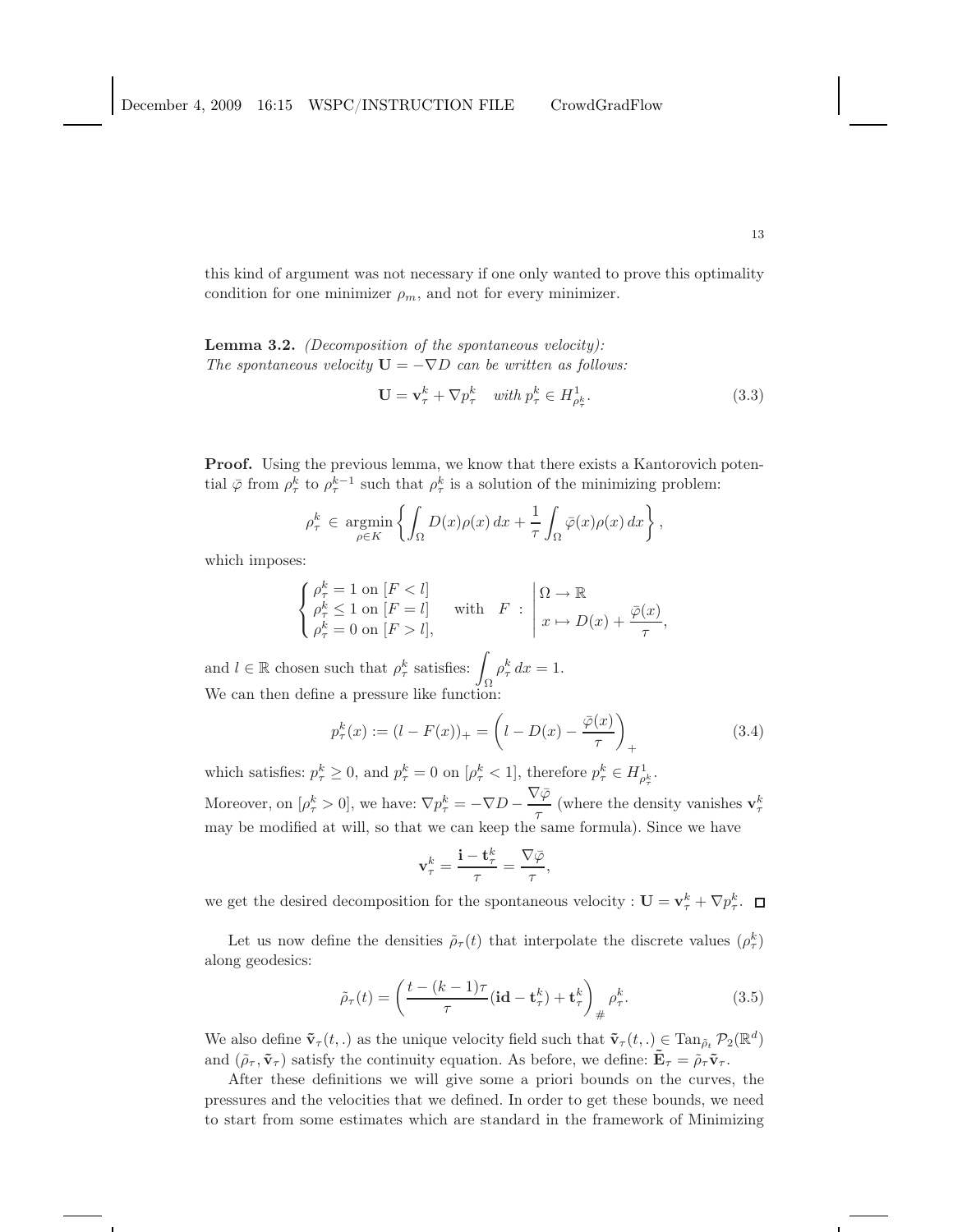Movements. The sequence  $(\rho_{\tau}^k)_k$  satisfies an estimate on its variation which gives a Hölder and  $H^1$  behavior. From the minimality of  $\rho_{\tau}^k$ , compared to  $\rho_{\tau}^{k-1}$ , one gets

$$
W_2^2(\rho_{\tau}^k, \rho_{\tau}^{k-1}) \le 2\tau(\Phi(\rho_{\tau}^k) - \Phi(\rho_{\tau}^{k-1})).
$$

Since  $\Phi$  coincides with J, which is bounded, on the sequence  $(\rho_{\tau}^k)_k$ , then we have  $W_2^2(\rho_\tau^k, \rho_\tau^{k-1}) \leq C\tau$  (discrete Hölder behavior), but we also have, if we sum up over  $k$ 

$$
\sum_{k} \tau \left( \frac{W_2(\rho_\tau^k, \rho_\tau^{k-1})}{\tau} \right)^2 \le 2\Phi(\rho^0),\tag{3.6}
$$

which is the discrete version of an  $H^1$  estimate. As for  $\tilde{\rho}_{\tau}(t)$ , it is an absolutely continuous curve in the Wasserstein space and its velocity on the time interval  $[(k-1)\tau, k\tau]$  is given by the ratio  $W_2(\rho^{k-1}, \rho^k) / \tau$ . Hence, the  $L^2$  norm of its velocity on  $[0, T]$  is given by

$$
\int_0^T |\tilde{\rho}'_\tau|_{W_2}^2(t)dt = \sum_k \frac{W_2^2(\rho_\tau^k, \rho_\tau^{k-1})}{\tau},\tag{3.7}
$$

and, thanks to (3.6), it admits a uniform bound independent of  $\tau$  (here we use the notation  $|\sigma'(t)|$  for the metric derivative of a curve  $\sigma$  and  $|\sigma'|_{W_2}(t)$  means that this metric derivative is computed according to the distance  $W_2$ ). This gives compactness of the curves  $\tilde{\rho}_{\tau}$ , as well as an Hölder estimate on their variations (since  $H^1 \subset C^{0,1/2}$ ).

Lemma 3.3. *(A priori estimates):*

*We have the following a priori estimates:* (*i*)  $\mathbf{v}_{\tau}$  *is*  $\tau$ -uniformly bounded in  $L^2((0,T), L^2_{\rho_{\tau}}(\Omega)).$ (*ii*)  $p_{\tau}$  *is*  $\tau$ -uniformly bounded in  $L^2((0,T), H^1(\Omega))$ . *(iii)*  $\mathbf{E}_{\tau}$  *and*  $\mathbf{\tilde{E}}_{\tau}$  *are*  $\tau$ *-uniformly bounded measures.* 

Proof. (i) We have the following equalities:

$$
\int_0^T \int_{\Omega} \rho_{\tau} |\mathbf{v}_{\tau}|^2 = \sum_k \int_{(k-1)\tau}^{k\tau} \int_{\Omega} \rho_{\tau}^k |\mathbf{v}_{\tau}^k|^2
$$
  
= 
$$
\sum_k \left( \int_{(k-1)\tau}^{k\tau} dt \right) \left( \int_{\Omega} \rho_{\tau}^k(x) \frac{|x - \mathbf{t}_{\tau}^k(x)|^2}{\tau^2} dx \right)
$$
  
= 
$$
\sum_k \tau \frac{W_2^2(\rho_{\tau}^{k-1}, \rho_{\tau}^k)}{\tau^2} = \frac{1}{\tau} \sum_k W_2^2(\rho_{\tau}^{k-1}, \rho_{\tau}^k).
$$

Thanks to the general estimate (3.6) we get  $\int_0^T$ 0 Z  $\int_{\Omega} \rho_{\tau} |\mathbf{v}_{\tau}|^2 \leq 2\Phi(\rho^0).$ 

(ii) Since we have shown the following decomposition:  $\nabla p_\tau = -\nabla D - \mathbf{v}_\tau$ , we have:

$$
\int_0^T \int_{\Omega} \rho_{\tau} |\nabla p_{\tau}|^2 \ \leq \ 2 \int_0^T \int_{\Omega} \rho_{\tau} |\mathbf{v}_{\tau}|^2 + 2 \int_0^T \int_{\Omega} \rho_{\tau} |\nabla D|^2 \ \leq \ C.
$$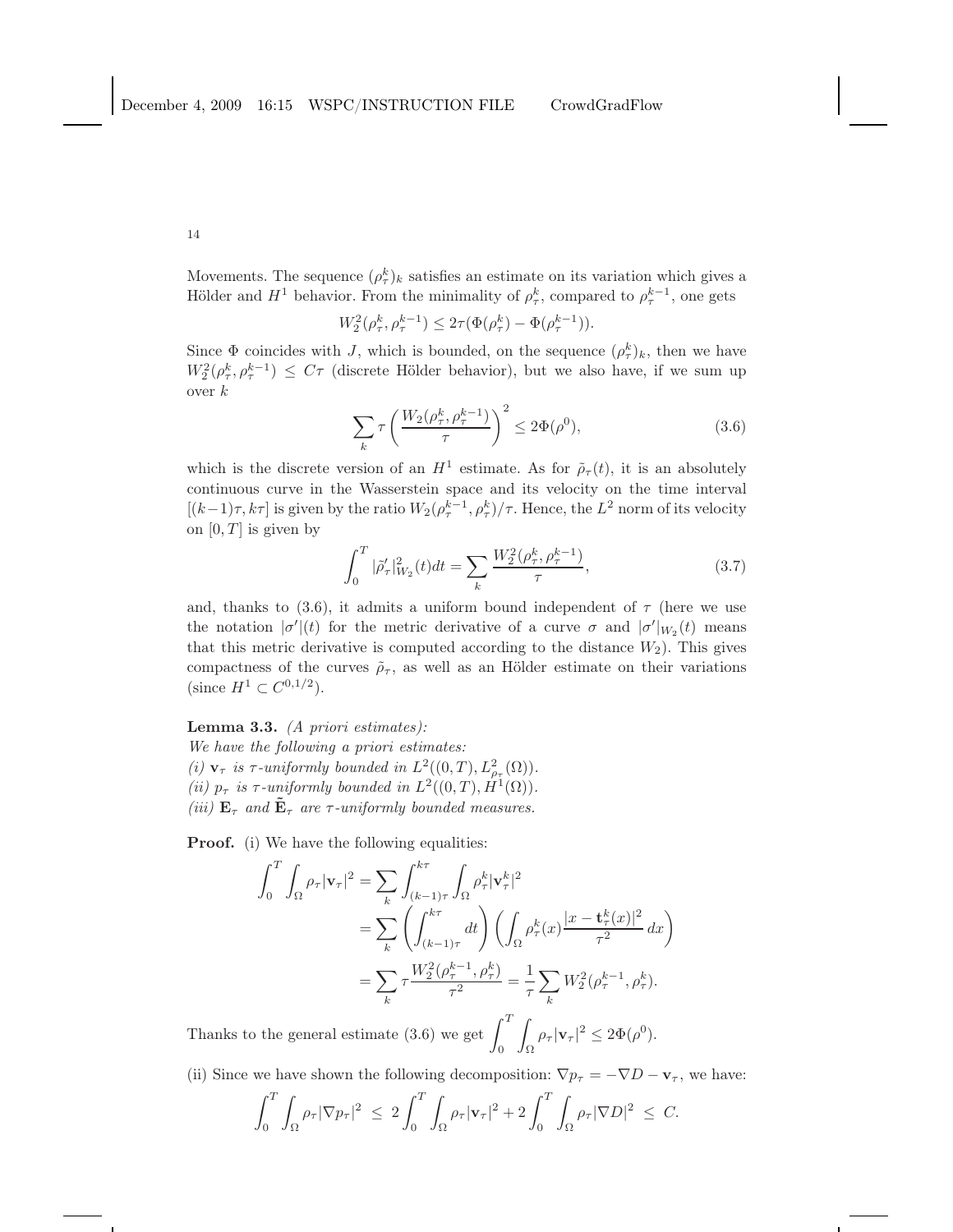$$
CrowdGradFlow
$$

But 
$$
p_{\tau} = 0
$$
 on  $[\rho_{\tau} < 1]$ , therefore  $\int_0^T \int_{\Omega} |\nabla p_{\tau}|^2 = \int_0^T \int_{\Omega} \rho_{\tau} |\nabla p_{\tau}|^2 \le C$ .  
(iii) We look at  $\tilde{\mathbf{E}}_{\tau}$  and we use the estimates (3.6) and (3.7).

$$
\int_0^T \int_{\Omega} |\tilde{\mathbf{E}}_{\tau}| = \int_0^T \int_{\Omega} \tilde{\rho}_{\tau} |\tilde{\mathbf{v}}_{\tau}| \le \int_0^T \left( \int_{\Omega} \tilde{\rho}_{\tau} |\tilde{\mathbf{v}}_{\tau}|^2 \right)^{\frac{1}{2}} \underbrace{\left( \int_{\Omega} \rho_{\tau} \right)^{\frac{1}{2}}}_{=1} \le \int_0^T \left( \int_{\Omega} \tilde{\rho}_{\tau} |\tilde{\mathbf{v}}_{\tau}|^2 \right)^{\frac{1}{2}}
$$

$$
\le \sqrt{T} \left( \int_0^T \int_{\Omega} \rho_{\tau} |\mathbf{v}_{\tau}|^2 \right)^{\frac{1}{2}} \le C.
$$

Therefore,  $\tilde{\mathbf{E}}_{\tau}$  is a  $\tau$ -uniformly bounded measure. The proof for  $\mathbf{E}_{\tau}$  is almost the same, estimating  $L^1$  norms with  $L^2$  norms by Cauchy-Schwartz.  $\Box$ 

**Lemma 3.4.** *Assume that*  $\mu$  *and*  $\nu$  *are absolutely continuous measures, whose densities are bounded by a same constant C. Then, for all function*  $f \in H^1(\Omega)$ *, we have the following inequality:*

$$
\int_{\Omega} f d(\mu - \nu) \leq \sqrt{C} \, ||\nabla f||_{L^{2}(\Omega)} W_{2}(\mu, \nu).
$$
\n(3.8)

**Proof.** Let  $\mu_t$  be the constant speed geodesic between  $\mu$  and  $\nu$ , and  $\mathbf{w}_t$  the velocity field such that  $(\mu, \mathbf{w})$  satisfies the continuity equation, and  $||\mathbf{w}_t||_{L^2(\mu_t)} = W_2(\mu, \nu)$ . For all  $t$ ,  $\mu_t$  is absolutely continuous, and its density is bounded by the same constant C a.e.. Therefore:

$$
\int_{\Omega} f d(\mu - \nu) = \int_{0}^{1} \frac{d}{dt} \left( \int_{\Omega} f(x) d\mu_{t}(x) \right) dt = \int_{0}^{1} \int_{\Omega} \nabla f \cdot \mathbf{w}_{t} d\mu_{t} dt
$$
\n
$$
\leq \left( \int_{0}^{1} \int_{\Omega} |\nabla f|^{2} d\mu_{t} dt \right)^{1/2} \left( \int_{0}^{1} \int_{\Omega} |\mathbf{w}_{t}|^{2} d\mu_{t} dt \right)^{1/2}
$$
\n
$$
\leq \sqrt{C} ||\nabla f||_{L^{2}(\Omega)} W_{2}(\mu, \nu).
$$

*Remark:* With the same method, we can also prove:

$$
\int_{\Omega} f d(\mu - \nu) \ \leq \ C^{\frac{1}{p}} \, ||\nabla f||_{L^{p}(\Omega)} W_{q}(\mu, \nu)
$$

for all  $f \in W^{1,p}$  and q such that  $\frac{1}{p} + \frac{1}{q} = 1$ . More generally, if  $\mu, \nu \in L^r(\Omega)$  and  $||\mu||_{L^r}, ||\nu||_{L^r} \leq C$ , one has  $\int_{\Omega} f d(\mu - \nu) \leq C^{\frac{1}{q'}} ||\nabla f||_{L^p(\Omega)} W_q(\mu, \nu)$ , provided  $\frac{1}{p} + \frac{1}{q} + \frac{1}{r} = 1 + \frac{1}{qr}.$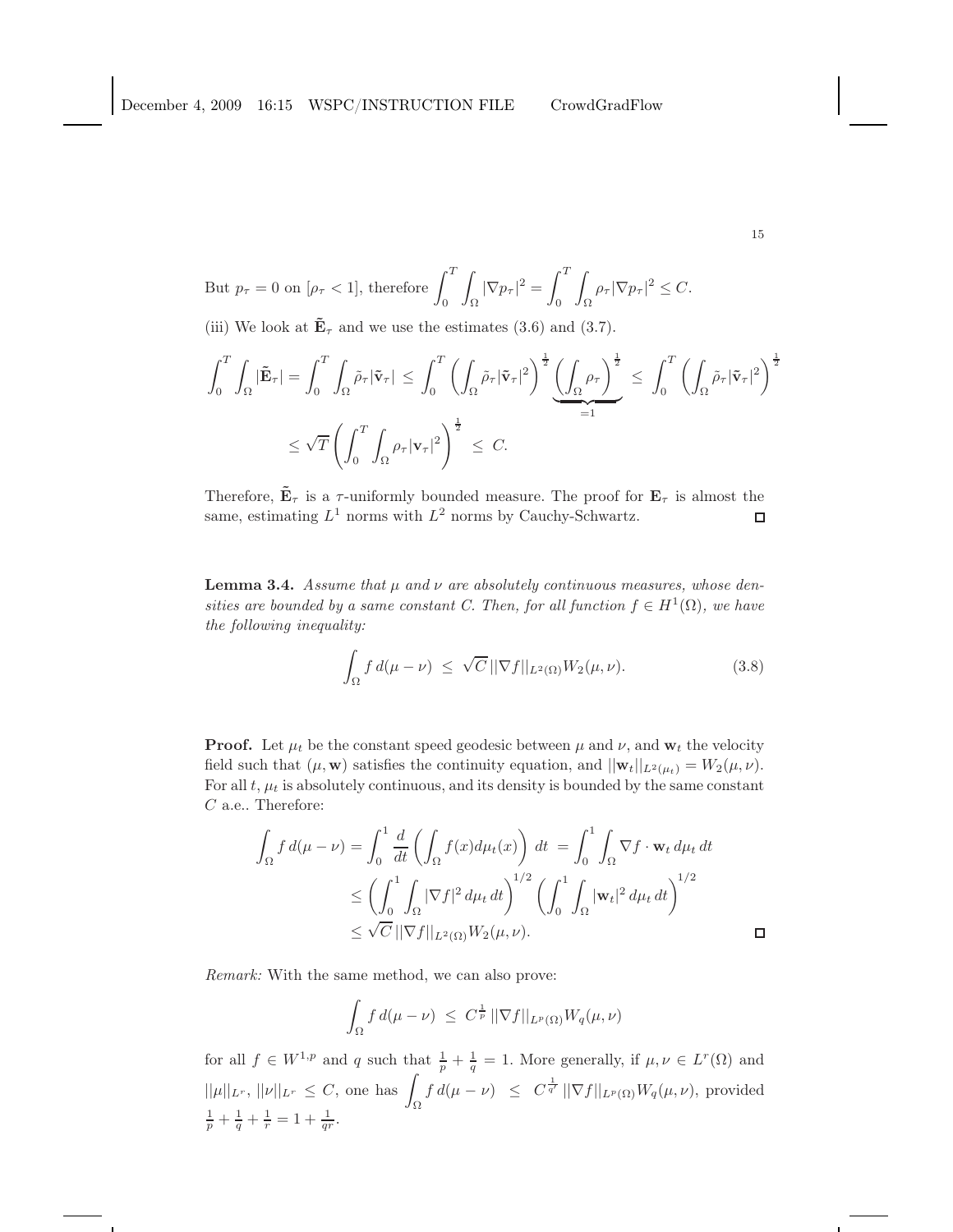## 3.2. Proof of the theorem in a domain with no exit

# *Step 1: convergence of*  $(\tilde{\rho}_{\tau}, \tilde{\mathbf{E}}_{\tau})$  *and*  $(\rho_{\tau}, \mathbf{E}_{\tau})$

We have proved that  $\tilde{\rho}_{\tau}$  and  $\tilde{\mathbf{E}}_{\tau}$  are  $\tau$ -uniformly bounded measures, thus there exists  $(\rho, \mathbf{E})$  such that  $(\tilde{\rho}_{\tau}, \tilde{\mathbf{E}}_{\tau})$  converges narrowly to  $(\rho, \mathbf{E})$ . Let us prove that  $(\rho_{\tau}, \mathbf{E}_{\tau})$ converges to the same limit as  $(\tilde{\rho}_{\tau}, \mathbf{E}_{\tau})$ .

We start from the  $\rho$ -part. The curves  $\tilde{\rho}_{\tau}$  actually converge uniformly in [0, T] with respect to the  $W_2$ –distance. The curves  $\rho_{\tau}$  and  $\tilde{\rho}_{\tau}$  coincide on every time of the form  $k\tau$ . The former is constant on every interval  $[(k-1)\tau, k\tau]$ , whereas the latter is uniformly Hölder continuous of exponent  $1/2$ , which implies  $W_2(\tilde{\rho}_{\tau}(t), \rho_{\tau}(t)) \leq$  $C\tau^{\frac{1}{2}}$ . This proves that  $\rho_{\tau}$  converges uniformly to the same limit as  $\tilde{\rho}_{\tau}$ .

We now consider a function  $f \in C_c^{\infty}([0,T] \times \Omega)$ , and prove that  $\int_0^T$ Z Ω  $f\big(\mathbf{\tilde{E}}_{\tau}\!-\!\mathbf{E}_{\tau}\big)$ converges to 0 as  $\tau$  tends to 0. We have:  $\tilde{\rho}_{\tau}(t,.) = \mathbf{T_t} {\mu \rho_{\tau}^k}$  where

$$
\mathbf{T_t} = (t - (k-1)\tau)\mathbf{v}_{\tau}^k + \mathbf{t}_{\tau}^k.
$$

Therefore

 $\tilde{\rho}_{\tau}(t+h,.) = (\mathbf{T_t}+h\mathbf{v}_{\tau}^k)_{\#}\rho_{\tau}^k = ((\mathbf{id}+h\mathbf{v}_{\tau}^k\circ \mathbf{T_t}^{-1})\circ \mathbf{T_t})_{\#}\rho_{\tau}^k = (\mathbf{id}+h\mathbf{v}_{\tau}^k\circ \mathbf{T_t}^{-1})_{\#}\rho_{\tau}(t,.),$ which implies that:  $\mathbf{t}_{\tilde{\rho}_{\tau}(\mathbf{t},t)}^{\tilde{\rho}_{\tau}(\mathbf{t}+\mathbf{h},\cdot)} = \mathbf{id} + h\mathbf{v}_{\tau}^{k} \circ \mathbf{T_{t}}^{-1}$ . We can then express  $\tilde{\mathbf{v}}_{\tau}$  explicitely :

$$
\tilde{\mathbf{v}}_{\tau}(t,.) = \lim_{h \to 0} \frac{\mathbf{t}_{\tilde{\rho}_{\tau}(\mathbf{t},.)}^{\tilde{\rho}_{\tau}(\mathbf{t}+h,.)} - \mathbf{id}}{h} = \lim_{h \to 0} \frac{h \mathbf{v}_{\tau}^{k} \circ \mathbf{T_{t}}^{-1}}{h} = \mathbf{v}_{\tau}^{k} \circ \mathbf{T_{t}}^{-1},
$$

and obtain

$$
\int_{\Omega} f(t, x) \tilde{\rho}_{\tau}(t, x) \tilde{\mathbf{v}}_{\tau}(t, x) dx = \int_{\Omega} f(t, \mathbf{T}_{t}(x)) \rho_{\tau}^{k}(x) \tilde{\mathbf{v}}_{\tau}(t, \mathbf{T}_{t}(x)) dx
$$

$$
= \int_{\Omega} f(t, \mathbf{T}_{t}(x)) \rho_{\tau}^{k}(x) \mathbf{v}_{\tau}^{k}(x) dx.
$$

Hence

$$
\int_0^T \int_{\Omega} f(\tilde{\mathbf{E}}_{\tau} - \mathbf{E}_{\tau}) \leq \sum_{k} \int_{\tau_k}^{\tau_{k+1}} \int_{\Omega} |f(t, x) - f(t, \mathbf{T_t}(x))| |\mathbf{v}_{\tau}^k(x)| \rho_{\tau}^k(x) dx dt
$$
  
\n
$$
\leq \sum_{k} \int_{\tau_k}^{\tau_{k+1}} \int_{\Omega} {\rm Lip} f |x - \mathbf{T_t}(x)| |\mathbf{v}_{\tau}^k(x)| \rho_{\tau}^k(x) dx dt
$$
  
\n
$$
\leq \sum_{k} \int_{\tau_k}^{\tau_{k+1}} \int_{\Omega} {\rm Lip} f |\tau| |\mathbf{v}_{\tau}^k(x)|^2 \rho_{\tau}^k(x) dx dt \leq C {\rm Lip} f \tau.
$$

*Step 2: existence of the limit velocity*

Let us prove that **E** is absolutely continuous with respect to  $\rho$ . Let  $\theta$  be a scalar measure, and  $\bf{F}$  a vectorial measure: the function

$$
\Theta : (\theta, \mathbf{F}) \mapsto \left\{ \int_0^T \int_{\Omega} \frac{|\mathbf{F}|^2}{\theta} \text{ if } \mathbf{F} << \theta \text{ a.e. } t \in [0, T] \right\}
$$

$$
+ \infty \quad \text{otherwise}
$$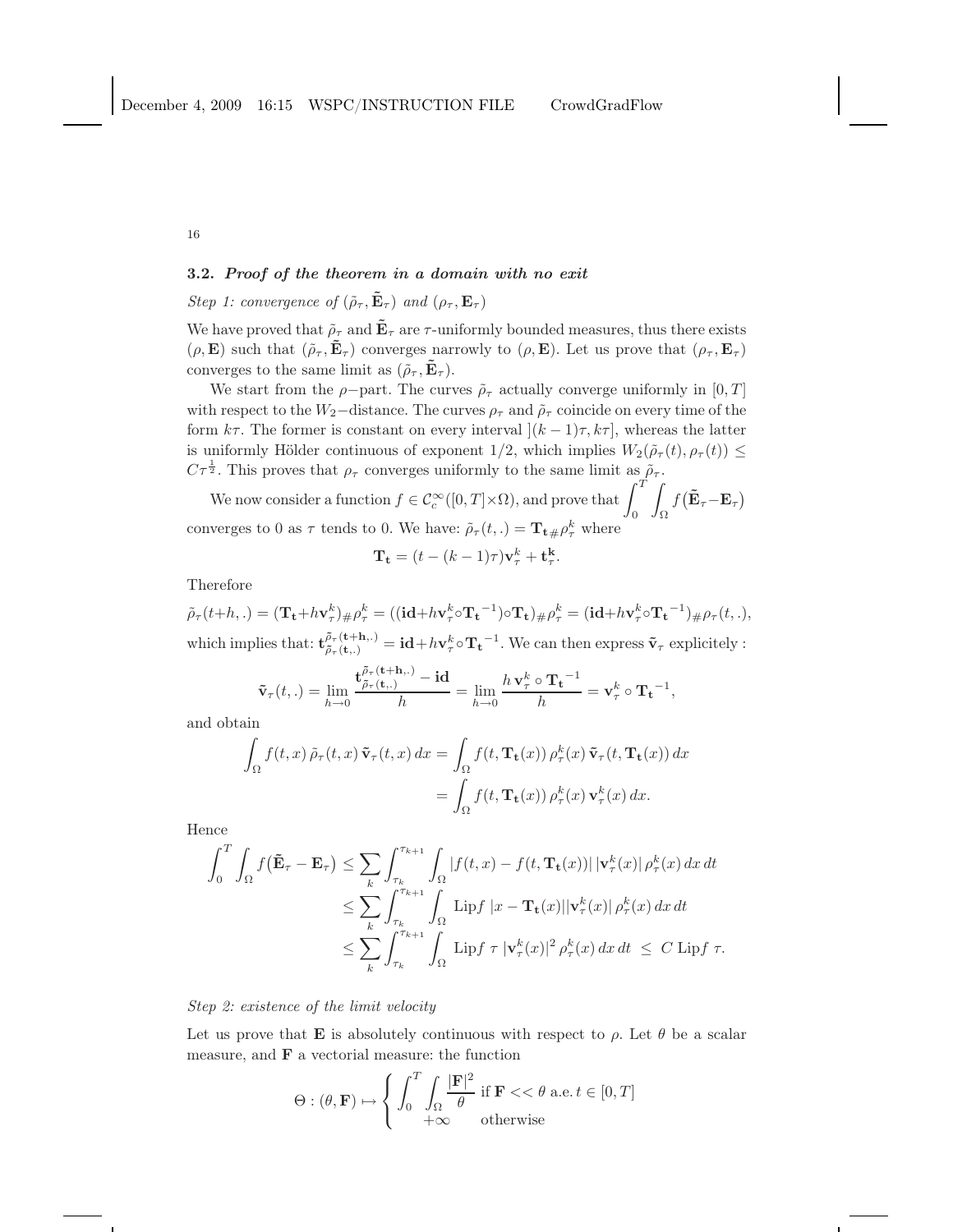is l.s.c. for the weak– $\star$  convergence of measures. Since we have shown the  $\tau$ -uniform bound:

$$
\int_0^T \int_{\Omega} \frac{|\mathbf{E}_{\tau}|^2}{\rho_{\tau}} \leq C,
$$

we have  $\Theta(\rho, \mathbf{E}) < +\infty$ . Therefore **E** is absolutely continuous with respect  $\rho$ , and there exists  $\mathbf{u}(t,.) \in L^2(\rho(t,.))$  such that  $\mathbf{E} = \rho \mathbf{u}$ . Moreover,  $(\rho, \rho \mathbf{u})$  satisfies the (linear) continuity equation, as limit of  $(\tilde{\rho}_{\tau}, \tilde{\mathbf{E}}_{\tau}).$ 

Let us now prove that  $\mathbf{u}(t) \in C_{\rho(t)}$ . Let  $t_0 \in (0,T)$ ,  $h > 0$ , and  $q \in H^1_{\rho(t_0,.)}$ . By the continuity equation, we have

$$
\int_{t_0}^{t_0+h} \int_{\Omega} \nabla q(x) \cdot \mathbf{u}_t(x) \rho(t,x) dx = \int_{\Omega} \left[ \rho(t_0,x) - \rho(t_0+h,x) \right] q(x) dx.
$$

Since  $\rho(t_0,.) = 1$  wherever  $q > 0$ , and  $\rho(t_0 + h,.) \le 1$  a.e., Z  $\int_{\Omega} [\rho(t_0, x) - \rho(t_0 + h, x)] q(x) dx \leq 0$ , and we have for a.e.  $t_0$  $1 \int_0^{t_0+h}$ Z

$$
0 \geq \frac{1}{h} \int_{t_0}^{t_0 + h} \int_{\Omega} \nabla q(x) . \mathbf{u}_t(x) \rho(t, x) dx \underset{h \to 0}{\longrightarrow} \int_{\Omega} \nabla q(x) \cdot \mathbf{u}(t_0, x) \rho(t_0, .)(x) dx
$$

$$
= \int_{\Omega} \nabla q(x) . \mathbf{u}(t_0, x) dx.
$$

Using the same method between  $t_0-h$  and  $t_0$ , we also obtain the converse inequality. Finally, we have for a.e.  $t_0$ 

$$
\int_{\Omega} \nabla q(x) \cdot \mathbf{u}(t_0, x) dx = 0 \quad \text{for all } q \in H^1_{\rho(t_0,.)}.
$$
 (3.9)

*Step 3: the limit velocity satisfies:*  $\mathbf{u} = P_{C_{\rho}} \mathbf{U}$ 

We first prove the decomposition:  $\mathbf{U} = \mathbf{u}(t,.) + \nabla p(t,.)$  for a.e. t. We have  $\mathbf{E}_{\tau} =$  $\rho_\tau \mathbf{v}_\tau = -\rho_\tau (\nabla D + \nabla p_\tau) = -\rho_\tau \nabla D - \nabla p_\tau$  since  $p_\tau = 0$  on  $[\rho_\tau < 1]$ . Let us prove that  $p_{\tau}$  converges to  $p \in H_{\rho}^1$ : as  $p_{\tau} \in L^2([0,T], H^1(\Omega))$ , there exists p such that  $p_{\tau}$  weakly converges to p in  $L^2([0,T], H^1(\Omega))$ . We have obviously:  $p \ge 0$  a.e., but it is more difficult to show that  $p(t,.) = 0$  on  $[\rho(t) < 1]$ . We consider the average functions:

$$
p_{\tau}^{a,b} = \frac{1}{b-a} \int_{a}^{b} p_{\tau}(t,.) dt \text{ and } p^{a,b} = \frac{1}{b-a} \int_{a}^{b} p(t,.) dt.
$$

Since  $p_{\tau} = 0$  on  $[\rho_{\tau} < 1]$ , we have

$$
0 = \int_{a}^{b} \int_{\Omega} p_{\tau}(t, x)(1 - \rho_{\tau}(t, x)) dx dt = \frac{1}{b - a} \int_{a}^{b} \int_{\Omega} p_{\tau}(t, x)(1 - \rho_{\tau}(a, x)) dx dt + \frac{1}{b - a} \int_{a}^{b} \int_{\Omega} p_{\tau}(t, x)(\rho_{\tau}(a, x) - \rho_{\tau}(t, x)) dx dt.
$$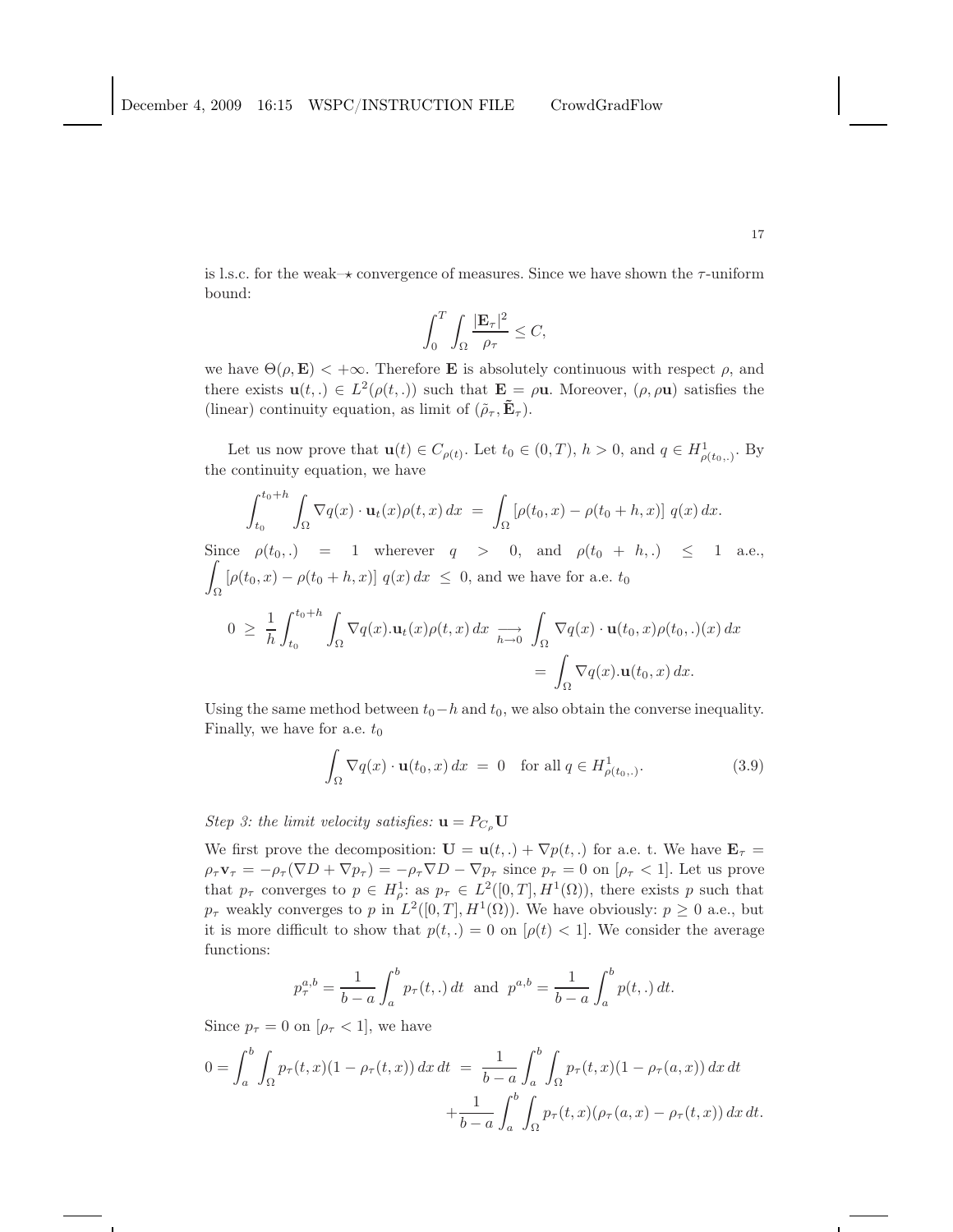The first integral reads:  $\int$ Ω  $p_{\tau}^{a,b}(x)(1-\rho_{\tau}(a,x)) dx \longrightarrow_{\tau \to 0}$ Ω  $p^{a,b}(x)(1-\rho(a,x)) dx$ , as  $p_{\tau}^{a,b}$  weakly converges in  $H^1(\Omega)$  – therefore strongly in  $L^2(\Omega)$  – to  $p^{a,b}$ , and  $\rho_{\tau}(a,.)$ weakly– $\star$  converges in  $L^{\infty}(\Omega)$  to  $\rho(a,.)$ . Moreover, for every Lebesgue point a of  $p(.,x)$ , we have:  $p^{a,b} \longrightarrow_{b \to a} p(a,.)$ , therefore, for all these a, we have

$$
\int_{\Omega} p^{a,b}(x)(1-\rho(a,x)) dx dt \underset{b\to a}{\longrightarrow} \int_{\Omega} p(a,x)(1-\rho(a,x)) dx.
$$

Using lemma 3.4, we obtain for the second integral:

$$
\int_{a}^{b} \int_{\Omega} p_{\tau}(t, x) (\rho_{\tau}(a, x) - \rho_{\tau}(t, x)) dx dt
$$
  
\n
$$
\leq \int_{a}^{b} ||\nabla p_{\tau}(t, .)||_{L^{2}(\Omega)} \underbrace{W_{2}(\rho_{\tau}(a, .), \rho_{\tau}(t, .))}_{\leq C\sqrt{b-a}} dt
$$
  
\n
$$
\leq C\sqrt{b-a} \left( \int_{a}^{b} ||\nabla p_{\tau}(t, .)||_{L^{2}(\Omega)}^{2} dt \right)^{\frac{1}{2}} \left( \int_{a}^{b} dt \right)^{\frac{1}{2}}
$$
  
\n
$$
\leq C(b-a) \left( \int_{a}^{b} ||\nabla p_{\tau}(t, .)||_{L^{2}(\Omega)}^{2} dt \right)^{\frac{1}{2}}.
$$

As  $\int_0^T$  $\|\nabla p_\tau(t,.)\|^2_{L^2(\Omega)} dt$  is  $\tau$ -uniformly bounded,  $\|\nabla p_\tau(t,.)\|^2_{L^2(\Omega)}$  weakly converges to a measure  $\mu$ . Therefore, beyond a zero measure set of points  $a$ , we have

$$
\lim_{\tau \to 0} \frac{1}{b-a} \int_a^b \int_{\Omega} p_{\tau}(t,x) (\rho_{\tau}(a,x) - \rho_{\tau}(t,x)) dx dt \leq C \sqrt{\mu([a,b])} \underset{b \to a}{\longrightarrow} 0.
$$

We finally obtain:  $\int$  $\int_{\Omega} p(a,x)(1-\rho(a,x)) dx = 0$  for almost every a.

Hence  $\mathbf{E} = -\rho \nabla D - \nabla p$ , with  $p = 0$  on  $[\rho < 1]$ , so:  $\mathbf{E} = -\rho (\nabla D + \nabla p)$ . Since:  $\mathbf{E} = \rho \mathbf{u}$ , we have shown the following decomposition:

$$
\mathbf{u} = -\nabla D - \nabla p \text{ i.e. } \mathbf{U} = \nabla p + \mathbf{u}.
$$

Moreover, by Equality (3.9), **u** and  $\nabla p$  satisfy the complementarity relation

$$
\int_{\Omega} \nabla p(t, x) \cdot \mathbf{u}(t, x) dx = 0 \quad \text{for a.e. } t,
$$

which implies that we have exactly:  $\mathbf{u}(\mathbf{t}) = P_{C_{\rho(t)}} \mathbf{U}$ .

### 4. Proof of the theorem in the general case

We consider here the general case where  $\Gamma_{out} \neq \emptyset$ .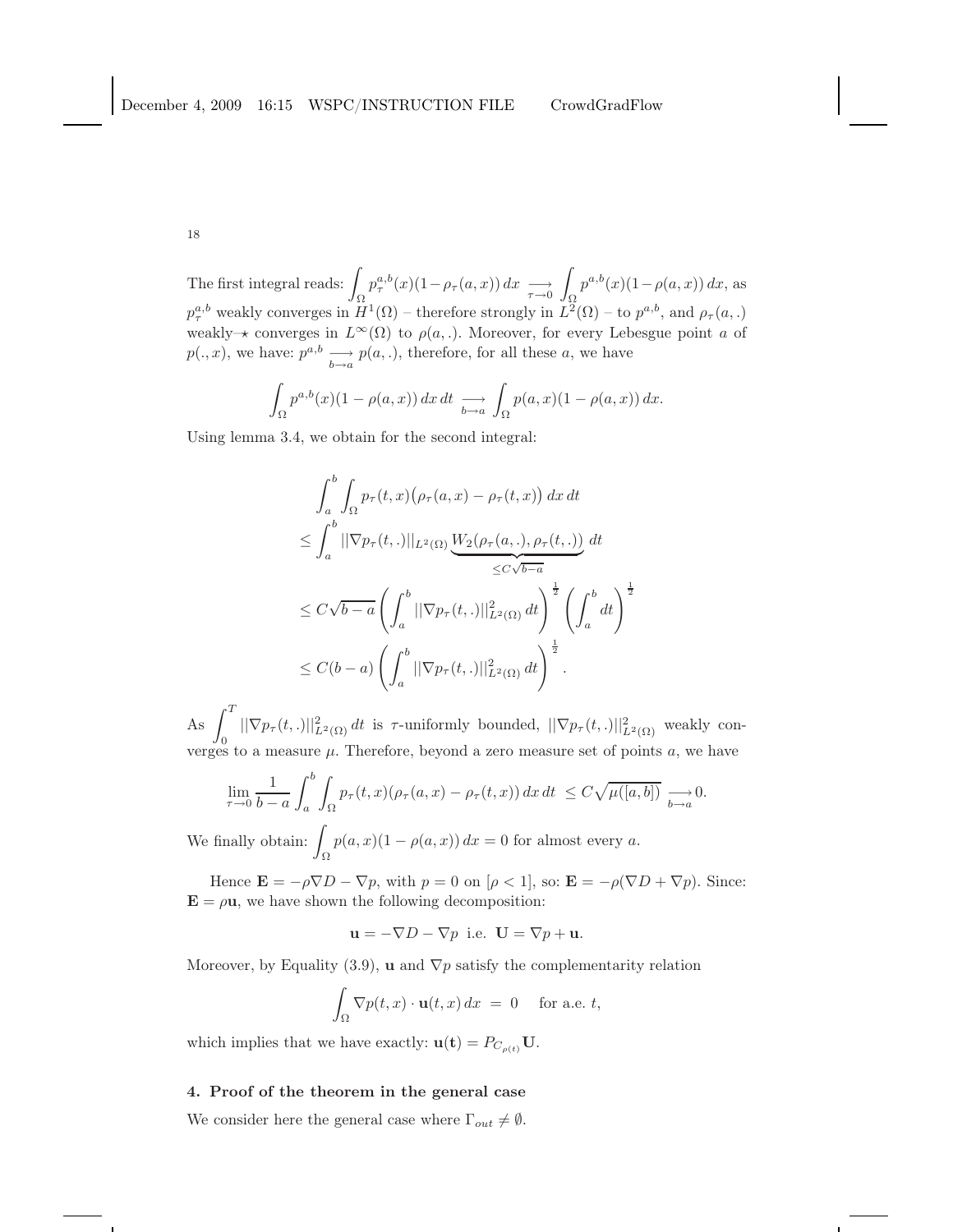### 4.1. Lack of geodesic convexity

The main problem we encounter when we want to generalize the previous proof is the fact that the classical geodesics no longer belong to the admissible space  $K$ , which is no more a geodesically convex set. Indeed, if we consider a density  $\rho^0$  which is constant equal to 1 on a subset of  $\Omega$ , a measure  $\rho^1$  which is concentrated on  $\Gamma_{out}$ , and the geodesic  $\rho(t,.)$  between them, the density of  $\rho(t,.)$  will be of the order of  $1/(1-t)$  where it is positive, and therefore  $\rho(t,.) \notin K$  for all  $t \in ]0,1[$ .

This is one of the main reasons that prevent from using the standard theory of gradient flow for geodesically convex functionals in the Wasserstein space (see Ref. 2).

In this section we will investigate the connectedness properties of the set  $K$ . For the sake of this work, we will see that we need to estimate the length to connect two measures in  $K$  at a very single point of the proof. Yet, we think that these estimates are interesting in themselves and this is why we try to present them so that they will be valid in any dimension  $d$ .

We define a new distance, coming from a minimal length approach, on  $K$ :

**Proposition 4.1.** *(Continuity of the length L) For*  $\mu, \nu \in K$ *, we define the length* 

$$
L(\mu, \nu) = \inf \left\{ \int_0^1 |\sigma'|_{W_2}(t)dt \; : \; \sigma(t) \in K, \; \sigma(0) = \mu, \; \sigma(1) = \nu \right\}.
$$
 (4.1)

*This length is finite, and it is a distance on* K *which is continuous for the narrow convergence: if*  $(\mu_n), (\nu_n)$  *are sequences that narrowly converge in* K *to*  $\mu$  *and*  $\nu$ *, then*  $L(\mu_n, \nu_n)$  *converges to*  $L(\mu, \nu)$ *.* 

To prove this proposition, we will first analyze the case were the domain  $\Omega$ is the unit cube and the door is one of the sides. We set  $Q = \begin{bmatrix} 0 \\ 1 \end{bmatrix}$ ,  $\begin{bmatrix} d^{-1} \times \\ -1 \\ 0 \end{bmatrix}$ ,  $\overline{Q} = [0, 1]^{d-1} \times [-1, 0]$  and  $S = [0, 1]^{d-1} \times \{0\}$ . We will still denote by K the set of admissible measures, i.e. those who are composed by a density less than 1 in Q and by a possibly singular part on  $S$ . We will denote by  $y$  the last component of a point  $(x, y) \in \mathbb{R}^d = \mathbb{R}^{d-1} \times \mathbb{R}$ . When integrating over S, we write dx instead of  $\mathcal{H}^{d-1}(dx)$  or similar expressions.

Let us start from a simpler case.

A first useful lemma is the following:

**Lemma 4.1.** Let  $\rho^0$ ,  $\rho^1$  be two probability measures on  $\overline{Q}$  of the form  $\rho^i = \rho^i_Q + \rho^i_S$ , where  $\rho_Q^i$  has a density on Q bounded by  $\overline{k}$  and  $\rho_S^i$  is concentrated on S. Set  $\ell =$  $W_1(\rho^0, \rho^1)$ . Then, for any Lipschitz continuous function j we have

$$
\int_{S} j d(\rho_S^0 - \rho_S^1) \le \text{Lip}(j)\ell + c(\overline{k})||j||_{L^{\infty}} \ell^{1/2},
$$
  

$$
\int_{Q} j(\rho_Q^0 - \rho_Q^1) \le 2\text{Lip}(j)\ell + c(\overline{k})||j||_{L^{\infty}} \ell^{1/2}.
$$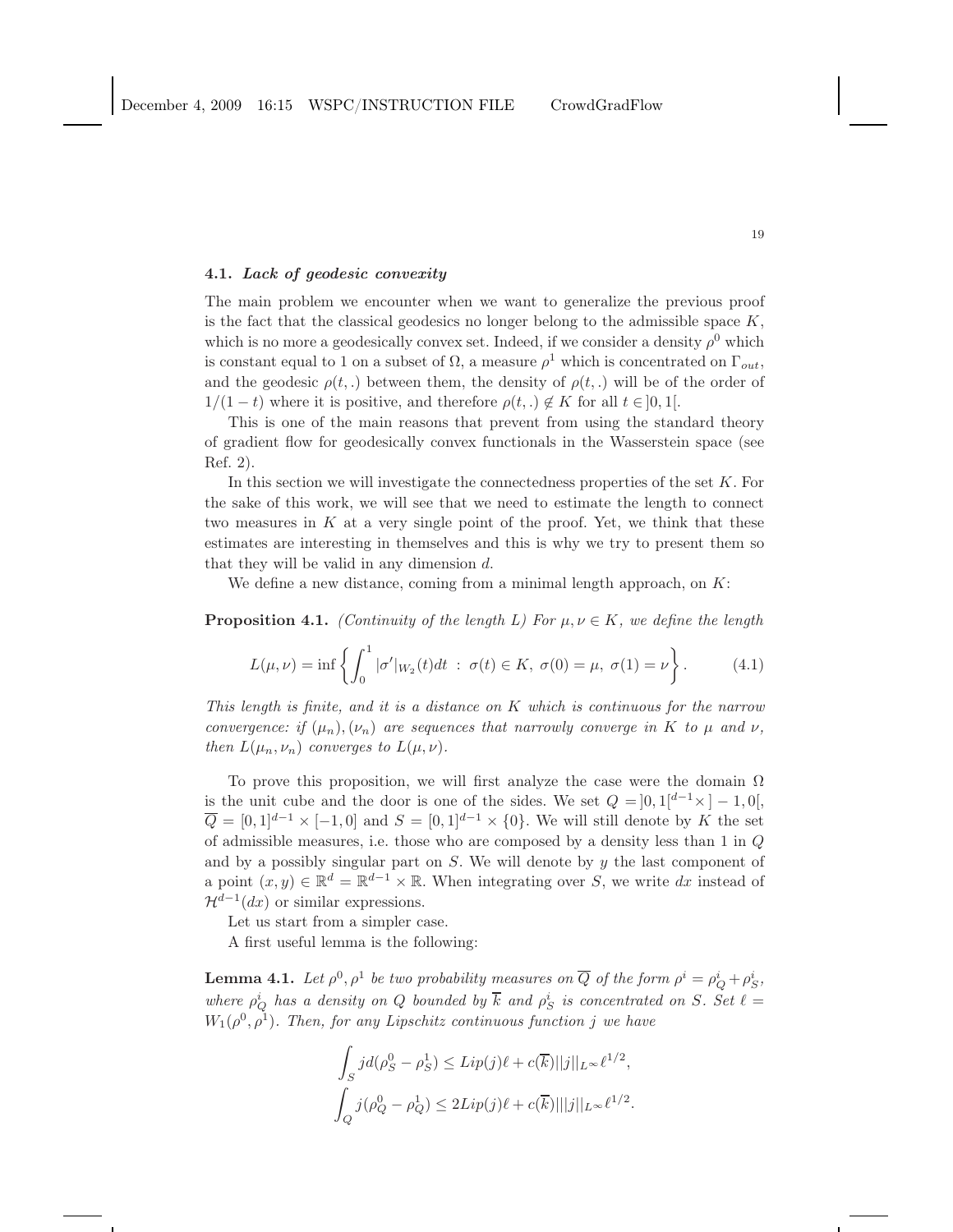**Proof.** We start from the first estimate: consider a function  $\chi_{\delta} : \overline{Q} \to [0,1]$  such that  $\chi_{\delta} = 1$  on S,  $\chi_{\delta} = 0$  outside a strip of width  $\delta$  from S, and  $|\nabla \chi_{\delta}| \leq \delta^{-1}$  (as a matter of fact, it defines this function as  $\chi_{\delta}(x, y) = (1 + \delta^{-1}y)_{+}$ . We may write

$$
\int_{S} j d(\rho_S^0 - \rho_S^1) = \int_{\overline{Q}} j \chi_{\delta} d(\rho^0 - \rho^1) - \int_{Q} j \chi_{\delta} d(\rho_Q^0 - \rho_Q^1) \leq Lip(j \chi_{\delta}) \ell + \overline{k} \delta ||j||_{L^{\infty}}.
$$

Then we use  $Lip(j\chi_{\delta}) \leq Lip(j) + ||j||_{L^{\infty}} \delta^{-1}$  and we get

$$
\int_{S} j d(\rho_S^0 - \rho_S^1) \leq \left(Lip(j) + \frac{||j||_{L^{\infty}}}{\delta}\right) \ell + \overline{k}\delta||j||_{L^{\infty}},
$$

which implies, by choosing  $\delta = \ell^{1/2}$ ,

$$
\int_{S} j d(\rho_S^0 - \rho_S^1) \leq Lip(j)\ell + c(\overline{k})||j||_{L^{\infty}} \ell^{1/2}.
$$

As far as the second estimate is concerned, just write

$$
\int_{Q} j(\rho_{Q}^{0} - \rho_{Q}^{1}) = \int_{\overline{Q}} j(\rho^{0} - \rho^{1}) - \int_{S} jd(\rho_{S}^{0} - \rho_{S}^{1})
$$
  
if  $(\rho_{S}^{0} - \rho_{S}^{1}) \leq L$  if  $(\rho_{S}^{0}) \in \mathbb{R}$  and the previous inequality.

and use  $\sqrt{2}$ Q  $j(\rho^0 - \rho^1) \leq Lip(j)\ell$  and the previous inequality.

It is important to notice in the above inequality that, once we fix  $\rho_Q^i$  or  $\rho_S^i$ , the two estimates separately make  $\ell$  appear, where  $\ell$  may be the  $W_1$  distance between any pair of measures, satisfying the constraints, having  $\rho_Q^i$  or  $\rho_S^i$  as an internal or boundary part, respectively. The pair of measures we use need not to be the same in the two estimates.

**Lemma 4.2.** Let  $\rho^0, \rho^1 \in K$  be two admissible probability measures on  $\overline{Q}$  and  $L, M \geq 1$ . Suppose that  $\rho^0$  and  $\rho^1$  are of the following form:

$$
\rho^{i} = \rho_{Q}^{i} + \rho_{S}^{i}, \quad \rho_{Q}^{i} \ll \mathcal{L}^{d}, \quad \rho_{S}^{i} = h_{i} \cdot \mathcal{H}^{d-1}, \quad h_{i} \leq M, \quad Lip(h_{i}) \leq L, \quad i = 0, 1.
$$

*Then, there exists a curve*  $\rho^t$  *from*  $\rho^0$  *to*  $\rho^1$ *, contained in* K *(the set of admissible measures) and such that its*  $W_2$ -*length does not exceed*  $C(d)M^{1/2}\sqrt{L\ell + M\ell^{1/2}}$ , *where we set*  $\ell := W_1(\rho^0, \rho^1)$ *.* 

*Moreover, the same stays true if*  $\ell$  *stands for a number such that there exist*  $\alpha$  *extensions*" of  $\rho_Q^i$  on S and of  $\rho_S^i$  on Q that belong to K and such that for both *extensions the new* W1−*distance is smaller than* ℓ *(but the two extensions may be different). If instead of staying in* K *the constraint on the density in* Q *is relaxed to "being smaller than*  $\overline{k}$ " with  $\overline{k} > 1$ , the constant will also depend on  $\overline{k}$ , as in Lemma *4.1.*

**Proof.** It is possible to replace the two probabilities on  $\overline{Q}$  with probabilities  $\tilde{\rho}^i$  on  $R = [0, 1]^{d-1} \times [-1, M]$  so that  $\tilde{\rho}^i$  is absolutely continuous with density less than 1 and  $(\pi_Q)_\#\tilde{\rho}^i = \rho^i$  (where  $\pi_Q$  is the projection on Q). We will take

$$
\tilde{\rho}^i = \rho_Q^i + \mathbf{1}_{y < h_i(x)} \cdot \mathcal{L}^d.
$$

$$
\Box
$$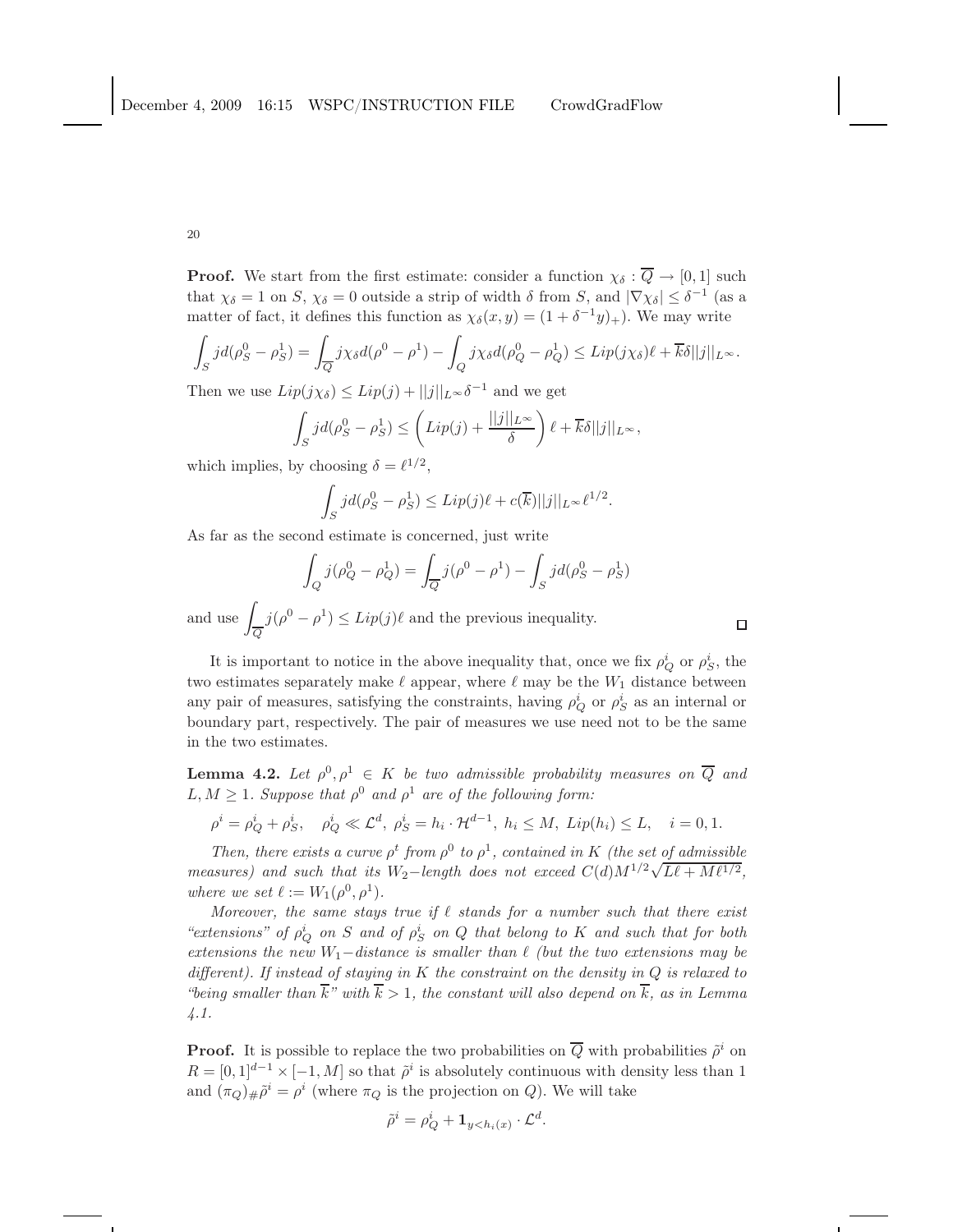Consider the geodesic  $\tilde{\rho}^t$  from  $\tilde{\rho}^0$  to  $\tilde{\rho}^1$ . It is a curve of measure whose length is exactly  $W_2(\tilde{\rho}^0, \tilde{\rho}^1)$ . Moreover, if one projects on Q all the trajectories of the particles of this curve, one gets the curve  $(\pi_Q)_\# \tilde{\rho}^t$ , which connects  $\rho^0$  to  $\rho^1$  but stays in K (since the only effect of the projection is to send all the mass on  $R \setminus Q$  on S, while the densities inside Q are not affected. And we know that the densities of  $\tilde{\rho}^t$  will not be larger than 1, since this is the case for a geodesic between two measures with densities bounded by 1.

Hence we only need to estimate  $W_2(\tilde{\rho}^0, \tilde{\rho}^1)$ . For simplicity, let us estimate  $W_1$ instead of  $W_2$ . We will conclude by the inequality  $W_2 \leq (\text{diam } R)^{1/2} W_1^{1/2}$ . Notice that the diameter of R is  $\sqrt{(M + 1)^2 + d - 1} \le C(d)M$ .

To estimate  $W_1$ , take a function  $f \in Lip_1(R)$ . What follows will be easier to justify in case  $f$  is regular but everything will work (by density, or instance), for any f whose Lipschitz constant does not exceed 1. Let us define, for  $x \in [0,1]^{d-1}$ and  $a, b \in [0, M]$ ,

$$
g(x, a, b) = \frac{\int_a^b f(x, t)dt}{b - a}.
$$

We denote by  $g_x$ ,  $g_a$  and  $g_b$  the partial derivatives of g. We can verify that

$$
|g_x(x, a, b)| = \frac{\left| \int_a^b f_x(x, t) dt \right|}{|b - a|} \le Lip(f) = 1,
$$

then we compute  $g_b$  and we get

$$
|g_b(x, a, b)| = \left| \frac{f(x, b)}{b - a} - \frac{g(x, a, b)}{b - a} \right| \le \frac{Lip(f)}{|b - a|} |b - a| = 1,
$$

and, analogously,  $|g_a| \leq 1$ .

In particular, if one takes two Lipschitz functions  $a(x)$  and  $b(x)$ , one has  $Lip(g(x, a(x), b(x))) \leq 1 + Lip(a) + Lip(b).$ 

Now we write

$$
\int_{R} f d(\tilde{\rho}^{0} - \tilde{\rho}^{1}) = \int_{Q} f d(\rho_{Q}^{0} - \rho_{Q}^{1}) + \int_{S} \left( \int_{0}^{h_{0}(x)} f(x, t) dt - \int_{0}^{h_{1}(x)} f(x, t) dt \right) dx.
$$

We estimate both terms thanks to the previous lemma. The first term in the right hand side is less than  $\ell$ , while for the second we may write

$$
\int_{S} \left( \int_{0}^{h_{0}(x)} f(x,t)dt - \int_{0}^{h_{1}(x)} f(x,t)dt \right) dx = \int_{S} g(x, h_{0}(x), h_{1}(x))(h_{0} - h_{1})(x)dx.
$$

Hence we are in the case of the previous lemma with  $j(x) = g(x, h_0(x), h_1(x))$ , and hence  $Lip(j) \leq 1 + 2L$  and  $||j||_{L^{\infty}} \leq M + \sqrt{d}$  (the first estimate comes from our study of  $g$ , for the second just suppose that  $f$  vanishes somewhere on  $S$ ).

Hence we get, using the arbitrariness of the function  $f$ 

$$
W_1(\tilde{\rho}^0, \tilde{\rho}^1) \le \ell + (1 + 2L)\ell + 2M\ell^{1/2}.
$$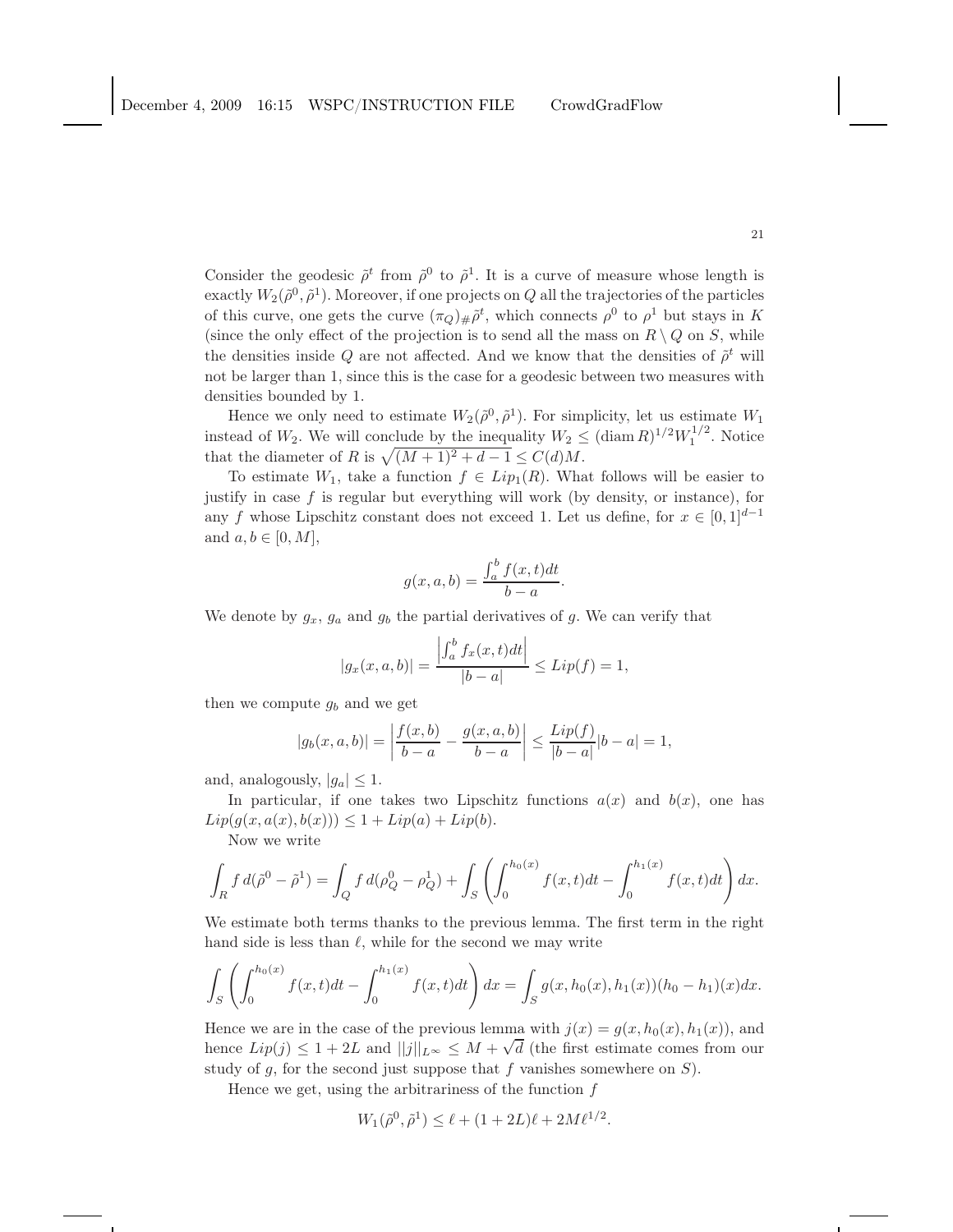To simplify the computations we use  $1 \leq M, L$  and get

$$
W_2(\tilde{\rho}^0,\tilde{\rho}^1)\leq C(d)M^{1/2}W_1(\tilde{\rho}^0,\tilde{\rho}^1)^{1/2}\leq C(d)M^{1/2}\sqrt{L\ell+M\ell^{1/2}}.
$$

The last part of the statement is an easy consequence of the technique we used and of Lemma 4.1.  $\Box$ 

**Theorem 4.1.** Let  $\mu_0$  and  $\mu_1$  be two probabilities in K. Then there exists *a curve*  $(\mu_t)_t$  *connecting*  $\mu_0$  *to*  $\mu_1$ *, such that its*  $W_2$ -*length does not exceed*  $C(d)W_1(\mu_0, \mu_1)^{1/(4d)}$  and that  $\mu_t \in K$  for every t.

**Proof.** Take  $\varepsilon > 0$  and modify  $\mu^i$  into a new measure  $\rho^i \in K$  by regularizing in the direction of x: it is sufficient to take the convolution of  $\mu_S^i$  with a kernel of the form  $C(\varepsilon^{1-d} - \varepsilon^{-d} |x|)_+$ . This ensures that the  $W_1$  distance has not increased and that the new measures on  $S$  will have Lipschitz and bounded densities on  $S$ , with  $M \leq C \varepsilon^{1-d}$  and  $L \leq C \varepsilon^{-d}$ , and on Q the constraint is kept as well. Yet, there is a problem: these measures may exit the domain. There are two possible ways for solving this problem, and both will be useful.

One possibility is rescaling of a factor  $(1+2\varepsilon)^{-1}$ , so that all the mass is pushed again into the domain. This does not change significantly the values of  $M$  and  $L$ but the densities inside will be no more bounded by 1. They will be bounded by a constant  $\overline{k}$  close to 1. In this case too the Wasserstein distance has not increased, since the rescaling was a contraction.

The other possibility is composing with a contracting transport  $T : \overline{Q}_{\varepsilon} \to \overline{Q}$  ( $\overline{Q}_{\varepsilon}$ being the  $\varepsilon$ −neighborhood of  $\overline{Q}$ ), which is chosen so that the convolution of the constant function 1 is sent onto the constant function 1 (this is possible thanks to the fact the convolution keeps the mass unchanged). This construction ensures that the constraint inside  $Q$  will be satisfied but unluckily, since the inverse of  $T$  is not Lipschitz continuous (due to the fact that the densities vanished on the boundary of  $Q_{\varepsilon}$ ), it is not suitable for S. Anyway, in this case too, the Wasserstein distance was not increased.

Hence we do a mixed procedure: we use the second possibility in Q and the first on  $S$ . It is clear that in this way we have good densities both in  $Q$  and on  $S$ , and we can apply Lemma 4.1 and the last statement of Lemma 4.2. Notice that the  $W_1$ –distance between the two measures  $\rho^i \in K$  that we constructed could be larger than  $\ell$ . It is easily estimated by something like  $\ell + \varepsilon$  but this is not sufficient for the following estimates.

Now, to connect  $\mu^0$  to  $\mu^1$ , one can first connect each  $\mu^i$  to  $\rho^i$ , and the cost is no more than  $\varepsilon$ , since it is sufficient to spread every particle on a ball of radius  $\varepsilon$  (i.e. the radius of the support of the previous kernel) when we do convolution, and then to move it no more than  $\varepsilon$  when we compose with a contraction. After that, one uses the previous Lemma to estimate the length for connecting  $\rho^0$  to  $\rho^1$  and gets

$$
\min\operatorname{length} \leq 2\varepsilon + C(d)\varepsilon^{(1-d)/2}\sqrt{\varepsilon^{-d}\ell + \varepsilon^{1-d}\ell^{1/2}} = 2\varepsilon + C(d)\varepsilon^{\frac{3}{2}-d}\sqrt{\frac{\ell}{\varepsilon^2} + \frac{\ell^{1/2}}{\varepsilon}},
$$

22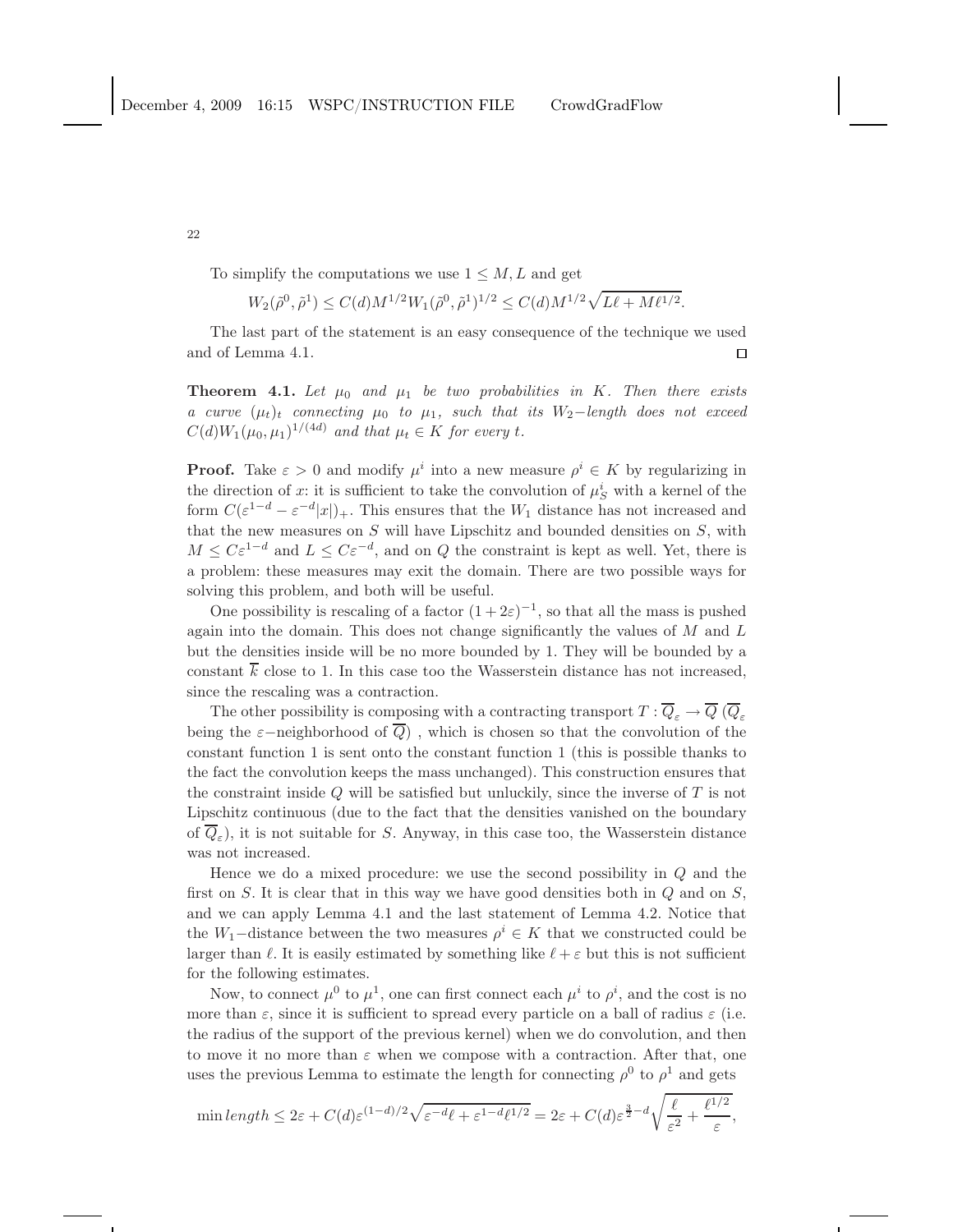where  $\ell$  denotes the  $W_1$  distance between  $\mu^0$  and  $\mu^1$ . If one supposes that  $\varepsilon$  is chosen so that  $\ell \varepsilon^{-2}$  is smaller than 1, one can estimate the last sum in the square root and get

$$
\min length \le 2\varepsilon + C(d)\varepsilon^{1-d} \ell^{1/4}.
$$

Choosing  $\varepsilon = \ell^{1/(4d)}$  gives at the same time that  $\ell \varepsilon^{-2}$  is small and that the minimal length may be estimated by  $\ell^{1/(4d)}$ .  $\Box$ 

To approach the general case one needs to use the following theorem, which has already been used in a transport-related setting with density constraints in the variational theory of incompressible Euler equations by Y. Brenier and provides a useful tool for reducing to the cube (see Refs 16 and 40 for the applications to fluid mechanics).

**Theorem 4.2.** For any sufficiently good domain  $\Omega \subset \mathbb{R}^d$  which is homeomorphic to *the cube, there exists a bi-lipschitz homeomorphism*  $\phi$  :  $\overline{\Omega} \to \overline{Q}$  *such that*  $\phi_{\#}(\mathcal{L}_{|\Omega}^d)$  =  $c\mathcal{L}_{|Q}^d$ . Moreover, the behavior of  $\phi$  on the boundary may be prescribed at will.

### 4.2. Generalization of the technical lemmas

In this section, we briefly explain how to generalize the technical lemmas we used in the first proof (with  $\Gamma_{out} = \emptyset$ ).

## Conditions on the minimizer for the discrete problem.

• First of all, in lemma 3.1, we can't prove the uniqueness of the minimizer  $\rho_m$ with the same method. Indeed, exactly as we explained in the previous section for geodesics, the interpolation  $\rho_t$  between two possible minimizers does not necessarily belong to K. Therefore, we will have to apply the "selection" method explained in Remark 3.1 in order to prove inequality (3.1). More precisely, the case where  $\bar{\rho} > 0$  remains unchanged, but in the general case, we fix a minimizer  $\rho_m$  of  $\phi$ , and we define  $\rho_{m,\delta}$  as a minimizer of

$$
\phi_{\delta}(\rho) := \int_{\Omega} D\rho + I_K(\rho) + \frac{1}{2\tau} W_2^2(\rho, \bar{\rho}_{\delta}) + c_{\delta} W_2^2(\rho, \rho_m),
$$

with  $c_{\delta}$  that converges to 0 slower than  $W_2(\bar{\rho}, \bar{\rho}_{\delta})$ . Since  $\rho_m$  and  $\rho_{m,\delta}$  are minimizers of J and  $\phi_{\delta}$ , we have the following inequalities:

$$
\left\{\n\begin{aligned}\n\int_{\Omega} D\rho_{m,\delta} + \frac{1}{2\tau} W_2^2(\rho_{m,\delta}, \bar{\rho}_{\delta}) + c_{\delta} W_2^2(\rho, \rho_m) &\leq \int_{\Omega} D\rho_m + \frac{1}{2\tau} W_2^2(\rho_m, \bar{\rho}_{\delta}) \\
\int_{\Omega} D\rho_m + \frac{1}{2\tau} W_2^2(\rho_m, \bar{\rho}) &\leq \int_{\Omega} D\rho_{m,\delta} + \frac{1}{2\tau} W_2^2(\rho_{m,\delta}, \bar{\rho})\n\end{aligned}\n\right.
$$

which implies, using the triangular inequality:

$$
W_2^2(\rho_{m,\delta}, \rho_m) \le \frac{1}{2\tau c_\delta} \left[ W_2^2(\rho_{m,\delta}, \bar{\rho}) - W_2^2(\rho_{m,\delta}, \bar{\rho}_\delta) + W_2^2(\rho_m, \bar{\rho}_\delta) - W_2^2(\rho_m, \bar{\rho}) \right]
$$
  

$$
\le \frac{C}{2\tau c_\delta} W_2(\bar{\rho}, \bar{\rho}_\delta) \longrightarrow 0.
$$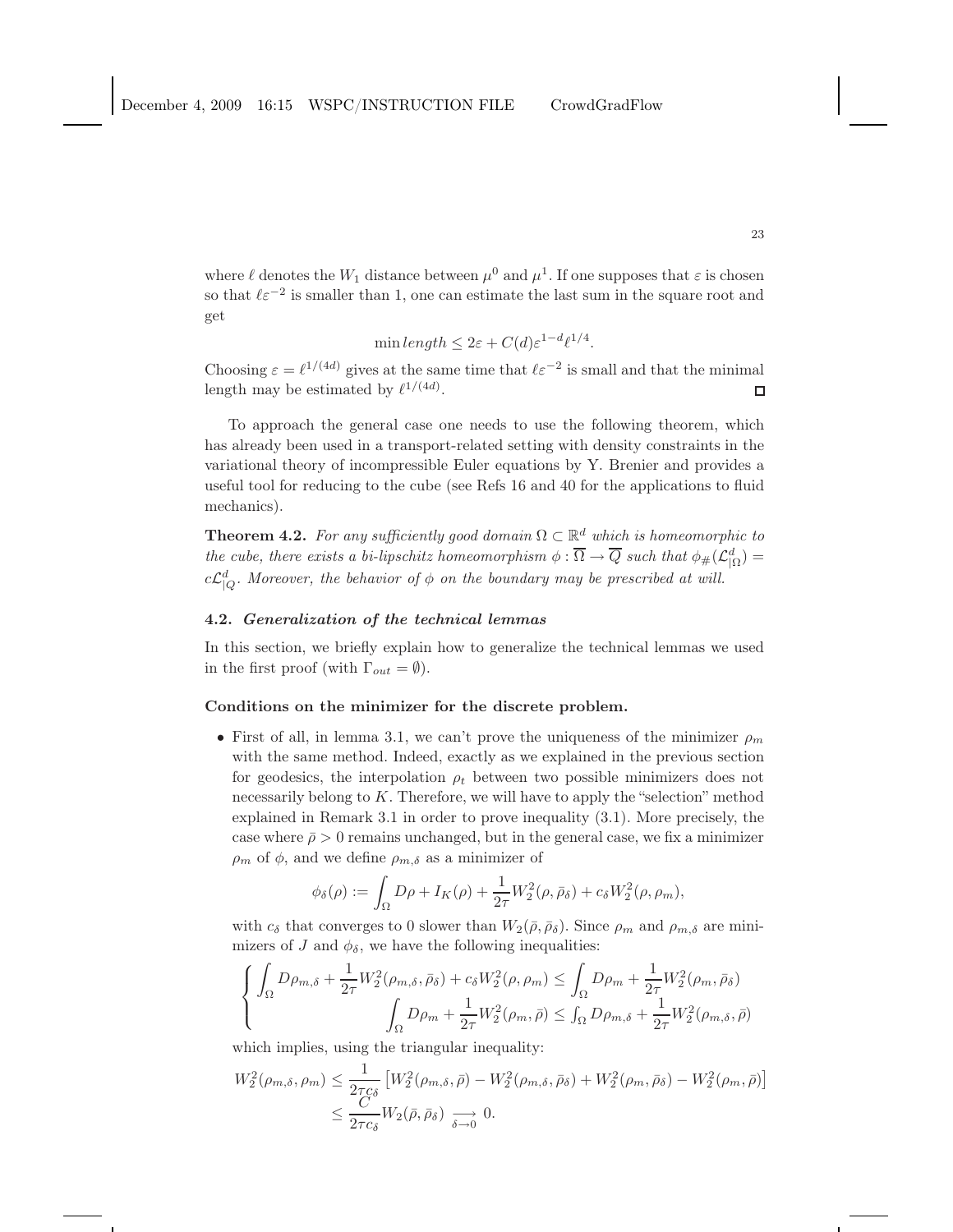Therefore,  $\rho_{m,\delta}$  converges to the fixed minimizer  $\rho_m$ . We can then pass to the limit  $\delta \to 0$ , and obtain the same inequality for  $\rho_m$ .

• It is also useful to notice another feature of the problem with an exit  $\Gamma_{out}$ : once some mass arrives to the exit, it does not move anymore. This precisely means the following: if  $\gamma_{\tau}^{k}$  is an optimal transport plan from the selected measure  $\rho_{\tau}^{k}$ to the previous one,  $\rho_{\tau}^{k-1}$ , and  $(x, y) \in \text{supp}(\gamma_{\tau}^{k})$  with  $y \in \Gamma_{out}$ , then  $y = x$ . This means that all the mass which was already on the door for  $\rho_{\tau}^{k-1}$  will not move. To prove it, it is sufficient to consider the map  $F : \overline{\Omega} \times \overline{\Omega} \to \overline{\Omega} \times \overline{\Omega}$  defined by  $F(x, y) = (y, y)$  if  $y \in \Gamma_{out}$  and  $F(x, y) = (x, y)$  if  $y \notin \Gamma_{out}$ . The measure  $F_{\#}\gamma_{\tau}^{k}$  is a transport plan between a new measure  $\rho$  and  $\rho_{\tau}^{k-1}$ , which reduces the transport cost and the functional  $J$  (since  $D$  is minimal on the exit). Moreover, since  $\rho$  is obtained from  $\rho_{\tau}^{k}$  by moving some mass onto the door, we have  $\rho \in K$ as well. This would contradict the optimality of  $\rho_{\tau}^{k}$  unless  $F_{\#} \gamma_{\tau}^{k} = \gamma_{\tau}^{k}$ , which is the thesis.

This also proves uniqueness of the optimal transport plan between  $\rho_{\tau}^{k}$  and  $\rho_{\tau}^{k-1}$ since, if we look it the other way around (from  $\rho_{\tau}^{k-1}$  to  $\rho_{\tau}^{k}$ ), we can decompose the problem in one part which will not move (corresponding to  $\rho_{\tau}^{k-1} \mathbf{1}_{\Gamma_{out}}$ ) and one part which is the transport of an absolutely continuous density  $(\rho_{\tau}^{k-1} 1_{\hat{\Omega}})$ . We will also denote by  $E_{\tau}^{k}$  the excess mass of  $\rho_{\tau}^{k}$  with respect to  $\rho_{\tau}^{k-1}$  on the exit, i.e.  $E_{\tau}^k := \rho_{\tau}^k(\Gamma_{out}) - \rho_{\tau}^{k-1}(\Gamma_{out}) \geq 0.$ 

• In lemma 3.2, the solution of

$$
\rho_{\tau}^{k} \in \underset{\rho \in K}{\text{argmin}} \left\{ \int_{\Omega} D(x)\rho(x) dx + \frac{1}{\tau} \int_{\Omega} \bar{\varphi}(x)\rho(x) dx \right\}
$$

is not necessarily the same in the general case, as there exists no limit density on  $\Gamma_{out}$ . Let us define:  $l := \inf_{x \in \Gamma_{out}} F(x)$ , and  $\Gamma_{min} = \{x \in \Gamma_{out} : F(x) = l\}$ . If  $|[F < l]| \geq 1$ , then the solution is the same as in the previous proof. However, if  $||F \nless l|| \nless 1$ , it costs less to put a part of the density onto  $\Gamma_{out}$ . The solution is therefore given by:

$$
\begin{cases}\n\rho_{\tau}^k = 1 \text{ on } [F < l], \\
\rho_{\tau}^k > 0 \text{ on } \Gamma_{min}, \text{ with } \rho_{\tau}^k(\Gamma_{min}) = 1 - |[F < l]|, \\
\rho_{\tau}^k \le 1 \text{ on } [F = l] \setminus \Gamma_{min}, \\
\rho_{\tau}^k = 0 \text{ on } [F > l].\n\end{cases}
$$

The pressure  $p_{\tau}^{k}$  defined by

$$
p_{\tau}^{k}(x) := (l - F(x))_{+} = \left( l - D(x) - \frac{\bar{\varphi}(x)}{\tau} \right)_{+}
$$

then belongs to  $H^1_{\rho^k_\tau}$ , and we prove the decomposition  $\mathbf{U} = \mathbf{v}^k_\tau + \nabla p^k_\tau$  as before.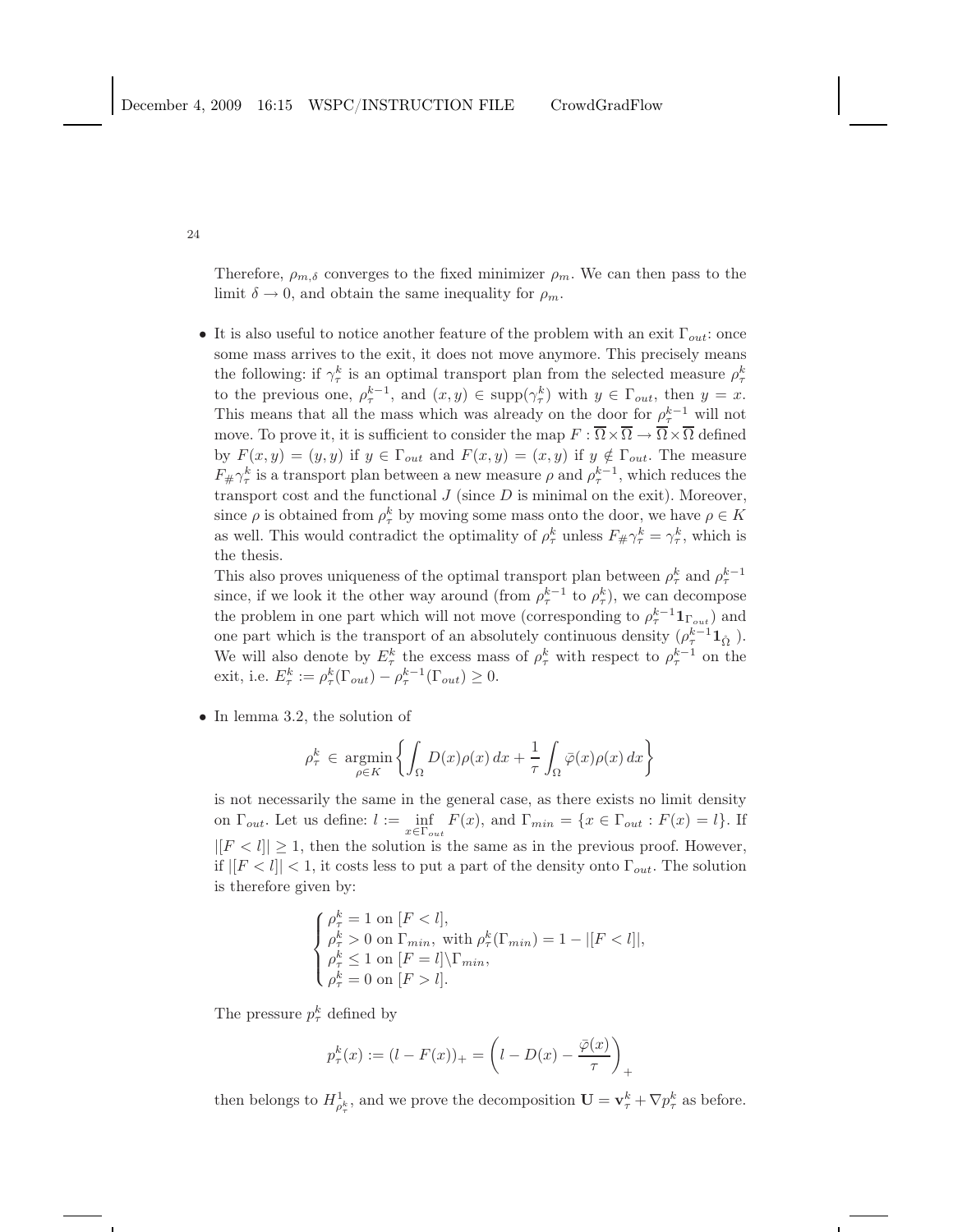In order to prove the a priori estimates of lemma 3.3, we have to take into account the singularity part of the densities on  $\Gamma_{out}$ . Notice that, to avoid any ambiguity where the transport does not exist, we only defined a discrete velocity vector field inside  $\Omega$ . To be clearer, we want to spend some disambiguation words on what  $\mathbf{E}_{\tau}$  and  $\mathbf{E}_{\tau}$  are in this case.

• The measure  $\mathbf{E}_{\tau}$  is as usual defined as the vector measure satisfying the continuity equation with the curve  $\tilde{\rho}_{\tau}$ . We also have an explicit formula in terms of the optimal transport plans  $\gamma_{\tau}^{k}$  from  $\rho_{\tau}^{k}$  to  $\rho_{\tau}^{k-1}$ : for any  $t \in [k-1\tau, k\tau]$  take

$$
\tilde{\mathbf{E}}_{\tau}(t) := \left(\pi_{(k\tau - t)/\tau}\right)_{\#} \left(\frac{x-y}{\tau} \cdot \gamma_{\tau}^{k}\right),
$$

where  $\pi_s(x, y) = (1 - s)x + sy$ .

- The measure  $\mathbf{E}_{\tau}$  is simply defined as the product of  $\rho_{\tau} \mathbf{1}_{\hat{\Omega}}$  times the velocity vector field defined in Section 2.3, on the non-singular part only (again we use  $\Omega$  instead of  $\Omega$  to stress that the boundary is excluded). As before, the idea is that this vector measure satisfies good properties from optimality conditions, while the previous one satisfies the continuity equation. We need to compare them.
- There is also in this case a third vector measure, that we can call  $\hat{\mathbf{E}}_{\tau}$ , which is defined exactly as  $\mathbf{E}_{\tau}$  but ignoring the part on  $\Gamma_{out}$ :

$$
\hat{\mathbf{E}}_{\tau}(t) := \left(\pi_{(k\tau - t)/\tau}\right)_{\#} \left(\frac{x - y}{\tau} \cdot \mathbf{1}_{x \in \mathring{\Omega}} \gamma_{\tau}^{k}\right).
$$

The utility of  $\mathbf{E}_{\tau}$  is that it is more easily comparable to  $\mathbf{E}_{\tau}$ .

We come back to the proof of lemma 3.3: as a matter of fact, we now have:

$$
W_2^2(\rho_\tau^{k-1}, \rho_\tau^k) = \tau^2 \int_{\Omega} \rho_\tau^k |\mathbf{v}_\tau^{\mathbf{k}}|^2 + \int_{\Gamma_{out} \times \Omega} |x - y|^2 d\gamma_\tau^k(x, y),
$$

where  $\gamma_{\tau}^{k}$  is the optimal transport plan between  $\rho_{\tau}^{k}$  and  $\rho_{\tau}^{k-1}$ . Therefore, we have

$$
\int_{\Omega} \rho_{\tau} |\mathbf{v}_{\tau}|^2 \leq \tau^{-2} W_2^2(\rho_{\tau}^{k-1}, \rho_{\tau}^k),
$$

and the a priori estimates (i) and (ii) are still satisfied. The proof of (iii) is unchanged, but let us remark that we have no longer the equality:

$$
\int_\Omega \tilde{\rho}_\tau^k |\tilde{\mathbf{v}}_\tau^{\mathbf{k}}|^2 = \int_\Omega \rho_\tau^k |\mathbf{v}_\tau^{\mathbf{k}}|^2,
$$

and that the geodesic  $\tilde{\rho}_{\tau}$  does not belong to K.

Lemma 3.4 is no longer true for densities that are not absolutely continuous with respect to the Lebesgue measure. Indeed, as we have seen before, the geodesic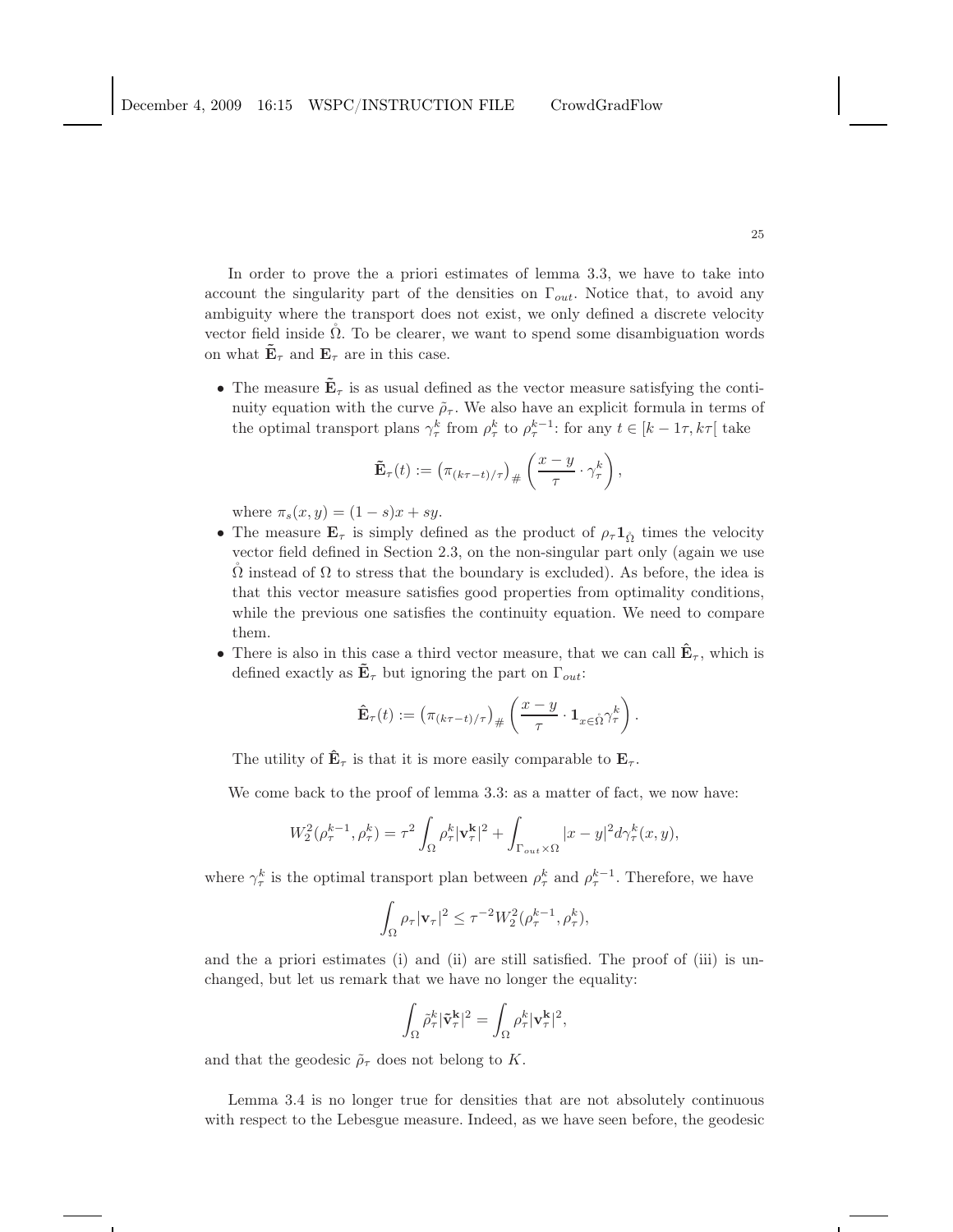between two densities of  $K$  does not belong to  $K$ . We prove instead the following lemma:

**Lemma 4.3.** *Let*  $\mu, \nu \in K$ *. Then, for all function*  $f \in H^1$  *with*  $f = 0$  *on*  $\Gamma_{out}$ *, we have the following inequality:*

$$
\int_{\Omega} f d(\mu - \nu) \leq ||\nabla f||_{L^{2}(\Omega)} L(\mu, \nu)
$$

*where*  $L(\mu, \nu)$  *is the length of the shortest path in* K *joining*  $\mu$  *and*  $\nu$  *(see (4.1)).* 

**Proof.** The proof is an adaptation of the one of Lemma 3.4 : let  $\sigma_t$  be a minimal length curve in K joining  $\mu$  and  $\nu$ , and let  $w_t$  such that  $(\sigma, w)$  satisfies the continuity equation and  $||\mathbf{w}_t||_{L^2(\sigma_t)} = L(\mu, \nu)$ . Since  $f \in H^1$  with  $f = 0$  on  $\Gamma_{out}$ , then  $\nabla f$  does not see the part of  $\sigma w$  on the boundary), so that we have:

$$
\int_{\Omega} f d(\mu - \nu) = \int_{0}^{1} \frac{d}{dt} \left( \int_{\Omega} f d\sigma_{t} \right) = \int_{0}^{1} \int_{\tilde{\Omega}} \nabla f \cdot \mathbf{w}_{t} d\sigma_{t} dt
$$
\n
$$
\leq \left( \int_{0}^{1} \int_{\tilde{\Omega}} |\nabla f|^{2} d\sigma_{t} dt \right)^{1/2} \left( \int_{0}^{1} \int_{\tilde{\Omega}} |\mathbf{w}_{t}|^{2} d\sigma_{t} dt \right)^{1/2}
$$
\n
$$
\leq ||\nabla f||_{L^{2}(\Omega)} L(\mu, \nu)
$$

 $\Box$ 

since  $\sigma_t \leq 1$  in  $\Omega$ .

# 4.3. Generalization of the proof

At step 1, we need again to prove that the limits of  $\mathbf{\tilde{E}}_{\tau}$  and  $\mathbf{E}_{\tau}$  are the same. As far as the limits of  $\tilde{\rho}_{\tau}$  et  $\rho_{\tau}$  are concerned, everything works as in Section 3.2: this also proves that the limit curve  $\rho$  belongs to K, since this is the case for  $\rho_{\tau}$  (but not for  $\tilde{\rho}_{\tau}$ ).

It is easy to check that the comparison we did in Step 1 of Section 3.2 may be performed again so as to obtain that the limit of  $\mathbf{\hat{E}}_{\tau}$  and  $\mathbf{E}_{\tau}$  are the same. What we need to do now is proving that the limit of  $\mathbf{\hat{E}}_{\tau}$  and  $\mathbf{\tilde{E}}_{\tau}$  are the same. We will prove that the mass of  $\mathbf{\tilde{E}}_{\tau} - \mathbf{\hat{E}}_{\tau}$  is negligible, i.e. that

$$
\int_0^T dt \int_{\overline{\Omega}} d\big|\tilde{\mathbf{E}}_{\tau}(t) - \hat{\mathbf{E}}_{\tau}(t)\big| \underset{\tau \to 0}{\longrightarrow} 0.
$$

To do this, it is sufficient to estimate

$$
\sum_{k=0}^{T/\tau} \int_{(k-1)\tau}^{k\tau} dt \int_{\overline{\Omega}\times\overline{\Omega}} \frac{|x-y|}{\tau} \mathbf{1}_{\Gamma_{out}\times\overline{\Omega}} d\gamma_{\tau}^{k} = \sum_{k=0}^{T/\tau} \int_{\overline{\Omega}\times\overline{\Omega}} |x-y| \mathbf{1}_{\Gamma_{out}\times\overline{\Omega}} d\gamma_{\tau}^{k}.
$$

Thanks to what we underlined before, namely that the mass which is on  $\Gamma_{out}$  does not move any more, we know that  $|x-y| \mathbf{1}_{\Gamma_{out}\times \overline{\Omega}} d\gamma_{\tau}^{k} = |x-y| \mathbf{1}_{\Gamma_{out}\times \mathring{\Omega}} d\gamma_{\tau}^{k}$  and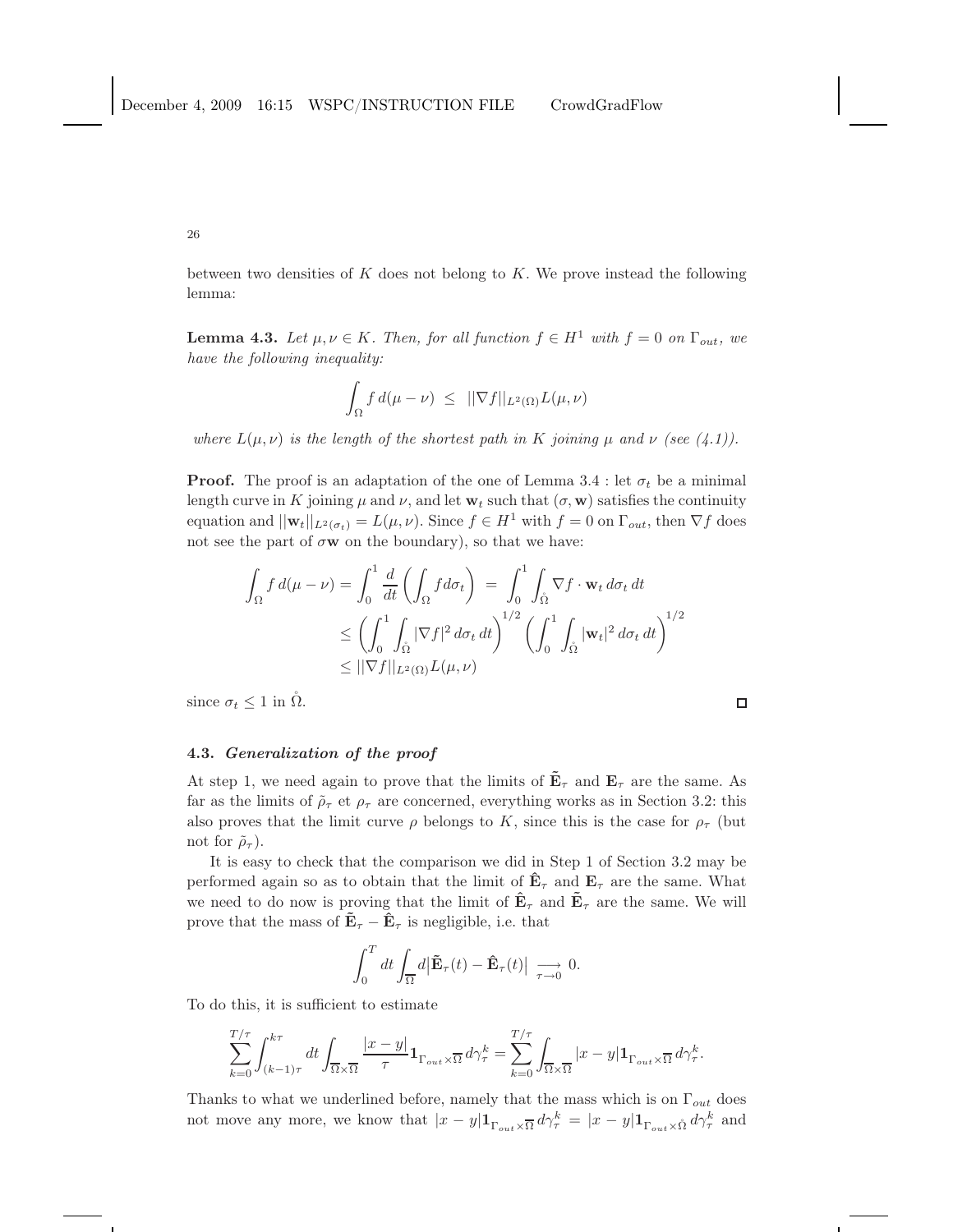the mass of  $1_{\Gamma_{out}\times\mathring{\Omega}}d\gamma_{\tau}^k$  is exactly the excess mass  $E_{\tau}^k$ . Thanks to the Lemma 4.4 below, we can go on and obtain

$$
\sum_{k=0}^{T/\tau} \int_{\overline{\Omega} \times \overline{\Omega}} |x - y| \mathbf{1}_{\Gamma_{out} \times \overline{\Omega}} d\gamma_{\tau}^{k} = \sum_{k=0}^{T/\tau} \int_{\overline{\Omega} \times \overline{\Omega}} |x - y| \mathbf{1}_{\Gamma_{out} \times \hat{\Omega}} d\gamma_{\tau}^{k}
$$
\n
$$
\leq \sum_{k=0}^{T/\tau} \left( \int_{\Gamma_{out} \times \hat{\Omega}} |x - y|^{2} d\gamma_{\tau}^{k} \right)^{\frac{1}{2}} \left( \int_{\Gamma_{out} \times \hat{\Omega}} d\gamma_{\tau}^{k} \right)^{\frac{1}{2}} \leq \sum_{k=0}^{T/\tau} W_{2}(\rho_{\tau}^{k-1}, \rho_{\tau}^{k})^{4/3}
$$
\n
$$
\leq \left( \sum_{k=1}^{E(T/\tau)} W_{2}(\rho_{\tau}^{k-1}, \rho_{\tau}^{k})^{2} \right)^{\frac{2}{3}} \left( \sum_{k=1}^{E(T/\tau)} 1 \right)^{\frac{1}{3}} \leq (C\tau)^{\frac{2}{3}} \left( \frac{T}{\tau} \right)^{\frac{1}{3}} = C \tau^{\frac{1}{3}} \xrightarrow[\tau \to 0]{} 0.
$$

**Lemma 4.4.** *Suppose*  $\mu, \nu \in K$  *and set*  $E := |\mu(\Gamma_{out}) - \nu(\Gamma_{out})|$ *. Then we have*  $E \leq CW_2^{2/3}(\mu, \nu)$ , where the constant C depends on the geometry of  $\Omega$  and  $\Gamma_{out}$ .

**Proof.** Suppose for simplicity  $\nu(\Gamma_{out}) \geq \mu(\Gamma_{out})$ . Take an optimal transport plan  $\gamma$  from  $\mu$  to  $\nu$ . Consider  $\gamma' = \mathbf{1}_{\mathring{\Omega} \times \Gamma_{out}} \gamma$ . The mass of  $\gamma'$  is a number E', larger than E. Let  $\mu'$  be the projection of  $\gamma'$  on the first variable  $(x)$ : it is a measure with mass  $E'$ , dominated by  $\mathbf{1}_{\Omega}\mu$  (and hence it is absolutely continuous with density smaller than 1). We have

$$
W_2^2(\mu,\nu) = \int |x-y|^2 \, d\gamma \ge \int |x-y|^2 \, d\gamma' \ge \int d(x,\Gamma_{out})^2 \, d\gamma' = \int d(x,\Gamma_{out})^2 \, d\mu'.
$$

It is sufficient to prove that this last integral is larger than  $c(E')^3$ . Set  $d(x) :=$  $d(x, \Gamma_{out})$ : we will use the fact that  $|[d \le t]| \le ct$ . We have

$$
\int d(x)^2 d\mu' = \int_0^\infty \mu'([d^2 > t]) dt = \int_0^\infty (E' - \mu'([d \le \sqrt{t}])) dt
$$
  
 
$$
\ge \int_0^\infty (E' - |[d \le \sqrt{t}]|)_+ dt \ge \int_0^{(E'/c)^2} (E' - c\sqrt{t})_+ dt = c(E')^3.
$$

At step 2, we prove with the same method that  $E$  is absolutely continuous with respect to the density  $\bar{\rho} := \lim_{\tau \to 0} (\rho_{\tau})_{\Omega} = \rho_{\Omega}$  (the decomposition of the measures into a part on  $\Gamma_{out}$  and a part on  $\Omega$  passes to the limit, because of the density bound on  $\Omega$ ): there exists **u** such that  $\mathbf{E} = \rho_{\Omega} \mathbf{u}$ . Moreover  $(\rho, \mathbf{E})$  satisfies the continuity equation, and we can prove again the equality

$$
\int_{\Omega} \nabla q \cdot \mathbf{u} \, dx = 0 \quad \forall \, q \in H^1_{\rho}.
$$

At step 3, the first estimates are still true, since we integrate over  $\dot{\Omega}$  ( $p_{\tau} = 0$  on  $\Gamma_{out}$ ). However, we can't use lemma 3.4 anymore. Instead, we apply lemma 4.3 and get the inequality

$$
\int_a^b \int_{\Omega} p_\tau(t,x) \big( \rho_\tau(a,x) - \rho_\tau(t,x) \big) dx dt \leq \int_a^b ||\nabla p_\tau(t,.)||_{L^2(\Omega)} L(\rho_\tau(a,.), \rho_\tau(t,.)) dt.
$$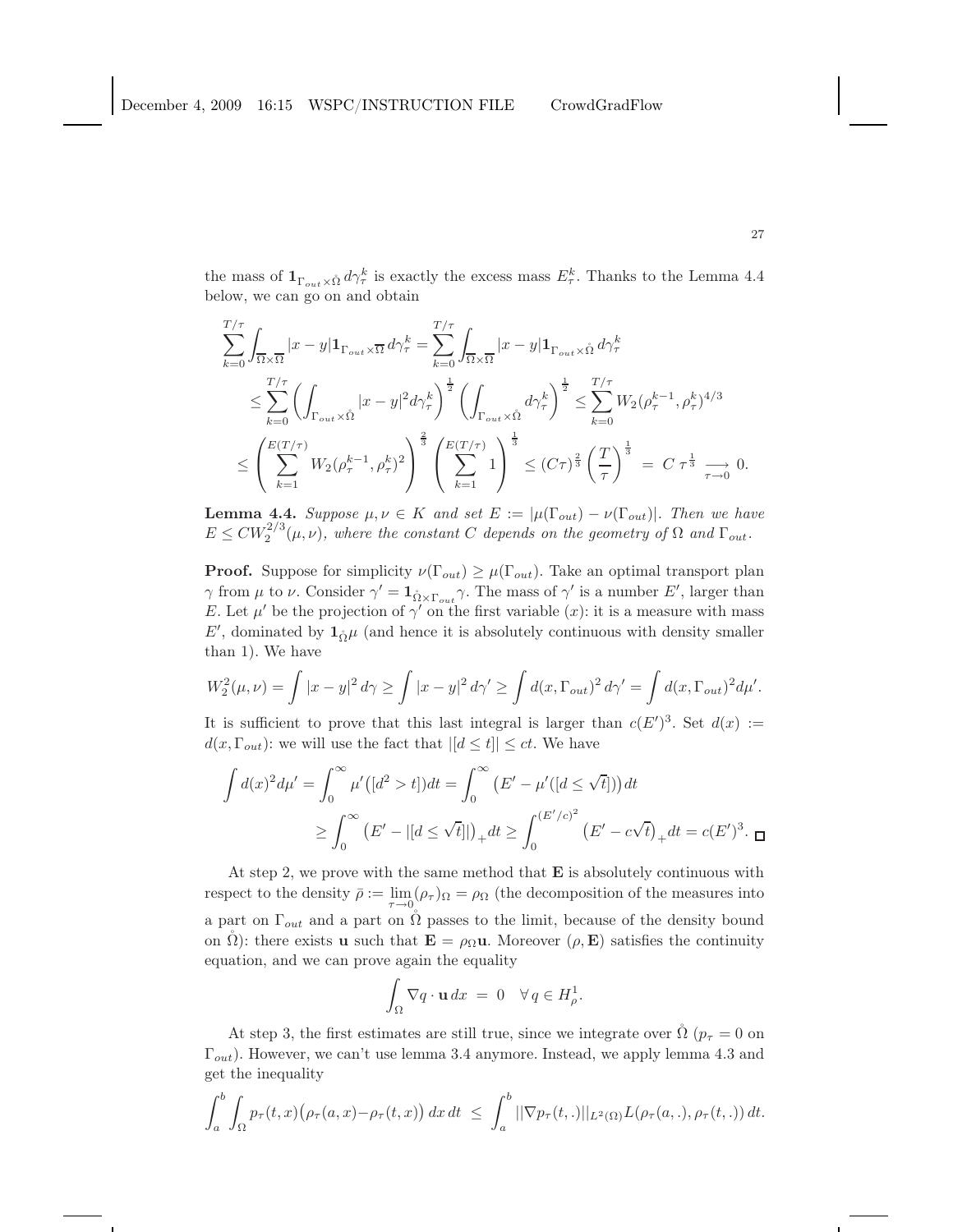Using proposition  $(4.1)$  and the same notation as in Section 3.2, step 3, the limit  $\tau \rightarrow 0$  reads:

$$
\lim_{\tau \to 0} \frac{1}{b-a} \int_{a}^{b} \int_{\Omega} p_{\tau}(t,x) (\rho_{\tau}(a,x) - \rho_{\tau}(t,x)) dx dt
$$

$$
\leq \frac{1}{b-a}\sqrt{\mu([a,b])}\left(\int_a^b L(\rho(a),\rho(t))^2 dt\right)^{\frac{1}{2}}.
$$

Since at the limit, the curve  $\rho(t)$  belongs to K for every t, we have also:

$$
L(\rho(a), \rho(t)) dt \le \int_a^t |\rho'|_{W_2}(s) ds \le \left(\int_a^t |\rho'|_{W_2}^2(s) ds\right)^{1/2} (t-a)^{1/2} \le C(b-a)^{1/2}.
$$

Therefore, we have the following inequality:

$$
\lim_{\tau \to 0} \frac{1}{b-a} \int_a^b \int_{\Omega} p_{\tau}(t,x) \big(\rho_{\tau}(a,x) - \rho_{\tau}(t,x)\big) dx dt \le \frac{1}{b-a} \sqrt{\mu([a,b])} \left(\int_a^b C(b-a) dt\right)^{\frac{1}{2}}
$$

$$
= C \sqrt{\mu([a,b])} \underset{b \to a}{\longrightarrow} 0 \text{ for a.e. } a,
$$

and we conclude the proof as in the particular case  $\Gamma_{out} = \emptyset$ .

## 5. Illustration: a convergent corridor

We present here an example where both the transport equation and discrete process of the gradient-flow problem can be solved quasi-explicitely. We also give numerical estimations on the convergence of the discrete scheme to the solution of the continuity equation.

We want to model the displacement of a crowd throught a convergent corridor. We thus take for  $\Omega$  a portion of a cone, expressed in polar coordinates as  $\left[r \in \mathbb{R}^n\right]$  $[a, R], \theta \in [-\alpha, \alpha]$  (see fig 2), with a possible "exit"  $\Gamma_{out} = \{a\} \times [-\alpha, \alpha]$ , and we take for D the distance to the exit (or to the apex, which is equivalent):  $D(r) = r$ . We assume that the initial density is uniform:  $\rho^{0}(r) = \rho^{0} < 1$ . We will consider in this section two examples: the case  $a = 0$  with no exit (so that people will in the end concentrate on the neighborhood of the vertex) and the case  $a > 0$  with exit.

Thanks to the symmetry of this problem, the minimizing movement scheme can be written as a minimization problem on the transport function:

$$
\begin{cases}\n\rho_{\tau}^{0} = \rho^{0} \\
\rho_{\tau}^{k} = \mathbf{s}_{\mathbf{k} \#} \rho_{\tau}^{k-1}, \ \mathbf{s}_{\mathbf{k}} \in \underset{\mathbf{t}_{\#} \rho_{\tau}^{k-1} \in K}{\operatorname{argmin}} \left\{ \int_{a}^{R} \left( D(\mathbf{t}(r)) + \frac{1}{2\tau} |r - \mathbf{t}(r)|^{2} \right) \rho_{\tau}^{k-1}(r) \, r \, dr \right\}.\n\end{cases}
$$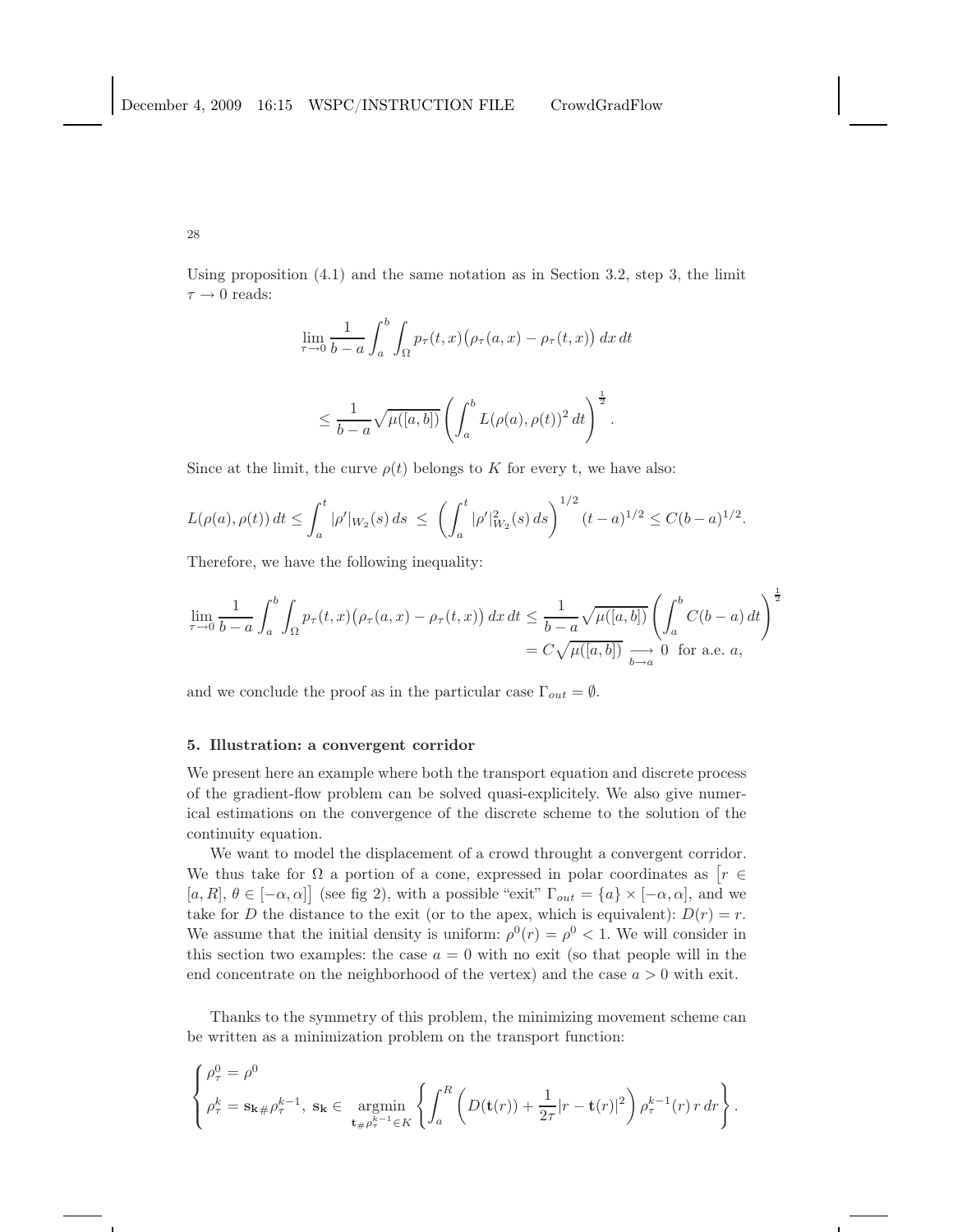

Fig. 2. Modeling of the displacement of a crowd throught a convergent corridor.

Let us first consider the case where  $a = 0$  (and  $\Gamma_{out} = \emptyset$ ), where this problem can be explicitely solved:  $\rho_{\tau}^{k}$  is given by

$$
\rho_{\tau}^{k}(r) = \begin{cases} 1 & \text{on } [a, b_{\tau}^{k}] \\ \rho^{0} \left( 1 + \frac{k\tau}{r} \right) & \text{on } [b_{\tau}^{k}, R - k\tau[ \\ 0 & \text{on } [R - k\tau, R], \end{cases} \tag{5.1}
$$

where  $b_{\tau}^{k}$  satisfies the recurrence relation

$$
\begin{cases}\nb_{\tau}^0 = 0 \\
(b_{\tau}^k)^2 - \rho^0 (b_{\tau}^k + k\tau)^2 = (b_{\tau}^{k-1})^2 - \rho^0 (b_{\tau}^{k-1} + (k-1)\tau)^2,\n\end{cases} \tag{5.2}
$$

and the solution of the continuity equation can be easily calculated:

$$
\rho(t,r) = \begin{cases} 1 & \text{if } r \in [a,b(t)] \\ \rho^0 \left(1 + \frac{t}{r}\right) & \text{if } r \in [b(t), R-t] \\ 0 & \text{if } r \in [R-t, R], \end{cases} \text{ where } \begin{cases} b(0) = 0 \\ b'(t) = \rho^0 & \frac{b(t) + t}{b(t) - \rho^0 \left(b(t) + t\right)}.\end{cases}
$$

In figure 3, we represent the discrete densities  $\rho_{\tau}^{k}$  at different times for the numerical values  $\tau = 0.01$ ,  $a = 0, R = 10$ , and  $\rho^0 = 0.4$ . Let us remark that the recurrence relation that satisfies  $b_{\tau}^{k}$  is a numerical scheme for the ODE on  $b(t)$ . Indeed, it writes

$$
\frac{b_\tau^k-b_\tau^{k-1}}{\tau} = F\left(\frac{b_\tau^k+b_\tau^{k-1}}{2},\frac{2k-1}{2}\tau\right), \quad \text{where} \quad F(r,t) = \rho^0 \ \frac{b(t)+t}{b(t)-\rho^0\left(b(t)+t\right)}.
$$

Using the conservation of the total amount of people, it is easy to prove that this scheme is exact at every time step  $k\tau$ , and so is the discrete solution  $\rho_{\tau}^k$ .

29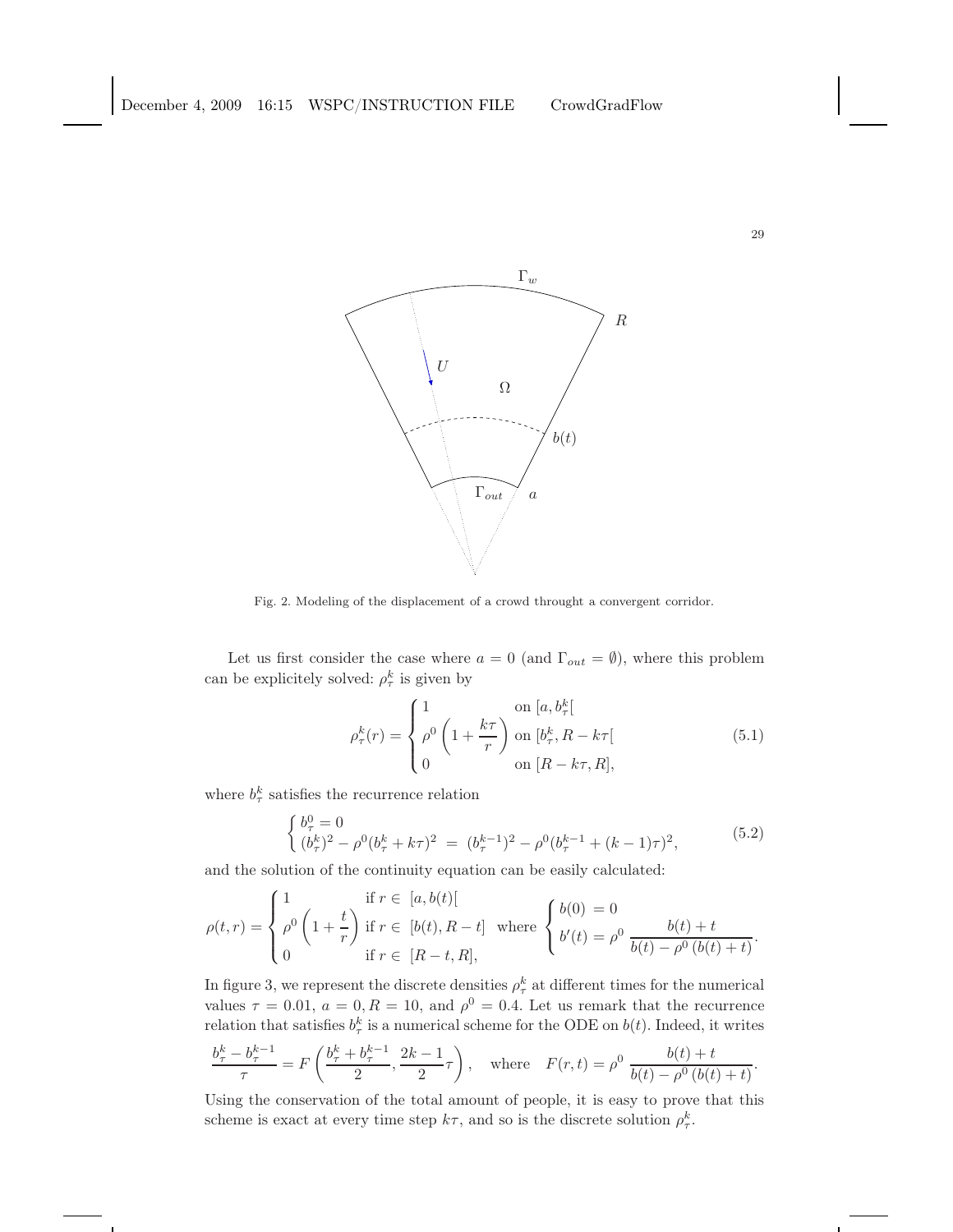

Fig. 3. Evolution of the solution of the minimizing movement scheme in the case where  $\Gamma_{out} = \emptyset$ .

We now consider the case  $a > 0$  with exit. The densities have then the same form, except that the evolution of the interface in the continuous case is now given by

$$
\begin{cases}\nb'(t) = \Phi(t, b(t)) \\
b(t_0) = a,\n\end{cases}\n\text{ with : } \Phi(t, r) = \n\begin{cases}\n\rho_0 \left(1 + \frac{t}{r}\right) - \frac{r - a}{r \ln(r/a)} \\
1 - \rho_0 \left(1 + \frac{t}{r}\right) \\
-\frac{r - a}{r \ln(r/a)}\n\end{cases}\n\text{ if } r > R - t,\n\end{cases}
$$

whereas in the discrete case,  $b_{\tau}^{k}$  satisfies now the recurrence relation

$$
(b_{\tau}^{k})^{2} - a^{2} - \rho_{0}(b_{\tau}^{k} + k\tau)^{2} = (b_{\tau}^{k-1})^{2} - r_{e}^{2} - \rho_{0}(b_{\tau}^{k-1} + (k-1)\tau)^{2}
$$

if  $b_{\tau}^{k-1} < R - (k-1)\tau$ , and

$$
(b^k_\tau)^2 - a^2 = (b^{k-1}_\tau)^2 - r_e^2
$$

if  $b_{\tau}^{k-1} \geq R - (k-1)\tau$ , where  $r_e$  is the (unknown) radius such that people who were between a and  $r_e$  at step  $k-1$  will exit the corridor (i.e. arrive at a) at step k. This radius is given as the minimum of an integral expression that we will not develop here. In figure 4, we represent the discrete densities for  $a = 1$  and for the same numerical values as before.

It is also interesting to estimate numerically the error between the solution of the continuity equation and the solution of the minimizing movement scheme. In this purpose, we consider the case where the density is initially saturated  $(\rho^0 = 1)$ , and we compute b and  $b<sub>\tau</sub>$  with high accuracy (high order method for the ODE on b, and precise quadrature and optimization methods to estimate  $r_e$  and  $b_\tau$ ), so that space discretization does not affect error estimation. We obtain numerically that  $b_{\tau}$ converges to b when  $\tau$  tends to 0 with an error of order 1 (interpolation polynom of  $\tau \mapsto |b(T) - b_{\tau}(T)|$  gives order 0.989 for  $T = 1$ , which gives also an order 1 error for the Wasserstein distance between  $\rho$  and  $\rho_{\tau}$ .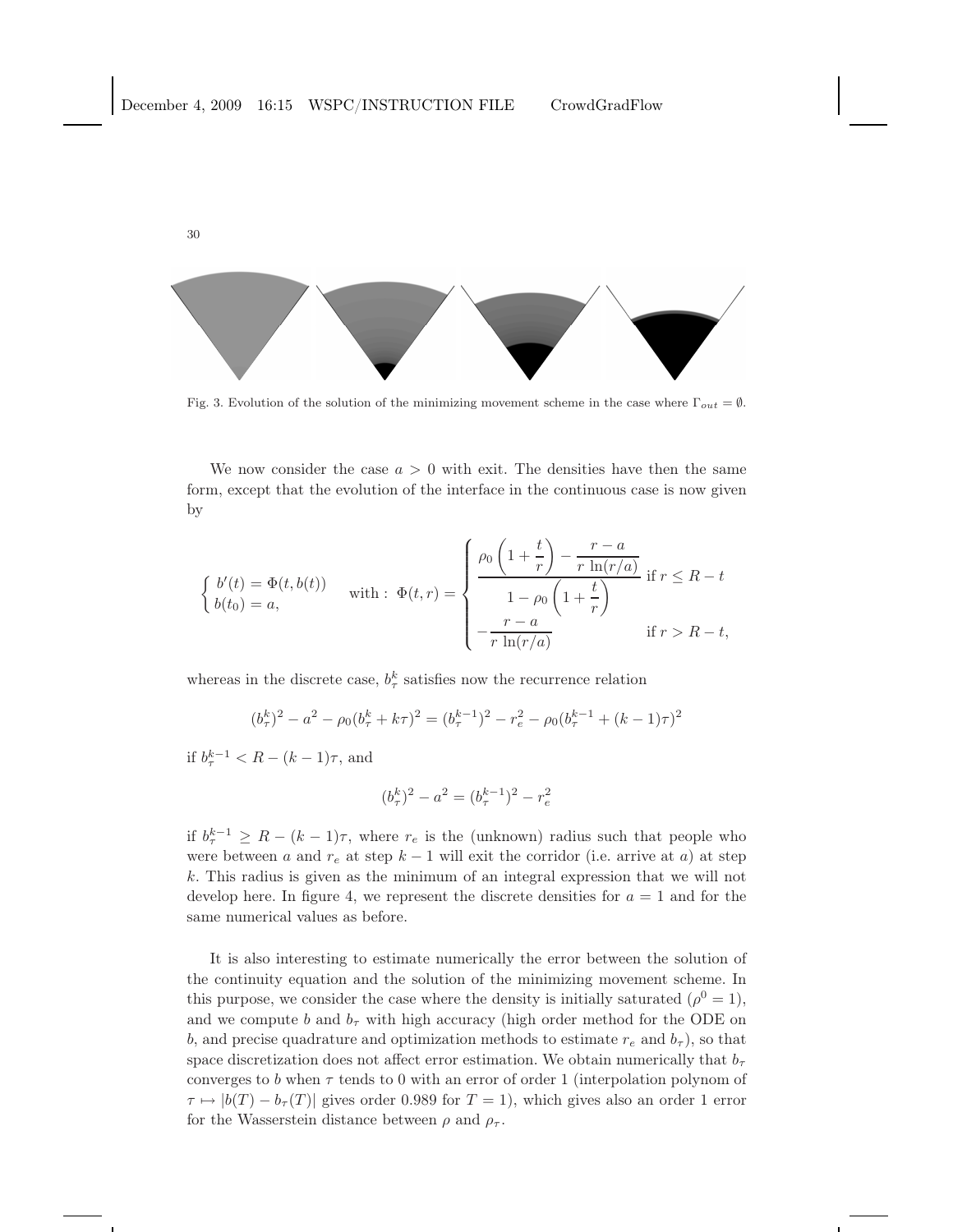

Fig. 4. Evolution of the solution of the minimizing movement scheme in the case with exit.

### 6. Modelling issues, extensions

We would like to conclude this paper by some remarks on the limitations of the overall approach in terms of modelling, and on possible extensions to other domains.

With its very macroscopic and eulerian nature, the model is designed to handle large populations as a whole, and does not allow to localize and follow in their path individual pedestrians. As a direct consequence, the spontaneous (or desired) velocity of an individual may depend on its location only, so that differentiated individual strategies (e.g. avoidance of crowded zone, skirting of obstacles) cannot be included straightforwardly. Besides, the macroscopic expression of the non-overlapping constraint is less restrictive than its microcopic counterpart. In the microscopic setting (people are identified with rigid discs), for highly packed situations, the non overlapping constraints induce some kind of non-negative divergence constraint in the directions of contacts. Consider the example of a cartesian distribution of monodisperse discs (see Fig. 5, left), with a uniform spontaneous velocity directed toward a wall. The actual velocity will be 0, whereas in the macroscopic version it is not (see Fig. 5, center). Note that, if the microscopic distribution is modified, while mean density is preserved, the situation is no longer static (see Fig. 5, right). This example illustrates the deep difference between the microscopic approach (for which local structure and orientation of contacts lines play an essential role), and the macroscopic one, which only considers local density.

As a consequence the model is unlikely to reproduce the formation of blocked archs near an exit, which are observed in practice in highly critical emergency situations, and which can be recovered by the microscopic model, even without friction. Note also that, together with the structural anisotropy we just mentionned, individual anisotropy of pedestrians is not handled (whereas it may be in microscopic models by replacing discs by ellipses, for example).

Yet, despite these limitations in the modelling of crowd motion, we believe that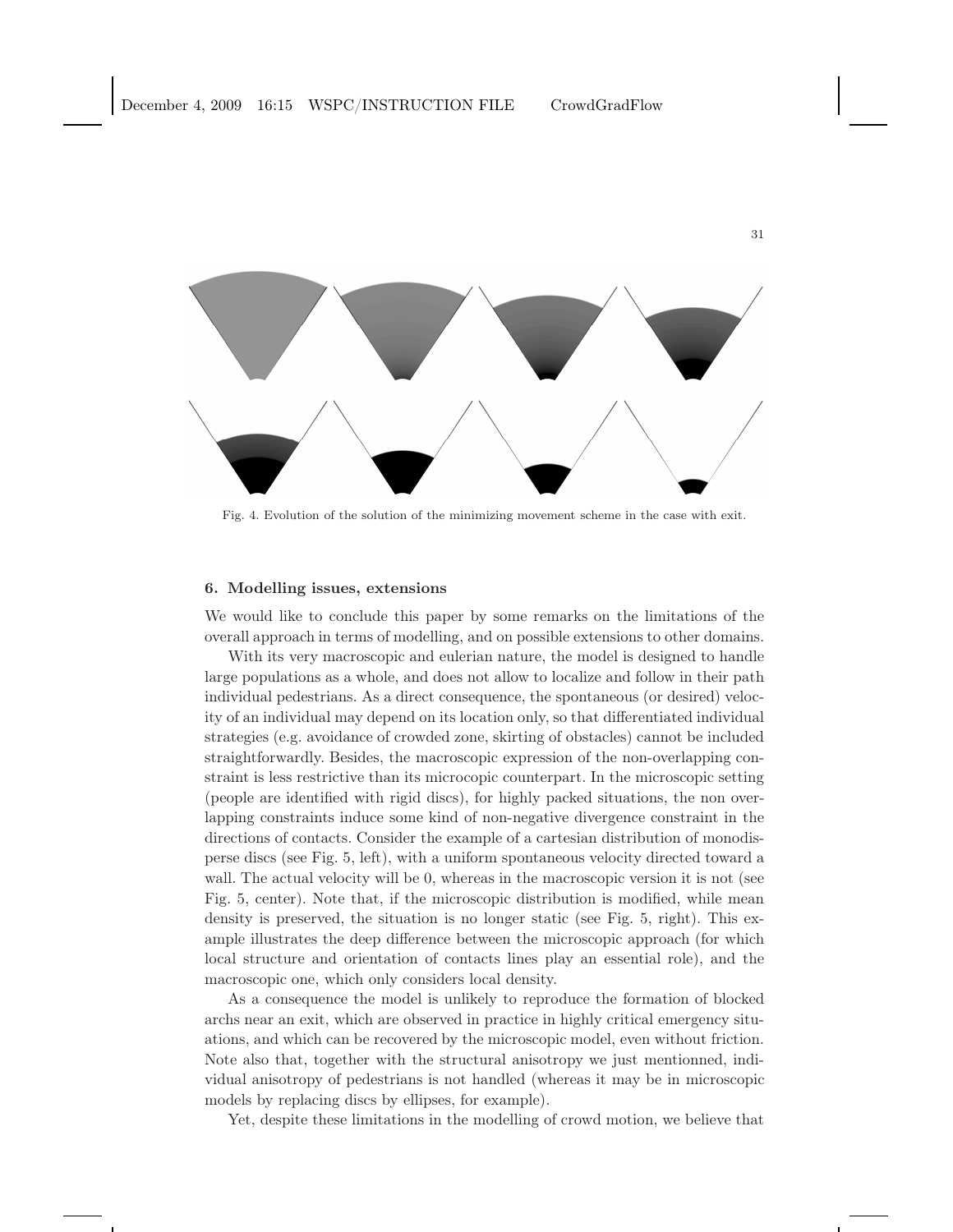

Fig. 5. Differences between micro and macro approaches

this new type of evolution problem may be fruitful to model phenomena, in particular in the domain of cell dynamics. In this context, the spontaneous velocity would be replaced by some kind of chemotaxis velocity. As an illustration, let us express what could be called a unilateral version of Keller-Segel equation, in the spirit of what has been presented here:

$$
\frac{\partial \rho}{\partial t} + \nabla \cdot (\rho \mathbf{u}) = 0
$$
  

$$
\mathbf{u} = P_{C_{\rho}} \mathbf{U}, \ \mathbf{U} = \nabla c, \ -\Delta c = \rho,
$$

where  $c$  denotes the concentration of some attracting agent, generated by the cells themselves. Notice that the congestion constraint prevents concentration of mass. As a matter of fact, the characteristic function of a single ball is a static solution to this system, in the whole space  $\mathbb{R}^3$ , and it can be expected that any solution converges to such a configuration. Note also that bacterial growth could be handled by adding an appropriate term in the right-hand side of the transport equation.

We also believe that it can be fruitful in the modelling of granular media. Bouchut et al. $<sup>8</sup>$  propose a model of pressureless gas for which the density is subject</sup> to remain less than 1. This model is essentially mono-dimensionnal (the construction of explicit solutions proposed in Ref. 6 uses extensively the one-dimensionality). As our model can be seen as a first order (in time) version of this second order pressureless gas model, we believe that the handling of the congestion constraint we propose here, which applies in any dimension, might be used in the future for a macroscopic description of granular flows in higher dimension. The corresponding model, which is a second order version of the model we considered here, could be written as follows

$$
\frac{\partial \rho}{\partial t} + \nabla \cdot (\rho \mathbf{u}) = 0,
$$
  

$$
\frac{\partial (\rho \mathbf{u})}{\partial t} + \nabla \cdot (\rho \mathbf{u} \otimes \mathbf{u}) + \nabla p = 0,
$$
  

$$
0 \le \rho \le 1, \ p(1 - \rho) = 0, \ \mathbf{u}^+ = P_{C_\rho} \mathbf{u}^-,
$$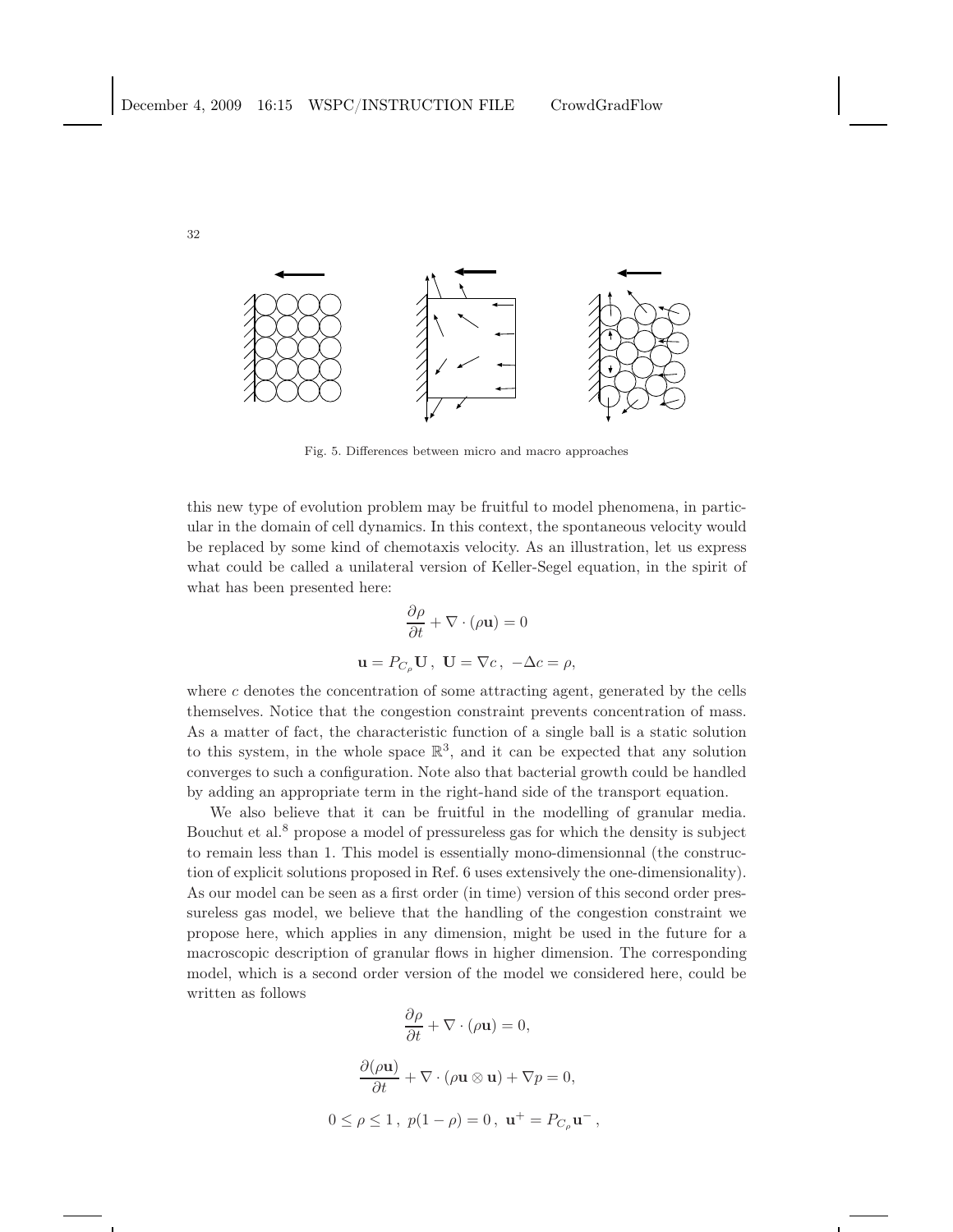where  $C_{\rho}$  is the cone of feasible velocities which we introduced, and  $\mathbf{u}^-$  (resp.  $\mathbf{u}^+$ ) is the velocity before (resp. after) the collision (both are equal in case there is no collision).

Those extensions are not straightforward. In particular, the "spontaneous" velocity (i.e. chemotactic velocity for cell models, velocity before collision for granular flow models) may not be a gradient, and may furthermore vary in time. It rules out some arguments we used here. The discrete gradient flow construction, which is based on a simultaneous handling of advection and congestion constraint, could be replaced by a prediction-correction strategy: a first step of free advection followed by a projection (for the Wasserstein distance) onto the set of feasible densities. This approach would reproduce in the Wasserstein setting the techniques which proved successful in the context of sweeping processes in Hilbert spaces, which we mentioned in the introduction (see Refs. 36, 20, 21).

## Acknowledgment

We would like to thank Y. Brenier, A. Figalli and N. Gigli for fruitful discussions.

### References

- 1. L. Ambrosio, Movimenti minimizzanti, Rend. Accad. Naz. Sci. XL Mem. Mat. Sci. Fis. Natur. 113 (1995) 191–246.
- 2. L. Ambrosio, N. Gigli, G. Savaré, Gradient flows in metric spaces and in the space of probability measures, Lectures in Mathematics (ETH Zürich, 2005).
- 3. L. Ambrosio, G. Savaré, Gradient flows of probability measures, Handbook of differential equations, Evolutionary equations 3, ed. by C.M. Dafermos and E. Feireisl (Elsevier, 2007).
- 4. N. Bellomo, C. Dogbe, On the modelling crowd dynamics from scalling to hyperbolic macroscopic models, Math. Mod. Meth. Appl. Sci. 18 Suppl. (2008) 1317-1345.
- 5. J.-D. Benamou, Y. Brenier, A computational fluid mechanics solution to the Monge-Kantorovich mass transfer problem, Numer. Math. 84(3) (2001) 375–393.
- 6. F. Berthelin, Existence and weak stability for a pressureless model with unilateral constraint, Math. Mod. Meth. Appl. Sci. 12(2) (2002) 249–272.
- 7. A. Blanchet, V. Calvez, J.A. Carrillo, Convergence of the mass-transport steepest descent scheme for the sub-critical Patlak-Keller-Segel model, SIAM J. Numer. Anal. to appear.
- 8. F. Bouchut, Y. Brenier, J. Cortes, J.-F Ripoll, A hierarchy of models for two-phase flows, J. nonlinear sci. 10(6) (2000) 639–660.
- 9. G. Buttazzo, C. Jimenez, E. Oudet, An optimization problem for mass transportation with congested dynamics, SIAM J. Control Optim. (2007).
- 10. G. Buttazzo, F. Santambrogio, A model for the optimal planning of an urban area, SIAM J. Math. Anal. 37(2) (2005) 514–530.
- 11. J.A. Carrillo, M.P. Gualdani, G. Toscani, Finite speed of propagation in porous media by mass transportation methods, R. Acad. Sci. Paris Ser. I 338 (2004) 815–818.
- 12. C. Chalons, Numerical approximation of a macroscopic model of pedestrian flows, SIAM J. Sci. Comput. 29(2) (2007) 539–555.
- 13. C. Chalons, Transport-equilibrium schemes for pedestrian flows with nonclassical shocks, Traffic and Granular Flows'05, 347–356 (Springer, 2007).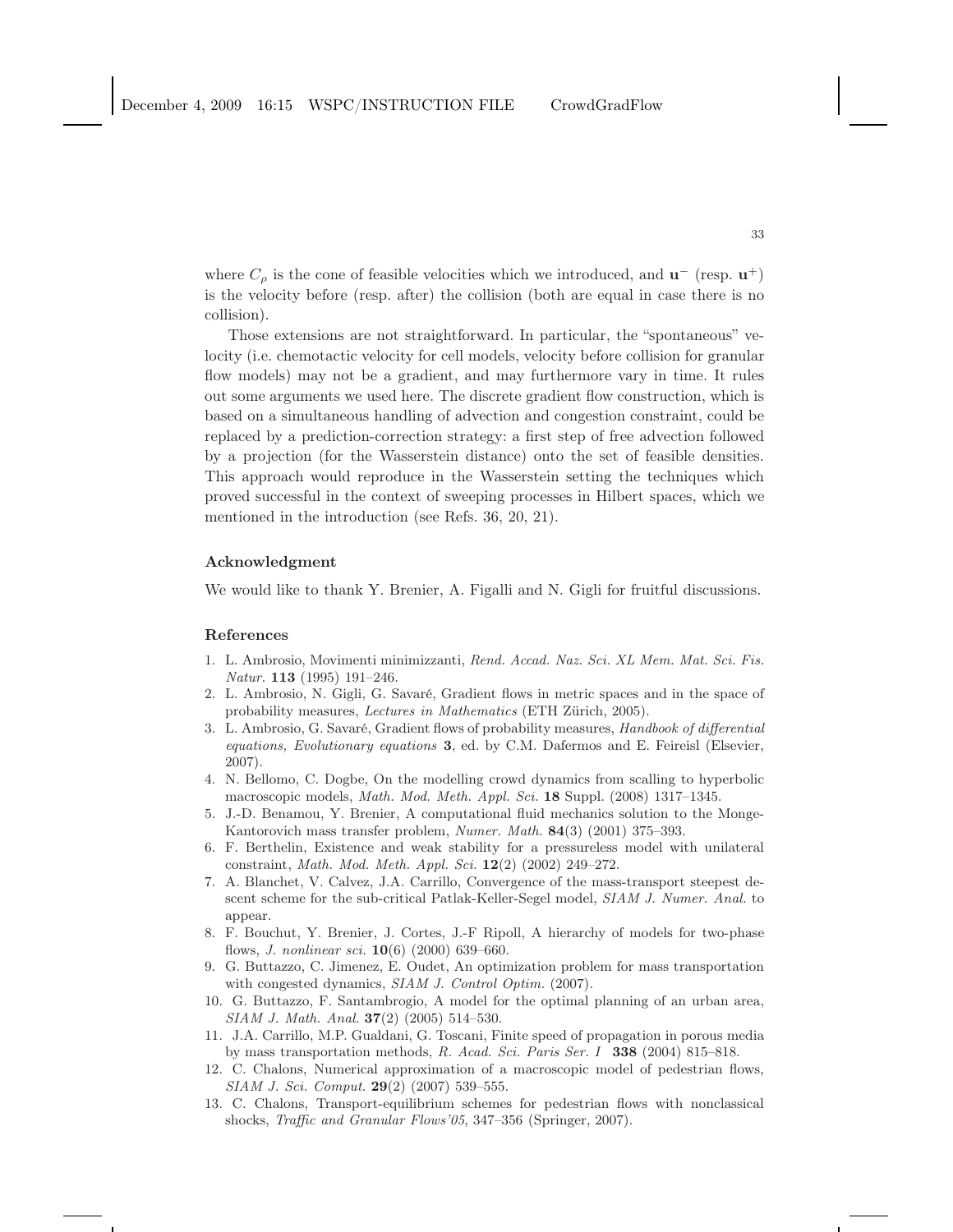- 14. R.M. Colombo, M.D. Rosini, Pedestrian flows and non-classical shocks, Math. Methods Appl. Sci. 28 (2005) 1553–1567.
- 15. V. Coscia, C. Canavesio, First-order macroscopic modelling of human crowd dynamics, Math. Mod. Meth. Appl. Sci. 18 (2008) 1217–1247.
- 16. B. Dacorogna, J. Moser, On a partial differential equation involving the Jacobian determinant, Annales de l'Institut Henry Poincaré Analyse Non Linéaire 7(1) (1990) 1–26.
- 17. E. De Giorgi, New problems on minimizing movements, Boundary Value Problems for PDE and Applications, C. Baiocchi and J. L. Lions eds. (Masson, 1993) 81–98.
- 18. P. Degond, L. Navoret, R. Bon, D. Sanchez, Congestion in a macroscopic model of self-driven particles modeling gregariousness, to appear.
- 19. C. Dogbe, On the numerical solutions of second order macroscopic models of pedestrian flows, Comput. Appl. Math. 567 (2008) 1884–1898.
- 20. J.F. Edmond, L. Thibault, Relaxation of an optimal control problem involving a perturbed sweeping process, Math. Program Ser B 104(2-3) (2005) 347–373.
- 21. J.F. Edmond, L. Thibault, BV solutions of nonconvex sweeping process differential inclusion with perturbation, J. Differential Equations  $226(1)$  (2006) 135-179.
- 22. D. Helbing, A fluid dynamic model for the movement of pedestrians, Complex Systems 6 (1992) 391–415.
- 23. D. Helbing, P. Molnar, F. Schweitzer, Computer simulations of pedestrian dynamics and trail formation, Evolution of Natural Structures, Sonderforschungsbereich 230 (Stuttgart, 1994) 229–234.
- 24. D. Helbing, P. Molnár, Social force model for pedestrian dynamics, Phys. Rev E 51 (1995) 4282–4286.
- 25. D. Helbing, T. Vicsek, Optimal self-organization, New J. Phys. 1 (1999) 13.1–13.17.
- 26. D. Helbing, I. Farkas, T. Vicsek, Simulating dynamical features of escape panic, Nature 407 (2000) 487–490.
- 27. L.F. Henderson, The statistics of crowd fluids, Nature 229 (1971) 381–383.
- 28. S.P. Hoogendoorn, P.H.L. Bovy, Dynamic user-optimal assignment in continuous time and space, Transport. Res. Part B 38 (2004) 571–592.
- 29. S.P. Hoogendoorn, P.H.L. Bovy, Pedestrian route-choice and activity scheduling theory and models, Transport. Res. Part B 38 (2004) 169–190.
- 30. R. L. Hughes, A continuum theory for the flow of pedestrian, Transport. Res. Part B 36 (2002) 507–535.
- 31. R. L. Hughes, The flow of human crowds, Ann. Rev. Fluid Mech. 35 (2003) 169–183.
- 32. R. Jordan, D. Kinderlehrer, F. Otto, The variational formulation of the Fokker-Planck equation,  $SIAM J. Math. Anal. 29(1) (1998) 1–17.$
- 33. L. V. Kantorovich, On the transfer of masses, Dokl. Akad. Nauk. SSSR 37 (1942) 227–229.
- 34. B. Maury, J. Venel, Handling of contacts in crowd motion simulations, Traffic and Granular Flow (Springer, 2007).
- 35. B. Maury, J. Venel, A mathematical framework for a crowd motion model, C.R. Acad. Sci. Paris, Ser I 346 (2008) 1245–1250.
- 36. J.J. Moreau, Evolution problem associated with a moving convex set in a Hilbert space, J. Differential Equations 26(3) (1977) 346–374.
- 37. F. Otto, The geometry of dissipative evolution equations: the porous medium equation, Comm. Partial Differential Equations  $26(1-2)$  (2001) 101-174.
- 38. B. Piccoli, A. Tosin, Time-evolving measures and macroscopic modeling of pedestrian flow  $(2008)$  to appear.
- 39. B. Piccoli, A. Tosin, Pedestrian flows in bounded domains with obstacles, Contin.